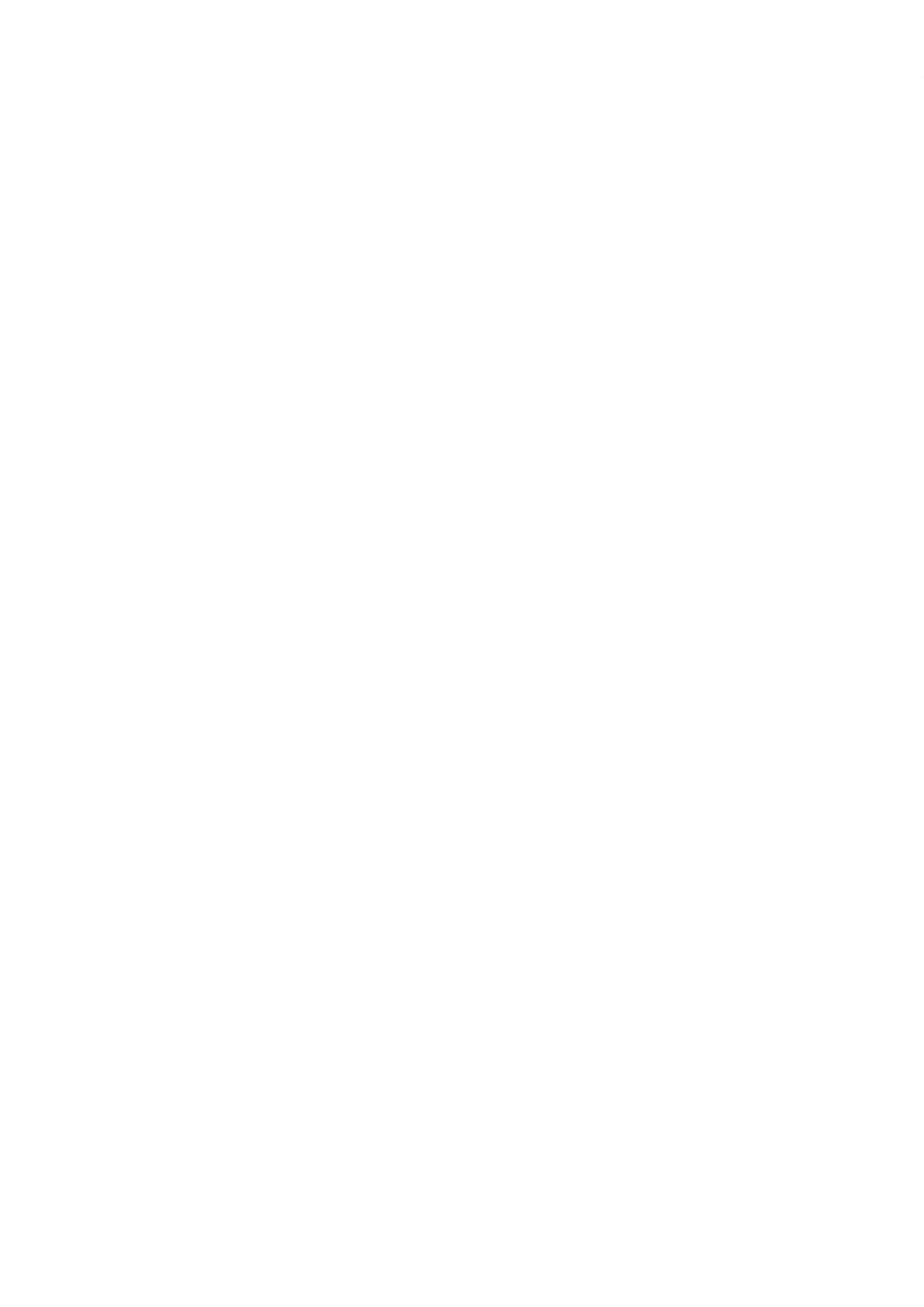## **Acknowledgements**

This project was the result of an initiative by the Regional Mixed Migration Secretariat (RMMS) and the Global Migration Futures project of the International Migration Institute (IMI), University of Oxford. This report was compiled by both IMI and RMMS staff between May and September 2012. Special thanks to the British Government (through the Foreign and **Commonwealth Office - FCO) and the International** Organization for Migration whose funding and support enabled the activities of this project to take place and the publication of this report.



# **The Regional Mixed Migration Secretariat (RMMS)**

Formed in 2011 and based in Nairobi, the overall objective of the RMMS is to support agencies, institutions and fora in the Horn of Africa and Yemen sub-region to improve the management of protection and assistance response to people in mixed migration flows in the Horn of Africa and across the Gulf of Aden or Red Sea in Yemen. The co-founders and Steering Committee members for the RMMS include UNHCR, IOM, DRC, INTERSOS and the Yemen MMTF. The RMMS is therefore a regional hub aiming to provide support and coordination, analysis and research, information, data management and advocacy. It acts as an independent agency, hosted by the DRC, also aims to be a sector catalyst stimulating forward thinking and policy development in relation to mixed migration. Its overarching focus and emphasis is on human rights, protection and assistance.

#### **www.regionalmms.org**

| International<br>Migration<br>Institute |                                |
|-----------------------------------------|--------------------------------|
|                                         | <b>UNIVERSITY OF</b><br>OXFORD |

## **The International Migration Institute (IMI)**

Established in 2006, the IMI is a member of the Oxford Martin School and also forms part of the Oxford Department of International Development, where it is based, and collaborates with other migration centres and researchers at the University of Oxford. IMI is committed to developing a long-term and forwardlooking perspective on international migration, seeing migration as part of broader processes of global change and development. In 2008, IMI, with support from the Oxford Martin School, the Foundation 'The Hague Process on Refugees and Migration', and Boeing's Global Corporate Citizenship Program began the Global Migration Futures: Towards a Comprehensive Perspective project with the aim of developing scenarios for the future of global migration. Innovative thinking about unexpected changes in the structural factors driving migration and building an international network of migration experts and stakeholders occupies a central place in this project.

## **www.imi.ox.ac.uk**

Disclaimer: This project and publication were achieved with the financial assistance of the British Government and the International Organistion for Migration (IOM). The contents of this document are the sole responsibility of the Regional Mixed Migration Secretariat *(Nairobi)* and the International Migration Institute (Oxford) and can under no circumstance be regarded as reflecting the position of the **British Government or IOM.**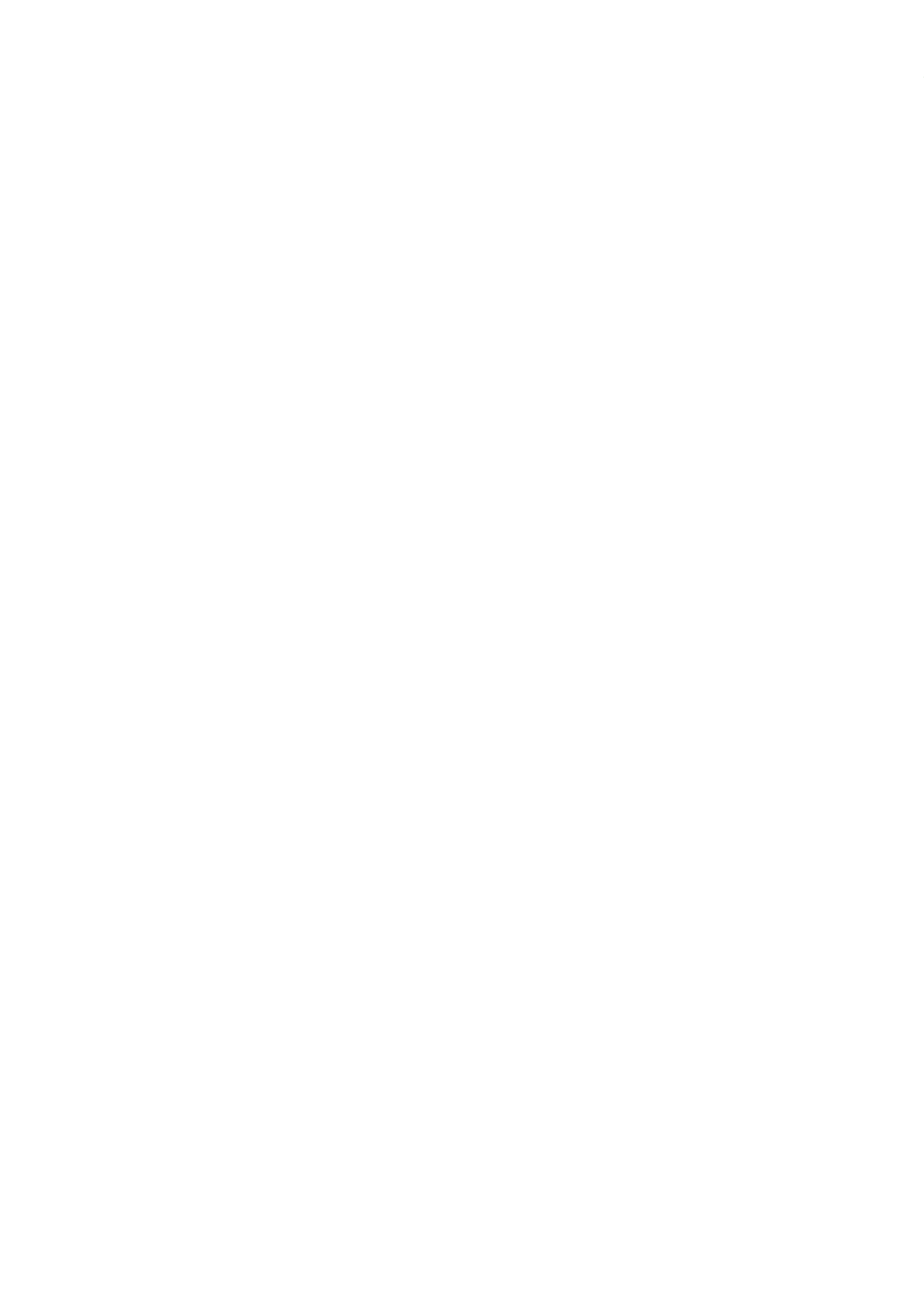# **Table of Contents**

| Section 1: Overview of the project<br>6                                                 |                |  |  |
|-----------------------------------------------------------------------------------------|----------------|--|--|
| Section 2: Outline of the methodology                                                   | $\overline{7}$ |  |  |
| Section 3: Past and present mixed migration dynamics in the Horn of Africa and Yemen    | 9              |  |  |
| Theoretical background: The developmental drivers of migration                          | 9              |  |  |
| Migration patterns and trends                                                           | 11             |  |  |
| Summary of Key drivers                                                                  | 14             |  |  |
| Section 4: Megatrends for future mixed migration in the Horn of Africa and Yemen        | 15             |  |  |
| Demographic trends                                                                      | 15             |  |  |
| Health trends                                                                           | 18             |  |  |
| <b>Education trends</b>                                                                 | 19             |  |  |
| Urbanisation trends                                                                     | 21             |  |  |
| Economic trends                                                                         | 22             |  |  |
| Telecommunication and infrastructure trends                                             | 23             |  |  |
| Political futures                                                                       | 27             |  |  |
| Conclusion                                                                              | 27             |  |  |
| Section 5: Key uncertainties for future mixed migration in the Horn of Africa and Yemen | 28             |  |  |
| Changing economic contexts and regional economic integration                            | 28             |  |  |
| Changing labour markets                                                                 | 30             |  |  |
| Xenophobia                                                                              | 31             |  |  |
| Environmental change and variability                                                    | 32             |  |  |
| Conflict and political instability                                                      | 33             |  |  |
| Diasporas and remittances                                                               | 34             |  |  |
| Migration and forced migration policies                                                 | 35             |  |  |
| Conclusion                                                                              | 36             |  |  |
| Section 6: Tentative future migration scenarios: Key questions and insights             | 37             |  |  |
| Scenario 1: Cash Baby!                                                                  | 38             |  |  |
| Consequences for migration: Cash Baby!                                                  | 39             |  |  |
| Scenario 2: Jigsaw Puzzle                                                               | 40             |  |  |
| Consequences for migration: Jigsaw Puzzle                                               | 41             |  |  |
| Insights for research, practice, and policymaking                                       | 42             |  |  |
| Conclusion                                                                              | 44             |  |  |
| <b>Bibliography</b>                                                                     | 45             |  |  |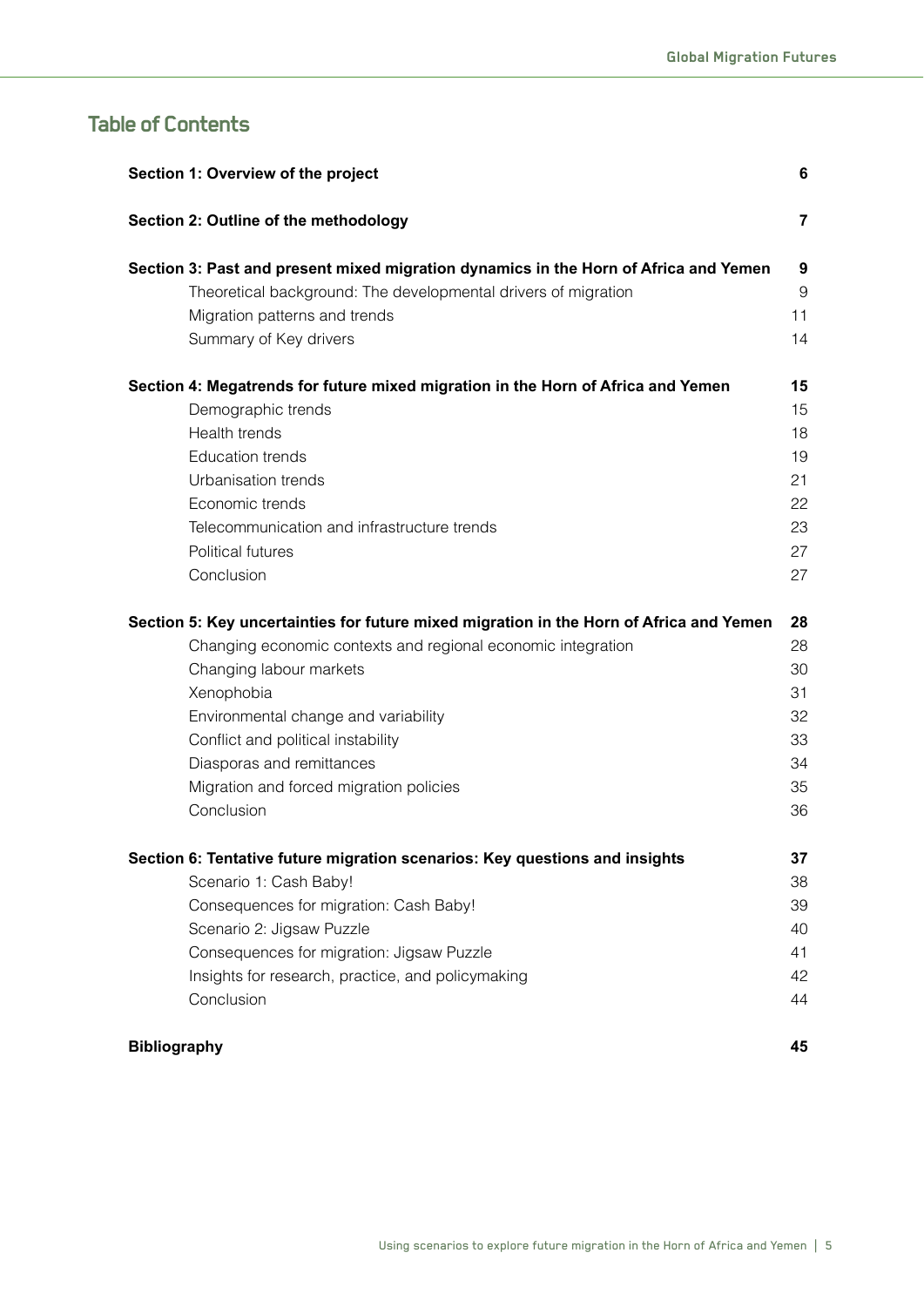## **Section 1: Overview of the project**

The Horn of Africa and Yemen is home to highly visible migration flows, whose numbers have been increasing over the last two decades. Migration in this region has been described as 'mixed', a term used to capture the varied social, economic, political, and environmental motivations of individuals who utilise similar migration channels and trajectories, and, as the insights from this project emphasize, the multiple motivations for migration that may co-exist within the same individual. The term 'mixed' migration may also describe migrants whose motivations for movement may have changed en route, causing them to switch between the different legal categories of migration for which they might qualify.<sup>1</sup>

While the migration literature recognises the main drivers of movement in the region, the regional dialogue on 'mixed' migration remains weak and current initiatives tend to be local and scattered and often fail to account for the existence of all forms of mobility in the region. The emergency conditions, particularly the violations against migrants' human rights, which persist in parts of the region, often lead to short-term research and planning, and prioritise mechanisms for the protection of migrants' human rights. While essential, this focus can prevent the promotion of research that captures all forms of mobility, from internal to international, and the development of longer-term perspectives and reflections on how the conditions in the region may change over time and how these changes may impact international migration in the future.

From January to August 2012, the Global Migration Futures (GMF) project of the International Migration Institute collaborated with the Regional Mixed Migration Secretariat (RMMS) in Nairobi to promote discussions on possible longer-term developments in the region and to create scenarios for future international migration to, from and within the Horn of Africa and Yemen in 2030. Through this collaboration,

the GMF research team investigated the patterns and drivers of contemporary movement and the potential futures of migration flows, as well as the scale and scope of the various protection and assistance mechanisms required for the near and mid-term future.

It is important to emphasize that the project's scenarios are *not* predictions or forecasts of the future, rather they are possibilities of what the region's key migration drivers and patterns may be in 2030. Scenarios serve as tools for innovative thinking about future change and are created through a series of exercises carried out by experts and stakeholders in migration in the Horn of Africa and Yemen.

This report is organised in sections that reflect the scenario building process:

- **Section 2** introduces the core elements of the scenario methodology and the role of stakeholders in the development of scenarios.
- **Section 3** presents past and present migration dynamics and patterns in the region.
- **Section 4** discusses trends that are significant in shaping migration and for which researchers are relatively certain – based on available data and knowledge – will continue through 2030 – e.g. population growth.
- **Section 5** explores the factors that are highly uncertain in terms of how they will take shape in the future. They highlight trends that need to be monitored because they may substantially impact the volume and direction of future migration  $-$  e.g. forms of governance.
- Section 6 presents two scenarios of possible futures in the region, their potential consequences for migration, as well as offering a number of insights and important questions for future migration research and policymaking.

<sup>1</sup> Jureidini, R. (2010). 'Mixed Migration Flows: Somali and Ethiopian migration to Yemen and Turkey'. Cairo, Mixed Migration Task Force.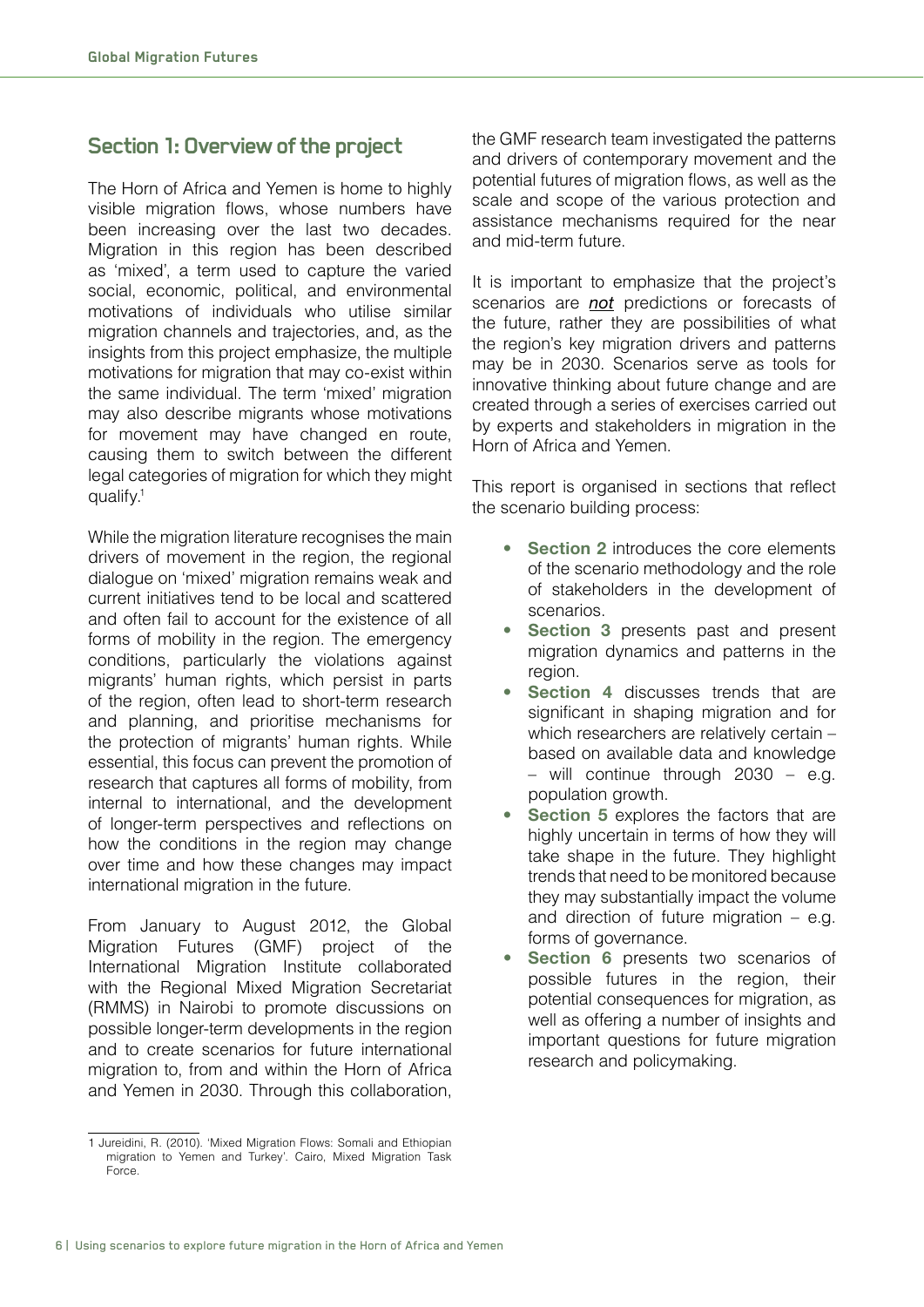# **Section 2: Outline of the methodology**

Research on the future of international migration has generally relied on conventional probabilistic methods based on historical data to produce quantitative estimates of future migration flows. Probabilistic projections have practical and conceptual limitations, which often lead to problematic results.<sup>2</sup> Projection models require the availability of migration data as well as datasets for migration determinants such as education, economic growth, and technological development. In the Horn of Africa and Yemen, data for indicators such as literacy, education, and per capita gross domestic product are limited. Additionally, some key drivers are difficult to represent through quantitative data, such as political and ideological changes and the introduction of new international regimes (e.g. international protection laws). Moreover, to understand how migration drivers may impact future migration flows, researchers must make assumptions about how drivers may change, or remain constant, in the future, e.g. population growth and income levels in 2030.

Conventional projections also imply conceptual limitations, which challenge their effectiveness in understanding the future. For instance, they do not take into account that some factors, such as education, not only drive and shape migration but also are affected by migration through feedback mechanisms. They assume that current drivers of migration will continue to be relevant in the future, and that new drivers will not emerge. For centuries technological change may not have been a strong driver of migration; however, since the introduction of fast modes of transport and communication, technological advancement has become a fundamental factor shaping internal and international mobility.

Unlike projections, scenarios are not descriptions of *likely* futures; rather, they are

detailed representations of *possible* futures within which researchers and policymakers can explore *possible* migration outcomes. By exploring 'potential' futures, the scenario methodology is not constrained by data availability and consistency over time and can address the conceptual challenges found in migration research. The first phase of the project's methodology consisted of conventional components of social science research, such as the development of a conceptual framework on future migration; a review of the literature on past and present migration drivers and patterns in the region (see Section 3); and descriptive data analysis of key demographic, social, economic, and technological indicators in its examination of trends that are relatively 'certain' to continue in the region until 2030 (see Section 4).

Also during this phase, the research team established the scenarios' time horizon at 2030. Time horizons depend on the dynamism of the context under study. When studying the future of the oil or shipping industry, time horizons can be 50 years into the future, while for the fastpaced technology sector, it can be less than five years. Because drivers of international migration include factors that are both fast and slow to change, scenarios have to assume a mid-range perspective. This timeline allowed participants, who are often engaged in emergency work in the region, to think beyond their short term concerns and consider longer term, more uncertain regional changes.

In the second phase of the project, the research team developed and disseminated a comprehensive survey to a group of migration experts and stakeholders from civil society, governments, the private sector, the media, and international organisations in the Horn of Africa and Yemen, most of whom would participate in the project's scenario building workshop. The involvement of migration stakeholders from different sectors is a core component of this project's methodology. It recognises the diversity of knowledge, interests, and capacities that exist in the migration space and ensures they are accounted for in explorations of potential futures. Survey respondents were prompted to identify the forces that drive and constrain migration

<sup>2</sup> de Haas, H. et al. (2010). 'Global Migration Futures: A conceptual and methodological framework for research and analysis.' Oxford, International Migration Institute; Dustmann, C., et al. (1996). 'Return Migration: The European Experience.' Economic Policy 11(22): 213-250; Khan, H., and Lutz, W. (2007) 'How well did past UN Population Projections anticipate demographic trends in six Southeast Asian countries?' In Oxford Institute of Ageing Working Papers. K. Howse, ed: Oxford Institute of Ageing Working Papers.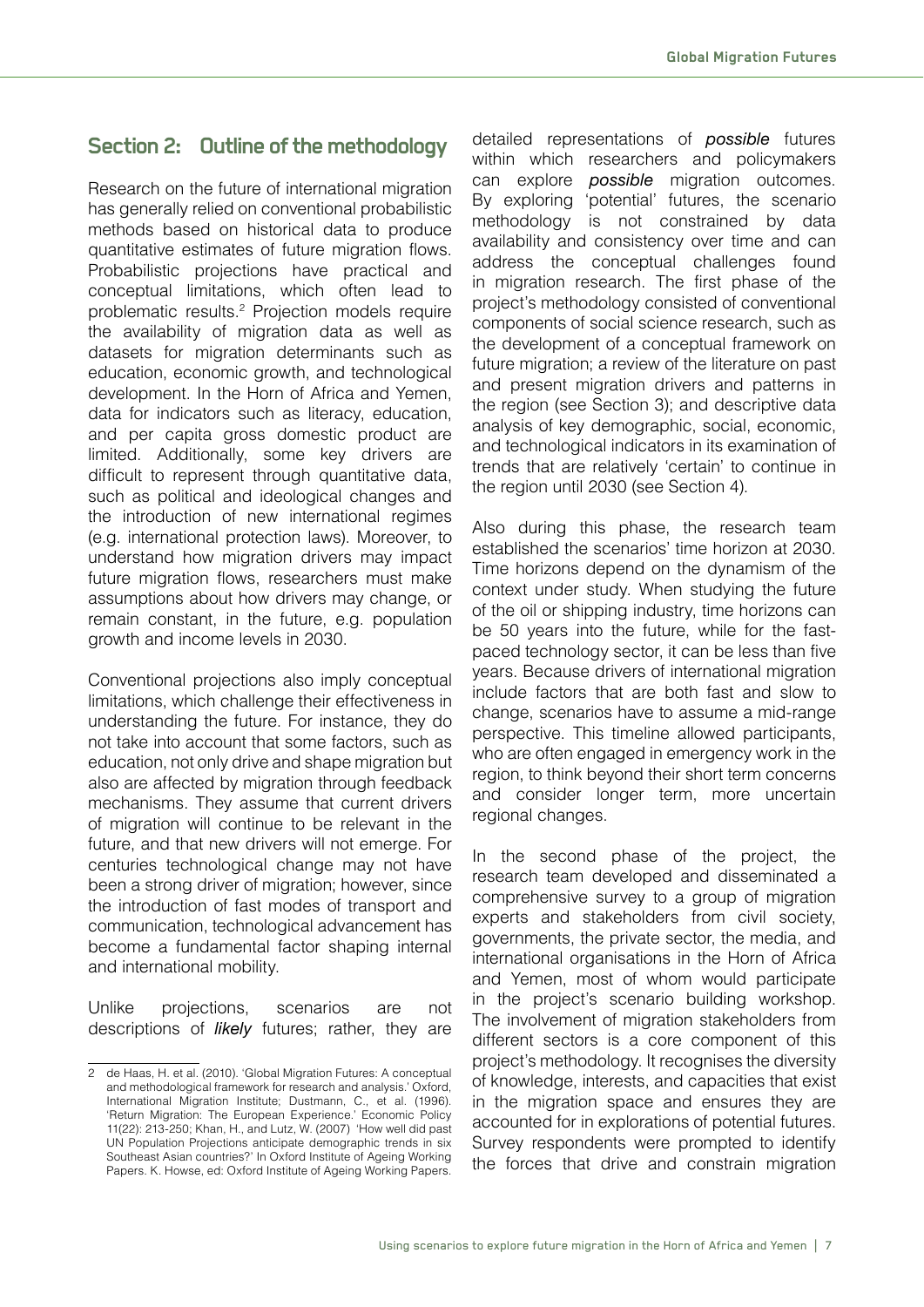within, to, and from the region and were asked to describe likely and unlikely future scenarios of international migration. The research team published a briefing<sup>3</sup> that analysed the survey data and used its insights to create a baseline for discussions during the project's scenario building workshop.

The third phase of the project consisted of planning and conducting a two-day scenario building workshop with approximately 25 migration experts and stakeholders. During the workshop, participants took part in exercises and discussions that encouraged information sharing on the forces that drive and shape migration. Exercises on the first day asked participants to identify factors which they perceived were certain to take place in the future, as well as factors which were highly uncertain and had the potential to significantly impact migration. Exercises on the second day prompted participants to generate scenarios based on their list of key certainties and uncertainties. Throughout the discussions, participants often introduced novel ideas and events that they observed in their daily encounters with migration, which appeared to be gaining in frequency. These are sometimes described as 'weak signals' and can represent insights of things to come, which may significantly alter the region in the future.4

Additionally, in discussion sessions, participants were sometimes confronted with dissimilar opinions, their assumptions were challenged, and tensions arose.<sup>5</sup> This uncomfortable process led participants and the research team to enhance their awareness of migration processes in the region and to stretch the range of possible future developments that may be taking shape. In the project's final phase the research team examined and further developed the key

certainties and uncertainties, and the preliminary scenarios created by experts and stakeholders at the workshop. Of the eight scenarios created during the workshop, participants selected two for the team to develop into narratives (see Section 6). In addition to advancing the scenarios through further research and iterations of the scenario building exercises, the research team disseminated the 'second-generation' scenarios to a select group of experts and stakeholders from the workshop for an internal review. Engagement with participants has been an important element of the project. By including structured and frequent input from participants, the scenarios have benefited from an in-built peer-&-non-peer review system. The final project scenarios are plausible and internally consistent, yet their main aim is to challenge existing expectations of the future.

Preparing for the unexpected is a key objective of scenarios, which push decision makers to question what would happen should unlikely (yet plausible) changes take place. Critiques to the scenario methodology include the difficulty of evaluating consistencies among variables, the possible frustration among some stakeholders who may want more immediate solutions<sup>6</sup> and the important commitment of resources and research personnel to carry out scenario-building activities with key stakeholders.7 Nonetheless, the scenario methodology has been a beneficial complement to conventional social science research and a useful tool to explore the future of international migration in the Horn of Africa and Yemen. The following sections will provide insights and results from the research phases carried out from January to August 2012.

<sup>3</sup> Global Migration Futures (2012) 'Exploring the future of migration in the Horn of Africa: survey insights.' International Migration Institute. University of Oxford. Available at: http://www.imi.ox.ac. uk/pdfs/imi-policy-briefings/pb-12-11-exploring-the-future-ofmigration-in-the-horn-of-africa-survey-insights

<sup>4</sup> Van der Heijden, K. (2005). Scenarios: The Art of Strategic Conversation. West Sussex, England, John Wiley & Sons, Ltd.

<sup>5</sup> Burt, G. (2008). 'From Causal Textures to Predetermined Elements to New Realities in Scenario Thinking and Practice'. Business Planning for Turbulent Times: New Methods for Applying Scenarios. R. Ramirez, J. Selsky and K. Van der Heijden. London, **Earthscan** 

<sup>6</sup> Shackley, S. and R. Deanwood (2003). 'Constructing social futures for climate-change impacts and response studies: building qualitative and quantitative scenarios with the participation of stakeholders.' Climate Research 24: 71-90.

<sup>7</sup> Rafael, R. et al. (forthcoming). 'Studying the Future in the Social Sciences: Scenarios as a Scholarly Method.'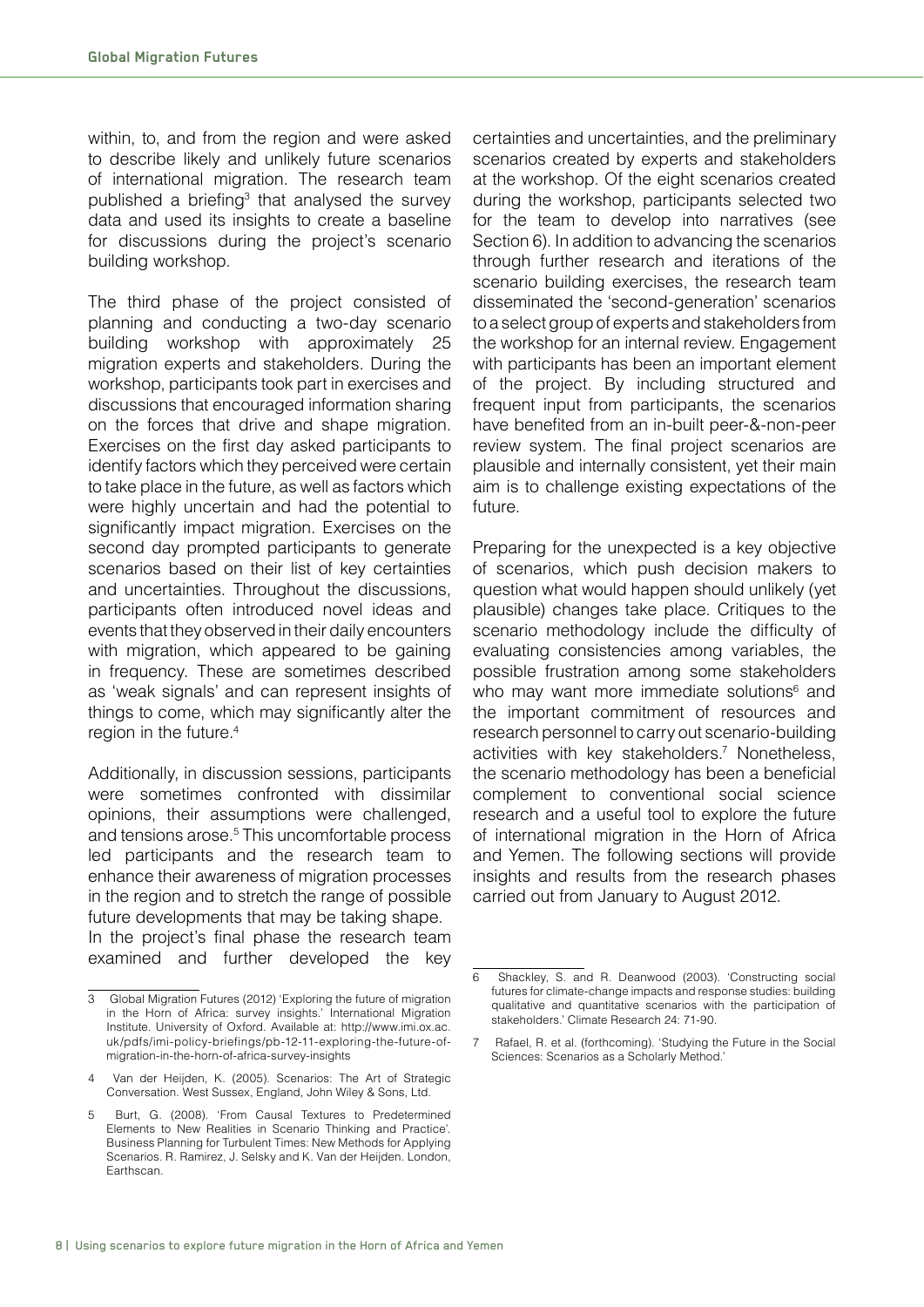# **Section 3: Past and present mixed migration dynamics in the Horn of Africa and Yemen**

#### **Theoretical background: the drivers of migration**

This section analyses voluntary and forced migration trends and patterns in the Horn of Africa and Yemen over the past decades.<sup>8</sup> It examines the 'migration potential' of countries in the region by employing migration transition (macro-drivers) and migration systems (internal dynamics, feedback) theories. These theories challenge conventional push–pull models, which assume an inverse relationship between migration and income or other opportunity differentials, and provide more realistic views on how changes in the political-economic environment are likely to affect all forms of migration in the region.<sup>9</sup> These theories also shed light on the macroeconomic forces underlying forced migration patterns, affecting refugees and asylum seekers' capabilities and aspirations and shaping destination decisions. Few models acknowledge the livelihood decisions that forced migrants make, as exploring their socio-economic considerations might appear to undermine their protected status.10

It should be emphasised that in the context of high political instability and conflict and economic crisis, *movements of individuals in search of security are likely to overlap with movements associated with broader processes of social and economic development*, yielding the mixed migration phenomena present in the region and other areas of protracted conflict and economic crisis. This is because at the 'microlevel, threats to people's lives and livelihoods are often hard to distinguish', and at the 'macro-level,

the political and economic elements of instability are often closely interwoven'.<sup>11</sup> Drawing from the fields of migration and forced migration highlights the two-pronged approach that is needed, and which is attempted by this report, to understand and plan for future mixed movements in the Horn of Africa and Yemen.

Historical and current empirical evidence shows that *human and economic development is associated with higher levels of mobility and migration*. 12 Transition theories argue that as economic development continues, societies go through migration transitions characterised by an inverted J-shaped pattern of emigration (see Figure 1). The relationship between development and emigration is typically non-linear, because increasing income, access to education and the media, as well as infrastructure and transport improvements will give more people not only the (i) the capabilities, but also (ii) the aspirations to migrate.<sup>13</sup> The migration transition is the notion that societies and countries, in parallel with economic restructuring and concomitant social change and demographic transitions, experience a sequence of initially increasing emigration, the coexistence of significant but diminishing emigration and increasing immigration to eventually become net immigration countries.<sup>14</sup> This reveals why middle-income countries generally have the highest relative levels of emigration. Moreover, this suggests that the Horn of Africa and Yemen – where the average level of GDP in 2010 was 1,735<sup>15</sup> and where countries in the region fall within the bottom 23 per cent in global human development rakings adjusted for

<sup>8</sup> This analysis draws on data released by the World Bank on global migrant stocks for the 1960, 1970, 1980, 1990 and 2000 census rounds.

<sup>9</sup> de Haas, H. (2010a). 'Migration transitions: a theoretical and empirical inquiry into the developmental drivers of international migration'. IMI Working Papers. Oxford, University of Oxford: 49.

<sup>10</sup> Bakewell, O. (2011) 'Conceptualising displacement and migration: Processes, conditions, and categories', in K. Koser and S. Martin (eds.), The Migration-Displacement Nexus: Patterns, Processes, and Policies, Oxford: Berghahn Books.

<sup>11</sup> Lindley, A. (2009) 'Leaving Mogadishu: The War on Terror and Displacement Dynamics in the Somali Regions'. Working Paper. MICROCON Working Paper. P. 4 (Unpublished) citing Castles, S. and Van Hear, N. (2005) 'The Migration-Asylum Nexus' Paper presented at the International Association of Forced Migration conference. Sao Paulo, and Lautze, S. (1997) Saving lives and livelihoods: The fundamentals of a livelihoods strategy. Boston: Feinstein International Famine Center.

<sup>12</sup> Massey, D. (1988) 'Economic Development and International Migration in Comparative Perspective', Population and Development Review 14(3): 383-413.; Skeldon, R. (1997) Migration and development : a global perspective. Harlow, Longman; Zelinsky, W. (1971) 'Hypothesis of Mobility Transition', Geographical Review 61(2): 219-249.

<sup>13</sup> de Haas (2010a)

<sup>14</sup> Ibid.

<sup>15</sup> World Bank (2012) International Comparison Program Database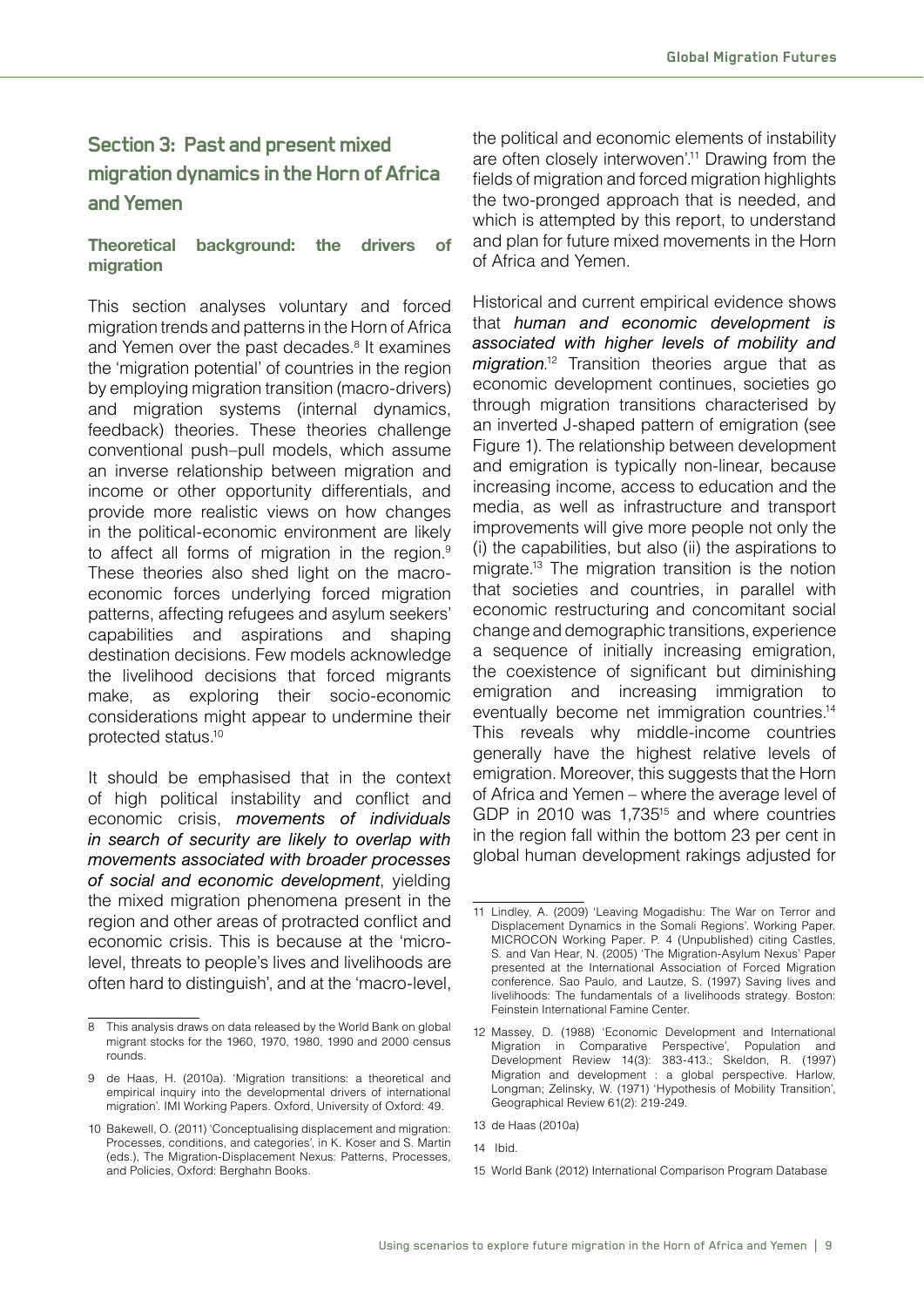inequality in  $2011^{16}$  – stands at the very start of migration transition. As economic development and greater political stability take root, people's capabilities and aspirations to migrate are likely to increase and we may witness *a considerable rise in rates of out-migration*.

Figure 1: Graphical representation of migration transition theory<sup>17</sup>



**Development**

Source: de Haas (2010) Migration transitions: a theoretical and empirical inquiry into the developmental drivers of international migration'. IMI Working Papers. Oxford, University of Oxford

Only in the longer term, after sustained growth and decreasing opportunity gaps with destination countries, does emigration tend to decrease and countries tend to transform from net emigration into net immigration countries. *In the Horn of Africa and Yemen opportunity gaps will continue to remain high* over the next two decades despite the potential for improvement of socio-economic and political conditions, given the significant disparity between countries in the region and the large majority of rest of the world along most human development indicators.

These insights into the non-linear effect of development on out-migration are of crucial importance when exploring mixed migration scenarios, and lead to fundamentally different conclusions than if we would apply more conventional push-pull model and neoclassical theories. Transition theory is also crucial for understanding why impoverishment (for instance, through economic crises, war, or environmental factors) may actually *decrease* 

For migration scenarios development, it is useful to link the temporal notion of migration transitions to the spatial notion of migration systems. A migration system can be defined as a set of places or countries linked by flows and counter flows of people, goods, services, and information, which tend to facilitate further exchange, including migration, between the places.<sup>19</sup> The central assumption of migration systems theory is that migration alters the social, cultural, economic, and institutional conditions at both the sending and receiving ends and that initial exchange facilitates more exchange. Thus, *migration and*  flows such as trade and investment tend to reinforce each other.<sup>20</sup> At the same time, the existence of *migrant networks facilitates further migration*, whether it is motivated by economic or humanitarian reasons. In this way, systems theory helps to understand how and why certain migration flows continue and circumvent national

20 de Haas (2007) 'Turning the tide? Why development will not stop migration'. Development and Change 38(5):819-841.

<sup>16</sup> UNDP, Inequality-adjusted Human Development Index (2011)

*people's capabilities to move*, particularly over long distances. For instance, in Somalia, Lindley (2009) reveals how violence can hinder people's departure from Mogadishu by halting transportation systems, blocking roads, and impeding access to people's financial and social resources. Moreover, in explaining why Somali arrivals in Yemen had halved between January and March 2010 from the previous year, UNHCR stated that increased insecurity and a lack of funds to pay for the journey to northern Somalia and Yemen were responsible for constraining movement. During this same period, internal displacement from south central Somalia occurred at markedly high rates, as few Somalis could afford to seek asylum in Kenya and Ethiopia.18

<sup>18</sup> UNHCR and IOM (2010). 'A long and winding road: background paper'. Regional Conference on Refugee Protection and International Migration: Mixed Movements and Irregular Migration from the East and Horn of Africa and Great Lakes Region to Southern Africa. UNHCR and IOM. Dar Es Salaam, Tanzania.

<sup>19</sup> de Haas (2010b) 'The internal dynamics of migration processes: A theoretical inquiry'. Journal of Ethnic and Migration Studies 36(10):1587-1617; Fawcett (1989) 'Networks, Linkages, and Migration Systems'. International Migration Review 23(3): 671-680; Mabogunje (1970) 'Systems Approach to a Theory of Rural-Urban Migration'. Geographical Analysis 2(1):1-18.; Massey, et al. (1998) Worlds in Motion, Understanding International Migration at the End of the Millenium. Oxford, Clarendon Press.

<sup>17</sup> de Haas (2010a)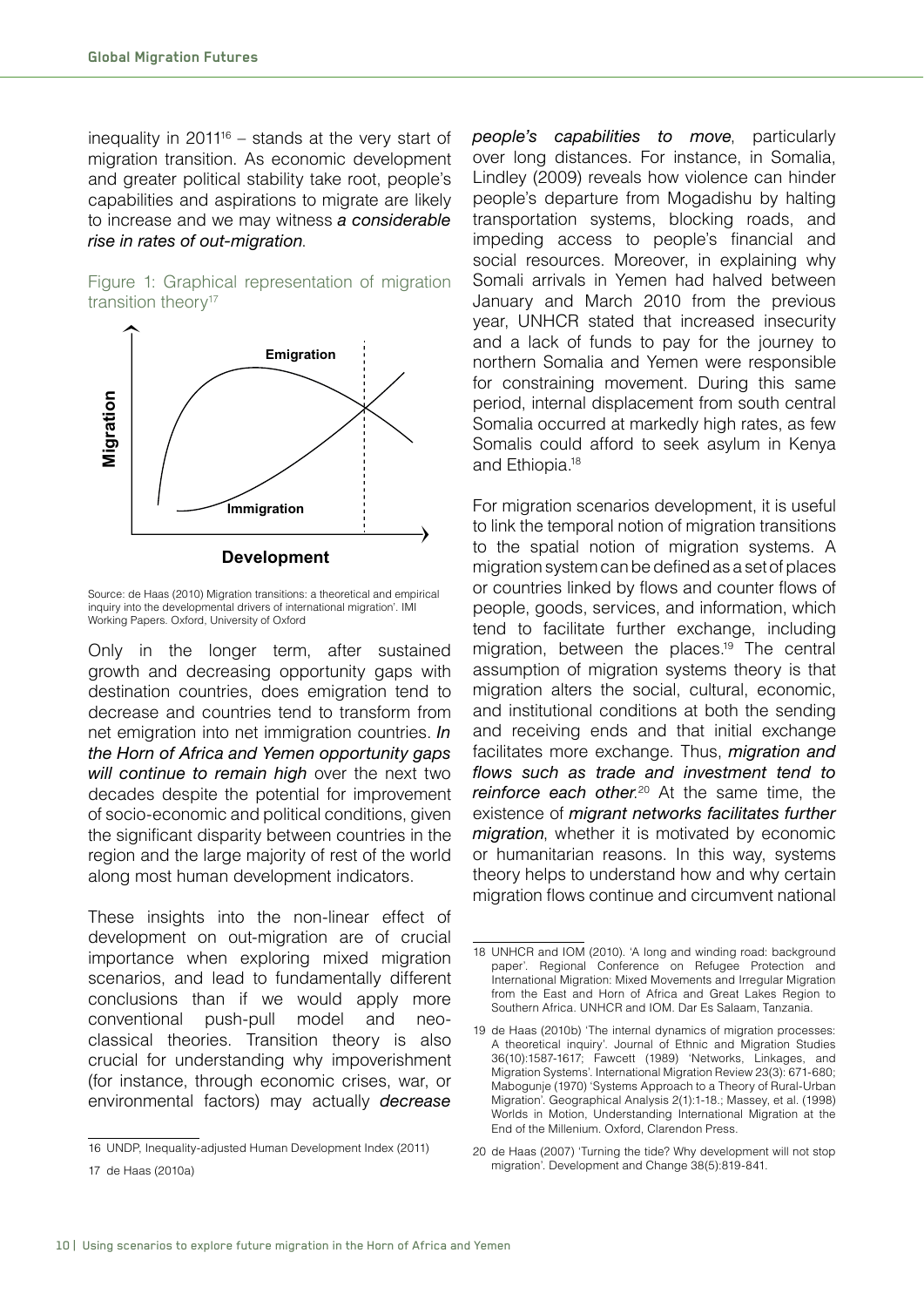policies that aim to prevent or reduce the entry and settlement of foreign nationals. In the Horn of Africa and Yemen, where pockets of highly uncertain political and economic contexts exist in proximity to areas of safety and economic opportunity, a variety of migration patterns and migration motivations are found. The increases in trade, business, economic growth and other indicators of development in certain parts of the region (see following section) show the relevance of transition theory, while not forgetting that protracted insecurity and the possibility of regional conflict may converge migrants' trajectories in search of various forms of security.

The migration literature has identified various feedback mechanisms which explain why, once started, migration processes tend to become partly self-perpetuating, leading to the formation of migrant networks and systems. For instance, the establishment of migrant communities and transnational networks may facilitate further migration through reducing costs and risks of migration, forming immigrant businesses and associational life, remitting money, spreading communication and transport links, as well as increasing trade. The same may be said for communities of forced migrants.

Based on ethnographic research in Egypt, Al-Sharmani (2007) shows the transnational, familial links that exist between Somalis in Egypt and their relatives abroad in the West, Gulf countries, and back home in Somalia. In one case, she discusses the aspirations of a young Somali woman to follow in the steps of her extended relations to travel to Europe to find work that will allow her to remit funds to her family in Somalia. When denied refugee resettlement, she asks her kin to lend her the funds to be smuggled to Europe to pursue her aspirations. $21$  This lends some insight into why migration is a relatively autonomous social process that is difficult for states to control. In situations of conflict and in the presence of 'porous' borders and weak infrastructure, the implementation of migration policies is a difficult process. For this reason,

21 See also Campbell (2005) 'Formalizing the informal economy: Somali refugee and migrant trade networks in Nairobi. Global Migration Perspectives, No. 47. Global Commission on International Migration.

migration within, to and from the Horn of Africa and Yemen is largely irregular.

#### **Migration patterns and trends**

Figure 2 shows the evolution of emigrant populations in the Horn of Africa and Yemen between 1960 and 2000. These populations include people who have left their countries of origin either as official migrants *or* asylum seekers, but *do not* include irregular migrants and unregistered asylum seekers, who may in fact outnumber registered emigrants. It shows that the number of total emigrants, including asylum seekers and refugees, has increased and that Yemen, Sudan, and Uganda have the highest populations. If the number of total emigrants is expressed as a percentage of the total origin country population, then Eritrea, Somalia, and Yemen appear as the most important emigration and displacement-generating countries.

There appears to be a clear link between these high figures from Eritrea and Somalia and the presence of political oppression or instability and generalised violence. It is important to note that, in relative terms, emigration and displacement from Ethiopia appears to be very low; only about 300,000 have left the country, 34,480 of whom have registered as refugees and asylum seekers in Kenya, with a population of approximately  $85$  million.<sup>22</sup> If we accept that many Ethiopian emigrants and asylum seekers have an undocumented status and we double this figure, the total Ethiopian emigrant population still remains below one per cent of the total population.<sup>23</sup> In typical emigration countries such as Mexico and Morocco, expatriate rates are between five and 10 percent.<sup>24</sup>

Overall, *emigration rates are relatively low across the region*, particularly if one considers that a

<sup>22</sup> UNHCR (2012) '2012 UNHCR country profile operations - Kenya.' Retrieved 28 June, 2012.

<sup>23</sup> A number of NGOs working with the Mixed Migration Task Force to monitor new arrivals on the Yemeni coast estimate that in the last five years, approximately 250,000 Ethiopians have entered Yemen irregularly. Some of these migrants are deported and some return home after some months or years.

<sup>24</sup> de Haas, H. and Vezzoli, S. (2009) 'Migration and development: Lessons from the Mexico-US and Morocco-EU experiences'. Oxford: International Migration Institute, University of Oxford.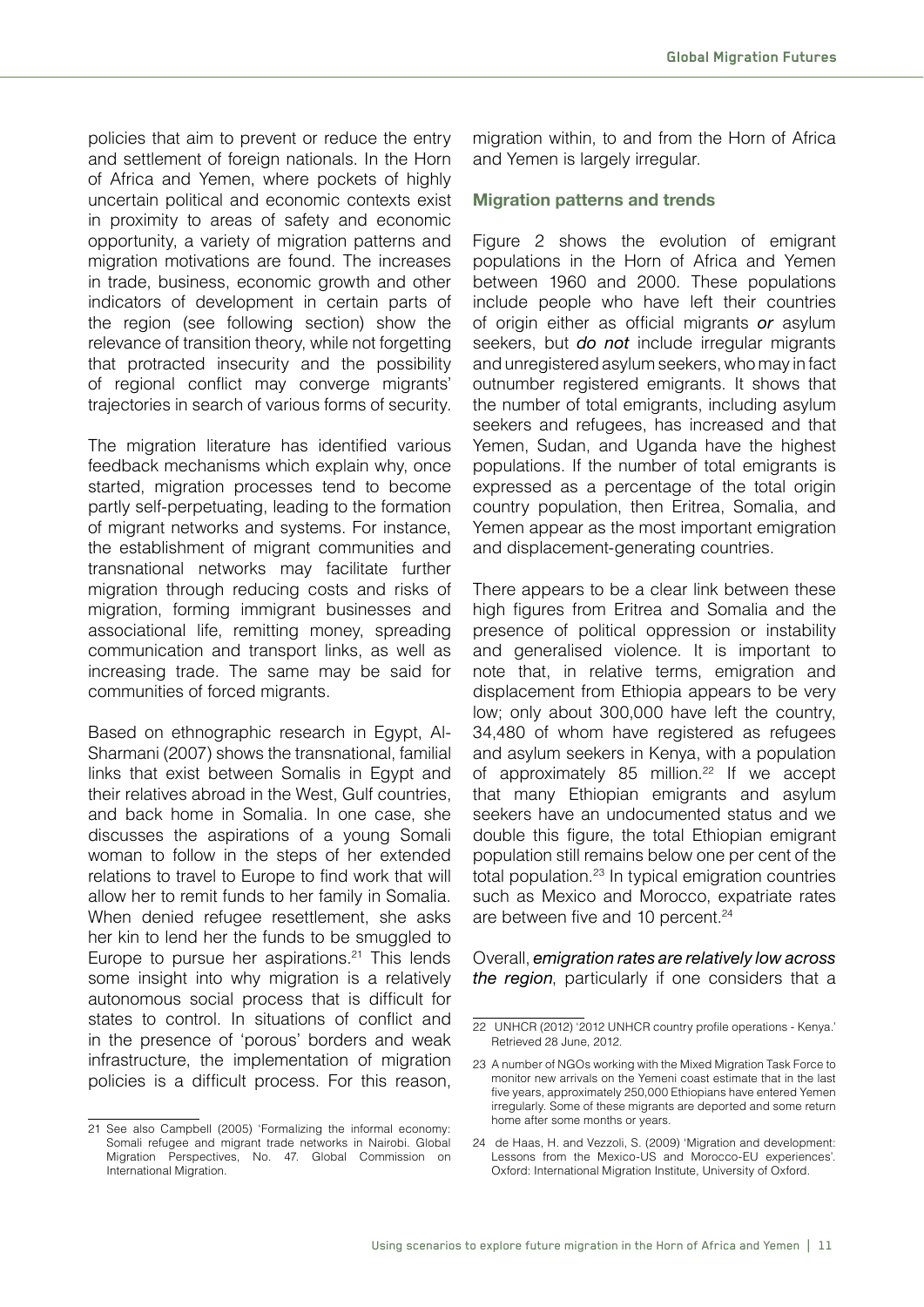proportion of the 'emigrants' are in fact people who have left their countries of origin to seek asylum elsewhere. One may therefore argue that *the region has a significant future emigration potential*. This particularly accounts for countries like Ethiopia, where human and economic development may well lead to accelerating emigration. Once again, it should be noted that rates of emigration and displacement may be much higher once they take into account irregular migration. Unfortunately, it is difficult to know the extent of such migration. Horwood (2009) estimates that between 17,000 – 20,000 male migrants and refugees are smuggled from the Horn of Africa and East Africa to South Africa every vear. Additionally, the Mixed Migration Task Force suggests that more than 50,000 irregular Somali and Ethiopian migrants crossed the Gulf of Aden to Yemen in 2008.<sup>25</sup>





Source: World Bank, Global Bilateral Migration Stock Data, 2011

Figure 3 shows the evolution of immigrant, asylum seeker and refugee populations in the region. Uganda, Kenya, Ethiopia, Sudan, and Yemen have significant immigrant, asylum seeker and refugee populations. Immigration to Kenya has grown particularly fast, which seems to reinforce the idea that Kenya is an important regional migration and asylum destination. In relative terms, Djibouti has the highest immigrant population by a considerable margin. This may reaffirm Djibouti's significance as a port for irregular migration to Yemen and the Gulf. It should be emphasised that in every country in the Horn of Africa and Yemen, immigrants, asylum seekers and refugees represent less than two per cent of the entire population – an entire percentage point less than the international average. Overall, the *relatively low levels of out-migration and in-migration* highlight the significant migration potential in the region, which may be stimulated by development processes as well as by potentially unstable political conditions.



Figure 3: Authorised immigrant (including asylum seekers and refugees) populations by country

Source: World Bank, Global Bilateral Migration Stock Data, 2011

25 UNHCR and IOM (2010)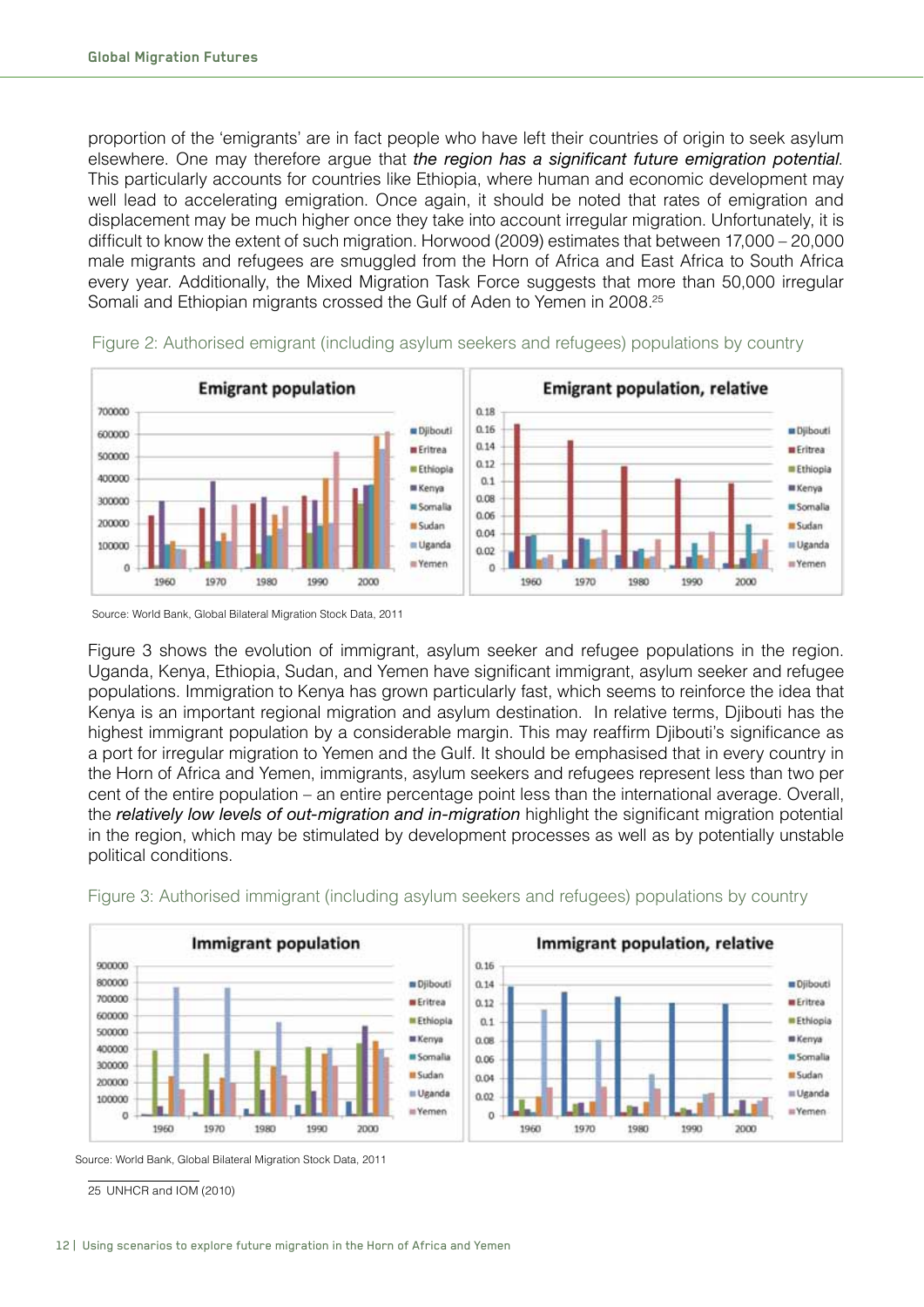Global migrant stock data from the World Bank show estimates of the main countries of destination of authorised emigrants (including asylum seekers and refugees) from the Horn of Africa and Yemen and the origin countries of authorised immigrants (including asylum seekers and refugees) settled in the region. It is important to be aware of the limitations of these data because, as mentioned previously, significant undocumented migration, prompted by mixed motives, occurs in the region. Nevertheless, they reveal some patterns and trends.

Only Kenya, Somalia, and Ethiopia have significant populations living in Europe and North America. Ethiopian emigrants predominantly live in the United States, and the roots of this migration lie in refugee migration. Ethiopians of Jewish faith have migrated to Israel since the mid-1980s, the most notable flows being in 1984-5 and 1991 when the Israeli government encouraged and supported such migration through Operations Moses and Solomon. The operations were missions to save Jewish Ethiopians from famine and political instability, respectively, as well as to promote the immigration of Jewish people as a part of state-building.26

Since 2006, Sudanese and Eritrean asylum seekers have increasingly migrated to Israel, finding Cairo less hospitable in the wake of the refugee protests during which tens of refugees died.27 They have described Israel as their first or second choice for asylum.<sup>28</sup> Somali emigration to the United States, the Netherlands, and Canada has its roots in refugee movement. Emigration from Kenya is not related to political conflict and follows more of a post-colonial pattern of authorised migration for work and education. There has been consistent authorised migration from Kenya to the United Kingdom while such migration to the United States and Canada has recently been increasing.

Otherwise, international migration in the region has been predominantly short-distance. This seems to support migration transition theory, according to which long-distance migration is more likely to occur when countries develop. It is possible to distinguish a few intra-regional migration systems. First, Saudi Arabia and other Gulf countries are principal destinations for labour migrants for countries of the Horn and Yemen, with the exception of Kenya and Djibouti. Second, there has been significant movement from Somalia, Eritrea, and Sudan to Ethiopia, partly reflecting refugee flows.<sup>29</sup> Third, Diibouti is a significant (and for many, temporary) destination for migrants from Somalia and Ethiopia, for its coast offers access to Yemen and the Gulf. Additionally, Djibouti hosts more than 22,000 refugees and asylum seekers from Somalia, Eritrea and Ethiopia.<sup>30</sup>

Fourth, migration to Kenya (from Ethiopia, Uganda, Somalia, and Sudan) seems to be increasing. While this partly reflects large and increasing refugee flows from Somalia, Sudan, and Ethiopia, this also seems to reflect Kenya's position as a regional migration hub. Trade in petrol and international goods coming from Eldoret,<sup>31</sup> Kismayo and Mombasa also appears to generate a high level of trade-related mobility along the main road linking the Democratic Republic of Congo, Rwanda, and Uganda to and from Kenya. Moreover, Kenya has appeared as an origin and transit country for migrants aspiring to move to South Africa, which is a major African destination country.32

<sup>26</sup> Kaplan, S. and Salamon H. (2004) 'Ethiopian Jews in Israel: A part of the people or apart from the people?' in Rebhun, U. and C. I. Waxman (eds). Jews in Israel : contemporary social and cultural patterns. Hanover [u.a.], Brandeis Univ. pr., publ. by University Press of New England.

<sup>27 &#</sup>x27;Refugees Killed in Cairo Protest'. Refugee Rights News. Volume 3, Issue 1. February 2006. International Refugee Rights Initiative.

<sup>28</sup> Paz, Y. (2011) 'Ordered disorder: African asylum seekers in Israel and discursive challenges to an emerging refugee regime', New Issues in Refugee Research, UNHCR Research Paper No 205. citing Afeefe (2009) 'A promised land for refugees? Asylum and migration in Israel. New Issues in Refugee Research. UNHCR Research Paper No 183.

<sup>29</sup> IOM (2012) 'Ethiopia'. Retrieved 28 June, 2012, from http://www. iom.int/jahia/Jahia/ethiopia; UNHCR Ethiopia (2012) 'Ethiopia Refugee Update' April 2012, UNHCR.

<sup>30</sup> UNHCR (2012) '2012 UNHCR country operations profile – Djibouti' available at: http://www.unhcr.org/pages/49e483836.html.

<sup>31</sup> In addition to being the site of a major oil pipeline, Eldoret is also a landing site for cargo planes from the Gulf bringing goods into Kenya. For these reasons, Eldoret is home to more than 40 bank branches.

<sup>32</sup> Horwood, C. (2009). 'In Pursuit of the Southern Dream: Victims of Necessity, Assessment of the irregular movement of men from East Africa and the Horn to South Africa'. IOM. Geneva.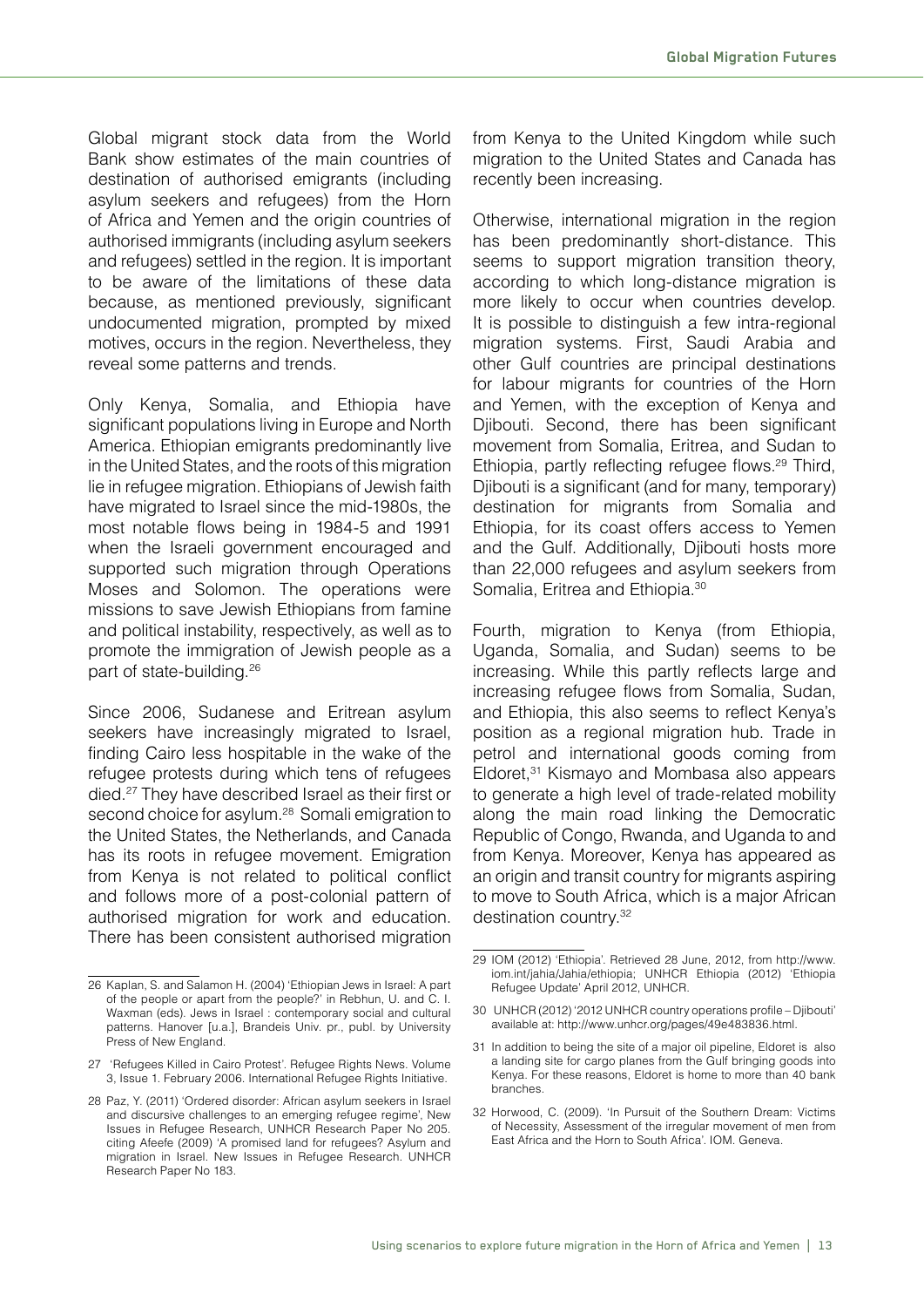As mentioned previously, some forms of migration and mobility appear underrepresented in the official figures, which also do not capture some of the more recent migration and forced migration trends. This particularly pertains to irregular migration to Yemen and to Southern Africa. Monthly monitoring reports of the Regional Mixed Migration Secretariat suggest that while the number of migrants and asylum seekers travelling to Yemen remain consistently in the thousands, they may have doubled in absolute terms from 2011. The conditions of migration to Yemen are highly precarious, and put migrants and asylum seekers at risk of physical abuse, bribe paying, imprisonment, abduction, drowning, and *refoulement*. 33

#### **Summary of key drivers**

This section's synthesis of the available data on voluntary and forced migration in the Horn of Africa and Yemen and its discussion of important theories of development reveal that the key past and present drivers of movement within and from the region have been largely political and economic, including conflict, generalised violence, and a lack of employment and livelihood opportunities. The high levels of political volatility and repression in Ethiopia and Eritrea and the protracted Somali and Sudanese conflicts account for a large part of regional mixed migration patterns. However, other key socio-economic factors, such as cultural norms or collective livelihood strategies, which also play a role in shaping migration and forced migration decision-making appear understudied and underdeveloped. More generally, there is a lack of data and research on important forms of authorised and irregular migration by workers and (to some extent) students in the region, where Saudi Arabia and other Gulf countries are the main destinations, and Yemen and Kenya seem to function as secondary, intra-regional

destinations. The extent to which Yemen and Kenya serve as 'staging grounds' to move further afield, for instance to Saudi Arabia for Yemen and to South Africa for Kenya would also benefit from further study. The most striking observation from this section is that despite governments and international agencies within the region being overwhelmed and overburdened by irregular migrant populations, *migration from and to the region is relatively low* compared to most other world regions and that the *future potential for greater migration is high*.

<sup>33</sup> RMMS (2011, 2012) Regional mixed migration monthly updates. Nairobi, RMMS.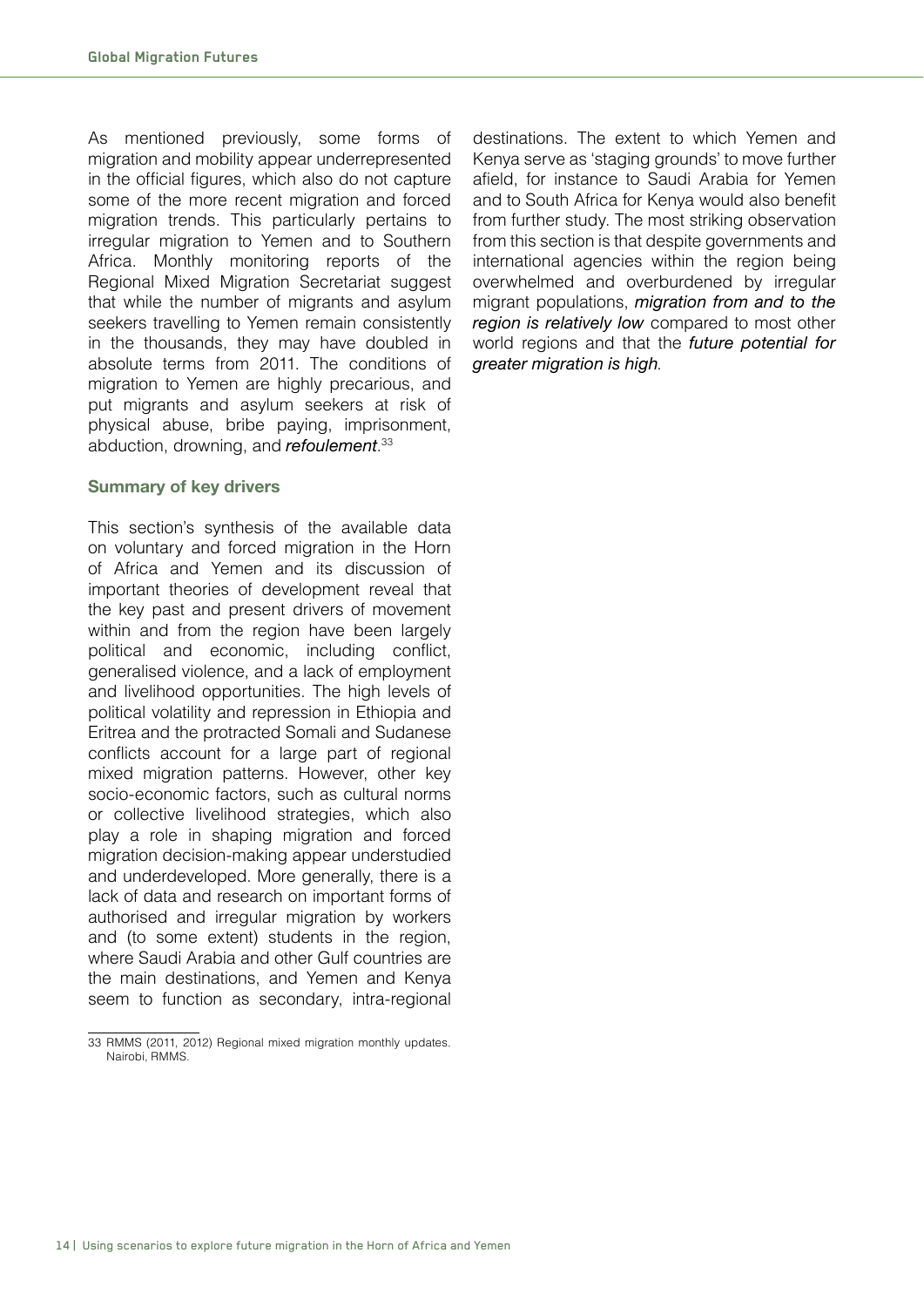# **Section 4: Megatrends for future mixed migration in the Horn of Africa and Yemen region**

Megatrends are 'long-term driving forces or… trends that influence almost everything at all levels of society. They have great importance now, and we are relatively sure they will also have great importance in the future.'34 For the elaboration of scenarios, the identification of megatrends is an essential step in providing the framework of future mixed migration drivers that are relatively certain. Paradoxically, megatrends help to reveal areas of great uncertainty for the future. For instance, we know that increasing educational attainment is taking place in the Horn of Africa and Yemen, but we are uncertain as to whether this will prompt emigration as this depends on a range of other factors such as economic growth and labour market structures. Although education is likely to increase people's life aspirations, the extent to which these aspirations will result in increased migration depends on the extent to which the region will provide economic and social opportunities for the educated.

By carrying out a rigorous examination of megatrends, we can learn a lot about the future – both what we know and what we don't. This section provides insight into key demographic, educational, technological and other trends affecting the region which are likely to continue in the future. This overview is based on the relative certainties identified in the scenario exercises as well as background research by the GMF research team at IMI with regional expertise from RMMS.

## **Demographic trends**

While virtually all countries in the world are at some stage of demographic transition, the Horn of Africa and Yemen are among the last areas to experience falling fertility rates. Figure 4 shows that, since the mid-1980s, most countries in the region are experiencing declining fertility

levels.35 In Somalia and Uganda, fertility is still very high and stagnating at levels around 6.5, whereas they are lower and dropping faster in other countries. However, despite this decline, overall fertility is still amongst the highest in the world. This means that the significant population growth in the region is likely to continue in the coming decades. In the longer term, falling fertility may create a so-called 'youth bulge', characterised by a high proportion of (migrationprone) young adults within a population. If such demographic trends are not matched by growth of income and opportunities for the young, this can increase migration propensities.

In addition to having the fourth highest fertility rate in the region, Yemen has one of the highest population growth rates in the world, along with Eritrea and Uganda. The National Population Council estimates that 700,000 people are added to Yemen's population each year (growth rate of three per cent). Its current population of 23 million is set to double in the next two decades. The UN Population Division estimates that the number of 10 to 25-year-olds will rise from 8.6 million (37 per cent of the population) to 20.8 million in the next 25 years if growth continues at the current pace. The data prompt one to question how rural and urban infrastructures and economies will accommodate such growth, particularly of young people who will be in need of education and employment. If population growth will not be matched by growing opportunities, this could potentially create conditions for political discontent.

Figure 5 shows the high population growth in the region, which is likely to continue in the future. Ethiopia is by far the most populous country in the region with over 80 million inhabitants. In fact, Ethiopia has the largest population of a landlocked country in Africa and the second largest population size of Africa (after Nigeria). Sudan, Kenya, Uganda, and Yemen have populations

<sup>34</sup> Perrson et al. (2008: 6) 'Strategic Futures Studies'. Member report No. 2. Copenhagen Institute for Futures Studies: Copenhagen.

<sup>35</sup> Total fertility is the mean number of children a woman would have by age 50 if she survived to age 50 and were subject, throughout her life, to the age-specific fertility rates observed in a given year. Total fertility is expressed as the number of children per woman. The replacement fertility rate – needed to keep populations stable – is around 2.1 children per woman. In most European countries, fertility rates are under or around two.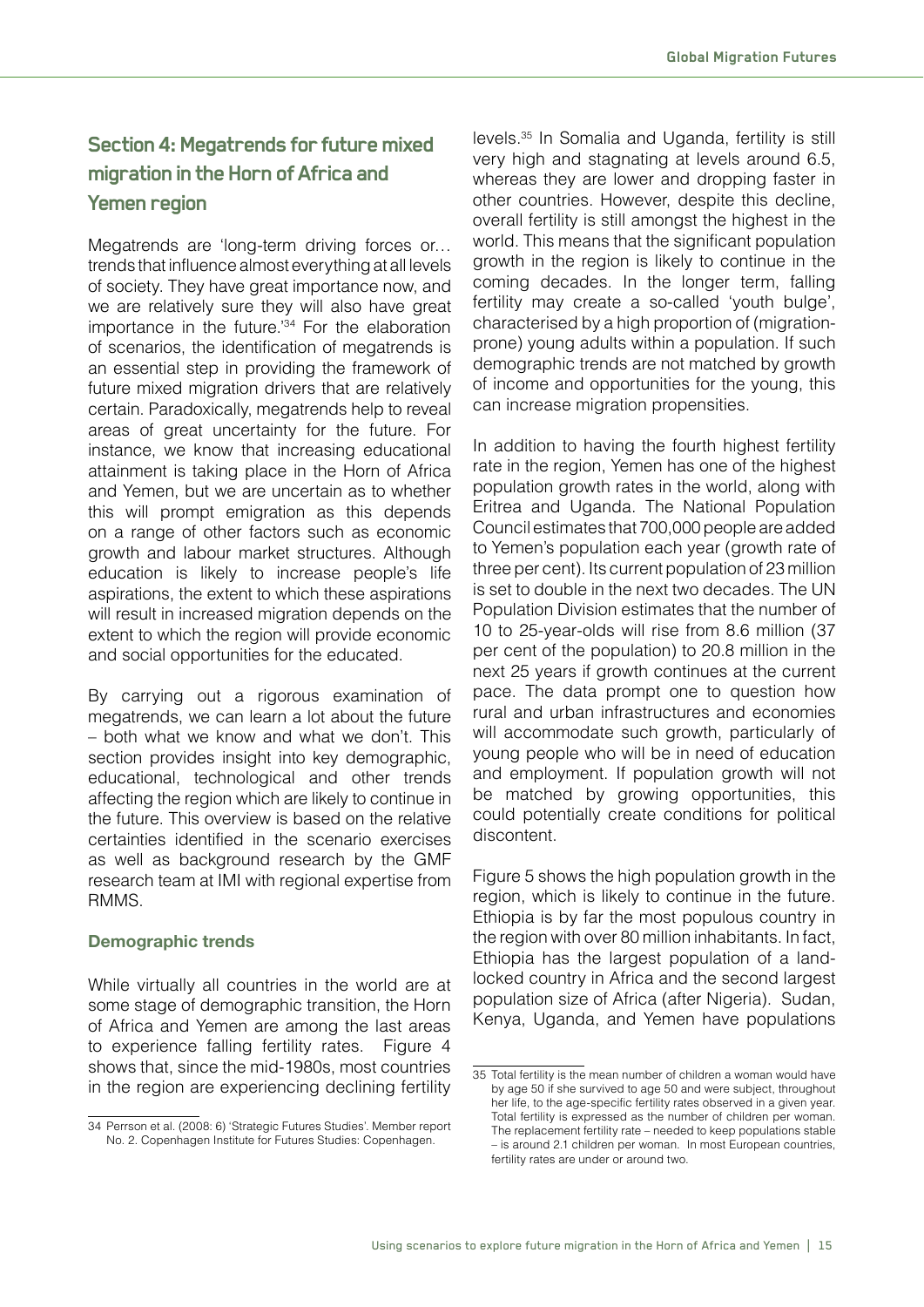

#### Figure 4: Total Fertility by country, UNPD medium projections

Source: United Nations, Department of Economic and Social Affairs, Population Division, Total fertility medium projections, World Population Prospects: The 2010 Revision, CD-ROM Edition, 2011.

between 25 and 45 million while Somalia, Eritrea, and Djibouti have populations under 10 million. Despite having the highest fertility rate in the region, Somalia features third from last in terms of absolute population. Somalia has the highest mortality rate in the region as well as relatively high emigration rates, which may explain why the country's population growth rate is the second-lowest in the region.

Figure 6 shows that the percentage of 15-24-year-olds of the total population is high and for most slightly increasing to above 20 per cent. In comparison, the percentage of 15-24-year-olds in European countries is approximately 10 per cent. Unless unprecedented economic growth and employment opportunities occur, this to would create a significant migration potential.



#### Figure 5: Total population by country (in thousands), UNPD medium projections

Source: United Nations, Department of Economic and Social Affairs, Population Division, Total population medium projections, World Population Prospects: The 2010 Revision, CD-ROM Edition, 2011.

Rising total populations coupled with environmental stress put multiple pressures on people and communities in the Horn of Africa and Yemen. Resource scarcity (and conflict), limited livelihood opportunities and unemployment fuel migration both from the pastoral and agricultural areas of the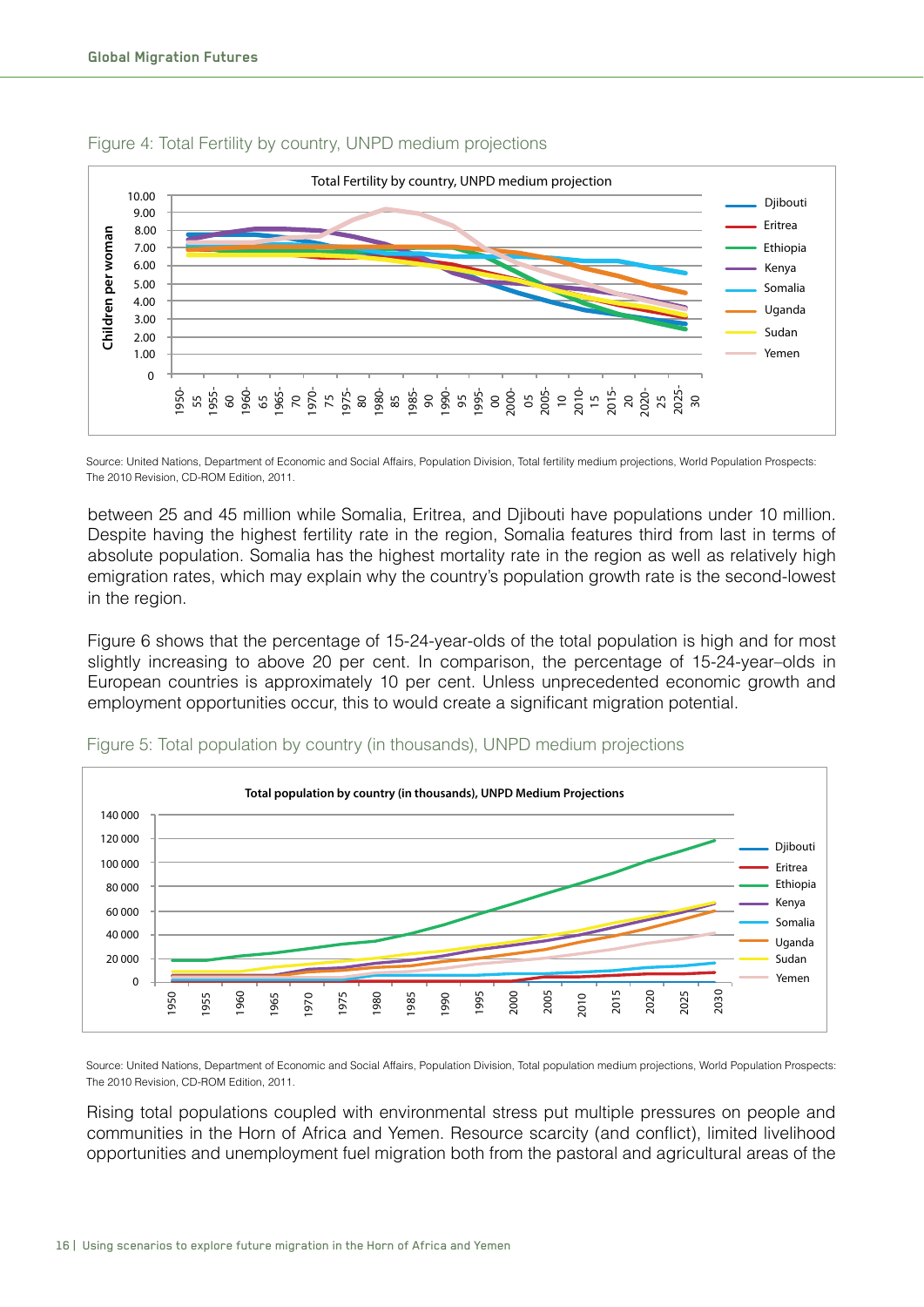

#### Figure 6: 15-24 age as a percentage of the total population, by country, UNPD medium projections

Source: United Nations, Department of Economic and Social Affairs, Population Division, Total population (both sexes combined) by five-year age group medium projections, World Population Prospects: The 2010 Revision, CD-ROM Edition, 2011

region and this may continue over the coming years and decades.<sup>36</sup> In Somaliland, unemployment continues to be a factor in prompting young people, especially school-leavers and university graduates, to migrate to Europe and the Gulf states in search of better opportunities.<sup>37</sup> The weighted average national employment rate in Somaliland is estimated at 52.6 per cent. Unofficial estimates suggest that at least 65-70 per cent of Somaliland's 3.5 million people are below the age of 30 and unemployment among the youth stands at 75 per cent.<sup>38</sup>

Despite being a growing commercial hub in the region, Kenya struggles to offer places at university and other academic institutions to aspiring students as well as jobs to the rising number of young people – an increasing number of whom are secondary school-leavers or tertiary educated. Many skilled and educated Kenyans have therefore sought work overseas. Like many African-origin students studying abroad, many do not return when their studies are complete because they encounter a number of professional, social, and personal factors which prompt them to stay.39 Each year, recruitment agencies organize visas for an average of 17,000 Kenyans to work in Saudi Arabia alone.<sup>40</sup>

In recent years the proportion of Ethiopians represented in the mixed migration flow data reported by RMMS has increased considerably, outnumbering Somalis.<sup>41</sup> Ethiopia has a high total population that is growing at a rate of 2.92 per cent per annum and a land area of 1.1 million square kilometers, upon which the majority of the country engages in subsistence agriculture. High population growth alongside poor agricultural management has contributed to endemic food insecurity. The absolute increase in total human and livestock populations has led to smaller sized holdings of arable land.

<sup>36</sup> Piguet, F. (2007) Complex development induced migration in the Afar Pastoral Area. American University in Cairo. See

http://www.google.co.ke/url?sa=t&rct=j&q=&esrc=s&source=web&cd=1&ved=0CEkQFjAA&url=http%3A%2F%2Fwww.aucegypt.edu%2FG APP%2Fcmrs%2FDocuments%2FFrancoisPiguet.pdf&ei=9foIUPa4L9S7hAeynNnnCQ&usg=AFQjCNHvHwfIz8IImpc89YjwynCBsxrEpQ accessed on July 20th 2012.

<sup>37</sup> IRIN (November 22, 2011) Available at: http://www.irinnews.org/printreport.aspx?reportid=94285

<sup>38</sup> Somaliland National Development Programme see http://www.slministryofplanning.org/images/nationl\_plan/ndp.pdf

<sup>39</sup> For example, http://www.uwosh.edu/facstaff/alberts/research-publications/docs/Visitors%20or%20Immigrants.pdf

<sup>40</sup> Daily Nation (April 03, 2012) see http://www.nation.co.ke/oped/Opinion/Kenyan+workers+in+Saudi+Arabia+are+safe+/-/440808/1379474/-/ ufo0at/-/index.html accessed on July 20th 2012. Additionally, an expert recently quoted on Kenyan radio (September 2012) suggested that 10,000 maids and 40,000 skilled professional Kenyans work in Saudi Arabia.

<sup>41</sup> RMMS (2011, 2012)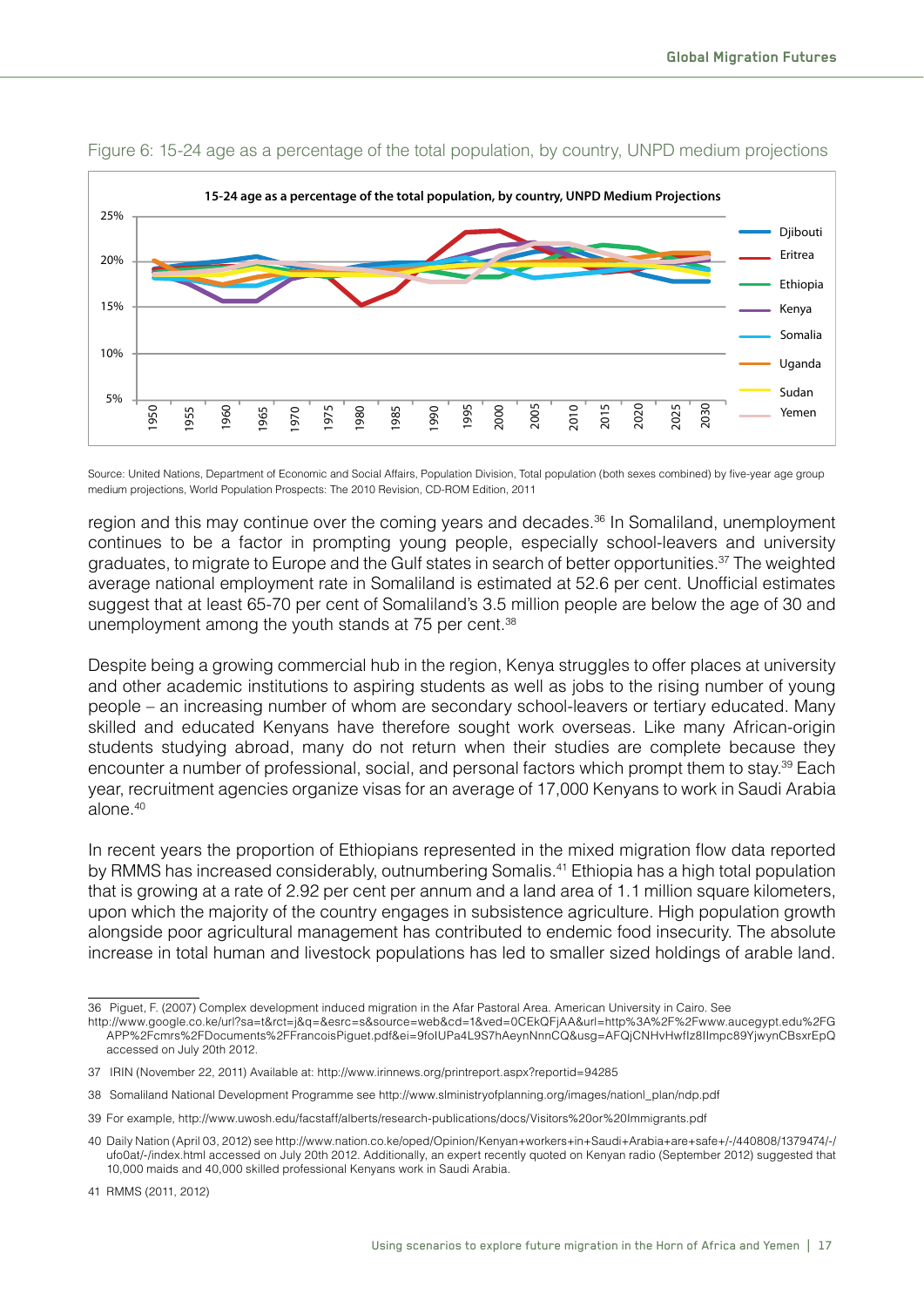

Figure 7: Under-five mortality by country, per 1,000 live births, UNPD medium projects

Source: United Nations, Department of Economic and Social Affairs, Population Division, Under-five mortality (for both sexes combined) medium projections, World Population Prospects: The 2010 Revision, CD-ROM Edition, 2011.

Land management in Ethiopia is concentrated in the hands of the government, which owns all land and farmers are unable to buy and sell land. As they grow, families must rely on the same plot of land to feed more people. Only one per cent of farmers own holdings greater than five hectares, which are likely to be concentrated in the sparsely populated areas with low agricultural potential.<sup>42</sup> For families holding small plots, migration may become a solution, which at once reduces pressure on limited family resources and contributes to spreading the risks of insecurity faced by the household. Migration potential will continue to depend on the household's capacity to sustain the initial costs of migration as well as on the economic opportunities available in Ethiopia and in the other countries within the region.

#### **Health trends**

Despite the region's status as one of the poorest and politically unstable in the world, falling infant mortality (see Figure  $7)^{43}$  and rising life expectancy (see Figure 8)<sup>44</sup> seems to indicate improved access to (basic) healthcare, although infant mortality is still high and life

expectancy still low by world standards. Poor health standards are linked to the region's persistent struggles with severe poverty, lack of access to potable water, poor sanitation, and poor nutritional levels. In the 1980s and 1990s life expectancy dropped in several countries, particularly Kenya and Uganda, which was presumably related to HIV/AIDS, and Ethiopia, which was linked to severe famines. However, these trends have reversed over the past two decades. Decreases in mortality and increases in life expectancy counterbalance the effect of fertility decline on population growth. Moreover, future improvements in healthcare will contribute to population growth.

It should be noted that the distribution of healthcare services and qualified medical staff to urban and rural areas in the Horn of Africa and Yemen is highly inequitable. People living in remote and rural areas have to migrate (temporarily or more permanently) to access healthcare. Somalis who can afford to often bring their families to Nairobi or Mombasa to access hospital services.

During the recent 2011 famine, an estimated 13 million people were wholly dependent on emergency food aid and emergency medical services. At present, many migrants and refugees are reporting to coastal monitoring teams working within the Yemen Mixed Migration Task Force and under the auspices of UNHCR,

<sup>42</sup> FAO Country report Ethiopia http://www.fao.org/docrep/004/ ab582e/AB582E03.htm accessed on 06 August 2012.

<sup>43</sup> Probability of dying between birth and exact age of five, expressed as deaths per 1,000 births.

<sup>44</sup> The average number of years of life experienced by individuals of a given population expressed in years.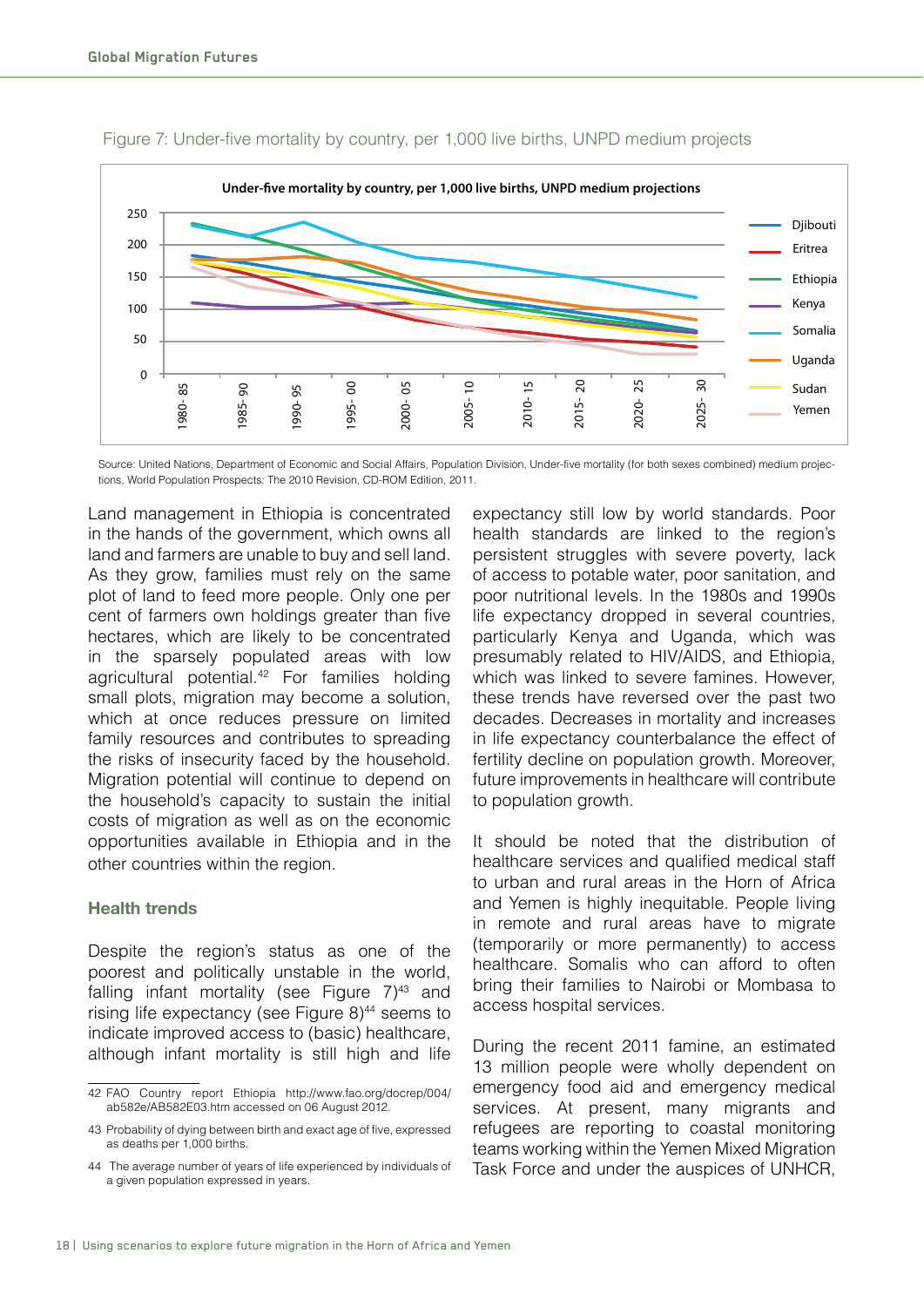

#### Figure 8: Life expectancy at birth, UNPD medium projects

Source: United Nations, Department of Economic and Social Affairs, Population Division, Life expectancy at birth (for both sexes combined) medium projections, World Population Prospects: The 2010 Revision, CD-ROM Edition, 2011.

that they seek a better life in terms of livelihood opportunities, education *and* access to health care. Hence, for migrants in the region, health issues are part of the calculus to move.

As mentioned previously, malnutrition in infanthood or childhood and a lack of access to portable water are critical aspects of poor health and 'failure to thrive'.45 Hunger and malnutrition are seen as underlying causes of many diseases in the region. Chronic malnutrition weakens young children's immune systems, leaving them more likely to die of childhood diseases like diarrhoea, pneumonia and malaria. The malnutrition rate in Somalia currently stands at between 15 – 30 per cent among children, while in Yemen it stands at a staggering 58 per cent - the second highest in the world.<sup>46</sup> In Ethiopia, malnutrition is an underlying factor in at least half of all deaths of children under five.<sup>47</sup> In terms of insufficient access to clean water, the United Nations Children Fund (UNICEF) estimates that 65 per cent of the population in Somalia does not have reliable access to safe water throughout the year, while less than 50 per cent have access to adequate sanitary means.<sup>48</sup> Not only are there concerns about access to clean water, but there

are serious concerns about the future ability of towns and cities to supply clean water from their rapidly diminishing underground reserves, as, for example, in Yemen.

#### **Education trends**

Migration, education and employment are deeply intertwined processes. People migrate in pursuit of education and skills training and also to pursue employment opportunities that meet their higher levels of qualification. At the same time, people with lower skills are motivated to migrate to countries with economies that will give them higher returns on their labour. In the Horn of Africa and Yemen, all of these aspects of migration are represented.

The limited available data suggest that the growing populations in the region are increasingly literate (see Figure 9).<sup>49</sup> The only exception is Ethiopia, where adult literacy has stagnated over the past 30 years. In all other countries for which data are available, literacy levels are now above 50 per cent. Kenyan literacy is the highest with levels between 80 and 90 per cent. It seems relatively certain that literacy levels will further increase in the future, although the speed at which this will occur is difficult to predict.

<sup>45</sup> See 'Failure to thrive', A.D.A.M. Medical Encyclopaedia. Refer to: http://www.ncbi.nlm.nih.gov/pubmedhealth/PMH0001986/

<sup>46</sup> UN News January 2012. 'Unicef warns on high rates of malnutrition among children in Yemen.'

<sup>47</sup> Government of Ethiopia (2007) 'Report on implementation of the world fit for children plan of action in Ethiopia.

<sup>48</sup> UNICEF Somalia; Water, Health and Sanitation Programme: http:// www.unicef.org/somalia/wes.html accessed on 06 August 2012.

<sup>49</sup> Literature reflects the percentage of population aged 15 years and over who can both read and write with understanding a short simple statement on his/her everyday life.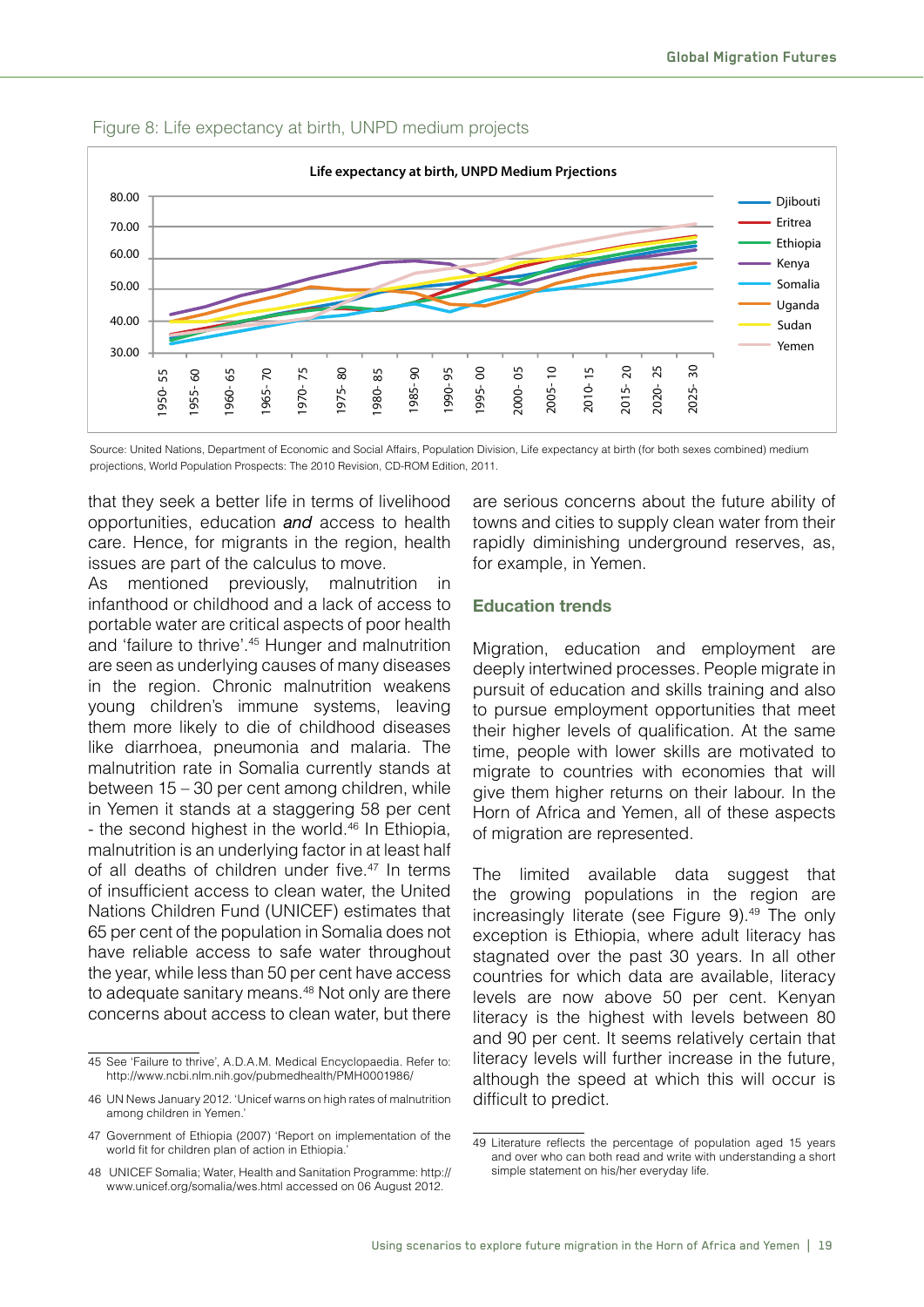

#### Figure 9: Adult (15+) literacy rate (%) by country, UNESCO

Source: United Nations, Educational, Scientific, and Cultural Organization, Adult literacy rate, UNESCO Institute for Statistics (UIS), 2012.

In addition to rising levels of education, the Horn of Africa continues to experience a steady rise in the number of technical colleges and universities that are broadening the scope of opportunities for students. In Ethiopia during the period 2006-2008, the education ministry launched 13 new public colleges and universities, which are serving an all-time high of approximately 53,000 undergraduates.50 According to the United Nations Development Programme, 'Ethiopia lost 75 per cent of its skilled workforce between 1980 and 1991';<sup>51</sup> and the International Organization for Migration finds there are more Ethiopian doctors in Chicago than Ethiopia.52 In Kenya in 2007, a Legal Order made provisions for 15 colleges to receive constituent affiliation with major public universities as a remedial measure to address the high demand for higher education.<sup>53</sup> Additionally, Kenyan public universities have been compelled to increase their enrolment numbers at the seven public and 27 private universities in the country.<sup>54</sup> Yemen

Figure 10 shows that the ratio of female to male secondary enrolment<sup>55</sup> is still skewed but improving in countries for which data is available, with the exception of Yemen, where overall increases have been small. Possible future increases in female education are also likely to increase life aspirations and capabilities of young women in the region, and this may prompt an increase in their mobility.

Although Kenya has a relatively high literacy rate, a high rate of unemployment among the youth has contributed to the decision of some to emigrate in search of opportunities, particularly to the United States and United Kingdom further afield and, to Tanzania and Uganda within East Africa.<sup>56</sup> Migration opportunities are not only for

<sup>50</sup> Challenges of Higher education in Ethiopia, VOA 08, January 2008.

<sup>51</sup> UNDP Administrator, Kemal Deris, said at the International Labour Organisation (ILO) 11th African Regional Meeting April 27th 2007 and quoted in 'Economic Impact of Brain Drain in Africa Estimated at US \$4bn Annually' online article acceded on September 12th 2012 at http://www.wes.org/ewenr/07may/africa.htm

<sup>52</sup> OM (2005). 'Section 2: Costs and Benefits of Migration' in World Migration Report. IOM: Geneva.

<sup>53</sup> See the Kenyan Commission for High Education on the Status of Universities in Kenya, available at: http://www.che.or.ke/status. html

has also seen a rapid expansion in higher education. Higher education levels are likely to increase life aspirations and educated people tend to be more mobile, which in combination with a 'youth bulge' can create a significant migration potential. The extent to which this will translate into increased migration depends on economic and political opportunities within the region.

<sup>55</sup> This the percentage of girls to boys enrolled at the secondary level in public and private schools.

<sup>56</sup> See World Bank (2010) Migration flow data, available at:http://siteresources.worldbank.org/INTPROSPECTS/ Resources/334934-1110315015165/T1.Estimates\_of\_Migrant\_ Stocks\_2010.xls

<sup>54</sup> Ibid.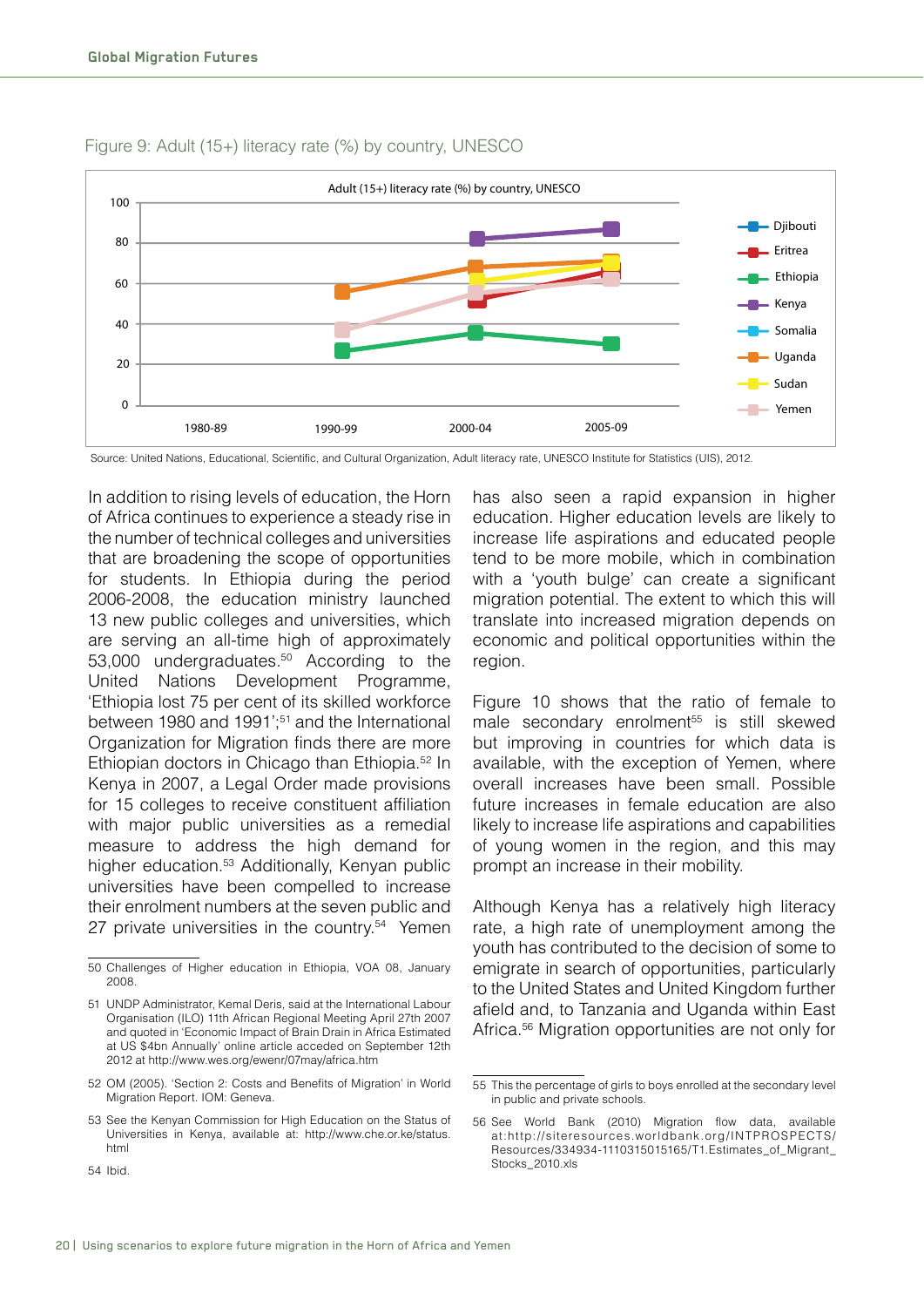

Figure 10: Population with at least secondary education (ratio of females to males)

Source: Barro, R.J and J.-W.Lee, Population with at least secondary education, female/male ratio, 'A New Data Set of Educational Attainment in the World, 1950-2010', World Bank, NBER Working Paper No. 15902, 2011.

those with higher levels of education, of course. In countries that have lower levels of literacy like Ethiopia and Somalia, one finds a greater incidence of lower skilled migration. In the case of Ethiopia, the irregular migration of lower skilled workers is rising. A conservative estimate of irregular Ethiopian migrants and Somali asylum seekers crossing into Yemen in 2011 was 103,000.57 Many of these migrants seek menial jobs, such as domestic work for women in the Gulf States and work on qat farms in Yemen.<sup>58</sup> Tens of thousands of other Ethiopians and Eritreans find work legally through recruitment agencies that send them overseas to supply the foreign labour markets, particularly in the Gulf States.

#### **Urbanisation trends**

Over a third of Africa's one billion inhabitants currently live in urban areas, but by 2030 that proportion will have risen to a half. Slum-dwellers currently account for 70 per cent of urban inhabitants. As fertility declines (especially in towns and cities) the vast majority of the growth will come from an influx of internal, rural and international migrants. Nairobi and Addis Ababa are in the top five fastest growing cities in Africa. In the period 2010-2025 Nairobi is expected to grow in population by approximately 78 per

58 RMMS / DRC 2012 report, Desperate Choices (see bibliography)

cent, while Addis Ababa is expected to grow by over 62 per cent.59

Across the region, there is significant construction of residential and commercial space underway, in some cases creating satellite cities and more exclusive gated communities. 'Secondary' or 'second-tier' cities (smaller cities and town) throughout the region are relatively certain to experience urbanisations. Second-tier cities include Nazret, Dire Dawa, Mekele, and Gonder in Ethiopia; Mombasa, Nakuru, Eldoret, Machakos and Bungoma in Kenya; Keren, Ãdì UgrI, Dek'emhãre, Nak'fa, and Ãk'ordat in Eritrea; Ali-Sabieh, Arta, and Dikhil in Djibouti; and Baidoa and Kisimayu in Somalia.<sup>60</sup> Alongside this growth, urban disparities between high and low income groups are expected to continue to increase<sup>61</sup>

At present, with the exception of Djibouti, countries in the region still have predominantly rural populations (see figure 11).<sup>62</sup> Uganda and Ethiopia have some of the lowest urbanisation rates in the world with urban populations

<sup>57</sup> RMMS (2011, 2012)

<sup>59</sup> UN-Habitat (2010) 'The State of African Cities'.

<sup>60</sup> Rockefeller Foundation Horizon Scanning and Trend Monitoring Report Greater Horn of East Africa – June 2010 Greater Horn Outlook; see also Bakewell, O. and Jonsson, G. (2011) 'Migration, Mobility, and the African City', IMI Working Paper Series: Oxford.

<sup>61</sup> Ibid.

<sup>62</sup> Urban population is de facto population living in areas classified as urban according to the criteria used by each area or country.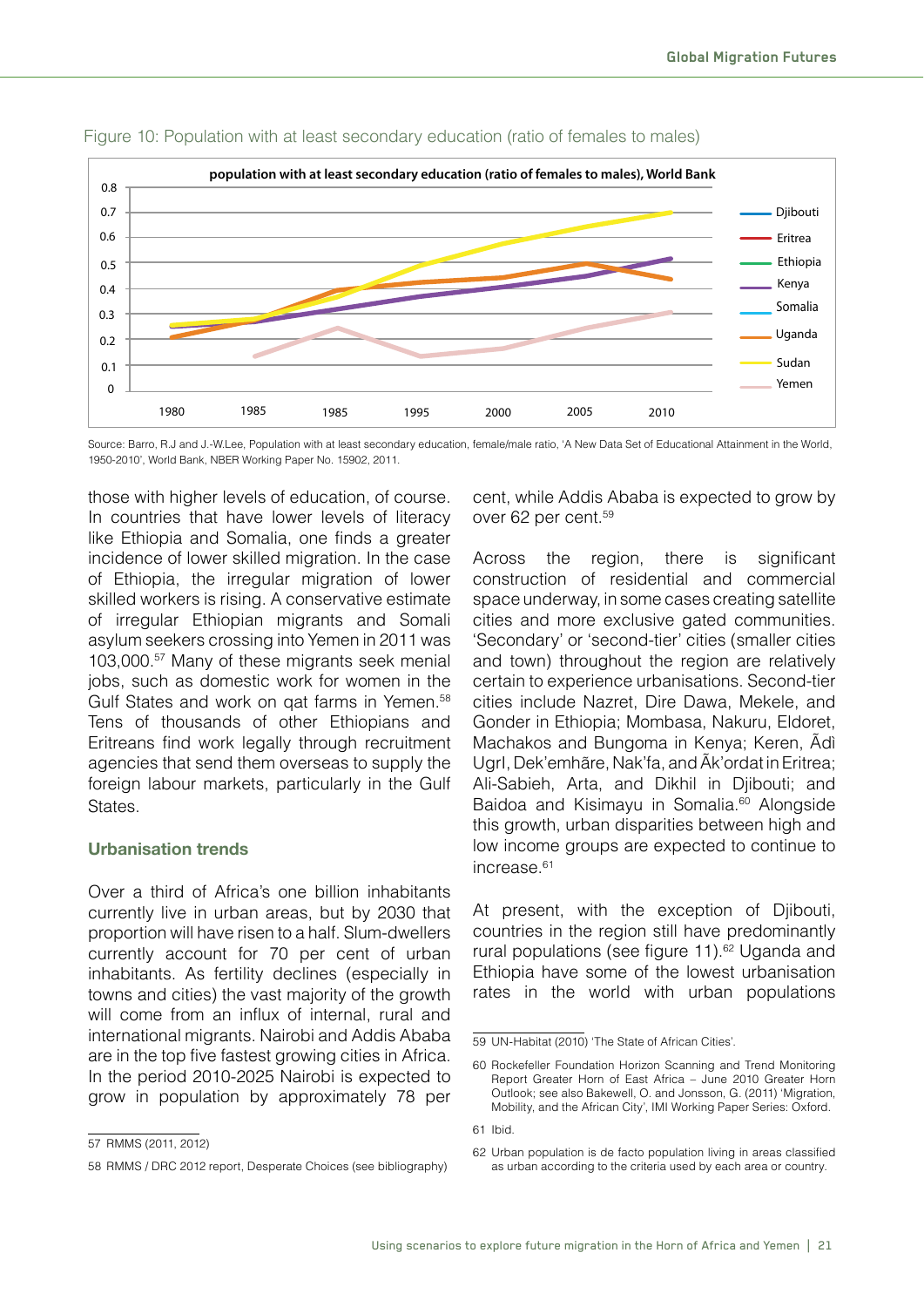accounting for less than 20 per cent of their total populations. This suggests that the region has a great potential in terms of possible future rural-to-urban migration, possibly spilling over in international migration. However, the pace at which this will occur is dependent on future economic growth, investment, and the development of urban-based industrial and service economies. The lack of development over the past decades explains the overall slow rate of urbanisation in countries in the region.

Conversely, the high economic growth rates sustained by Addis Ababa, Kampala and Nairobi have made these urban centres increasingly attractive to rural populations as well as worseoff regional neighbours. Movement towards successful fast-growing urban centres within Horn of Africa from internal and international populations may place considerable constraints upon urban and national authorities to provide basic services and security. In turn, such migration may constrain regional cooperation and collaboration agreements (that promote the free movement of goods, people and capital), as promoted by regional entities such as the East African Community, Inter-Governmental Authority on Development (IGAD), and the African Union.

In Yemen, urbanisation is also occurring at a rapid rate with an annual rate of change at almost five per cent (2010-2015 estimate). The annual population growth rate is approximately three per cent, with a predominantly young population in which approximately 46 per cent were under 15 years old in 2007. The relative certainty of increasing urbanisation rates, poor economic indicators, a large youth cohort and proximity to more economically prosperous neighbours, suggests that many Yemeni may be likely to migrate in the future.

Along the Eastern Seaboard of Africa, other fast growing urban centres like Dar es Salaam, Cairo and various cities in South Africa may also act as attractive destinations for migrants from the Horn of Africa and other regions.

#### **Economic trends**

Although it is impossible to predict future economic trends, we can learn from studying recent trends and comparing the region with economic levels and trends of possible destination countries. Figure 12 shows GDP per capita increasing, with the exception of Eritrea, which is stagnant and also the poorest country in the region. As the figure illustrates, almost all countries have experienced a relatively steep and steady rise since 2000 that looks to continue for the next few years. In all cases (apart from Eritrea) the value of the GDP in 2016 is estimated to be between 150 per cent and 250 per cent higher than 2000.

In terms of weight, Eastern Africa (including the Horn) accounts for approximately 26 per cent of Africa's population, 22 per cent of the continental landmass and 16 per cent of the combined GDP (using 2009 current prices). Over the last decade (2000-2009), economic growth has been strong in the region, with regional real GDP growth averaging 6.6 per cent annually. According to analysis from the African Development Bank, the East Africa Community, partner states and countries in the Horn of Africa demonstrated strong growth performance with 6.1 per cent and  $6.9$  per cent, respectively.<sup>63</sup> High growth rates continue in the region with Ethiopia maintaining a staggering 10-11 per cent annual growth rate in recent years. This is remarkable when compared to the economic downturn and recession that has affected most other regions in the world since 2008. Inflation has remained at a single digit level, real export growth rates have been positive, and external debt has been sustainable, while the debt servicing burden has been relatively low.<sup>64</sup>

The prevailing view among many regional economists and other observers is that a more integrated Eastern Africa has great potential for trade expansion and poverty reduction.<sup>65</sup>

<sup>63</sup> African Development Bank (2010). Eastern Africa Regional Integration Strategy Paper 2011 – 2015 (Revised Draft for Regional Team Meeting) Regional Departments – East (OREA/ OREB) October 2010. Online at http://www.afdb.org/fileadmin/ uploads/afdb/Documents/Policy-Documents/East%20Africa%20 -%20Rev%20RISP%20.pdf

<sup>64</sup> Ibid.

<sup>65</sup> Ibid.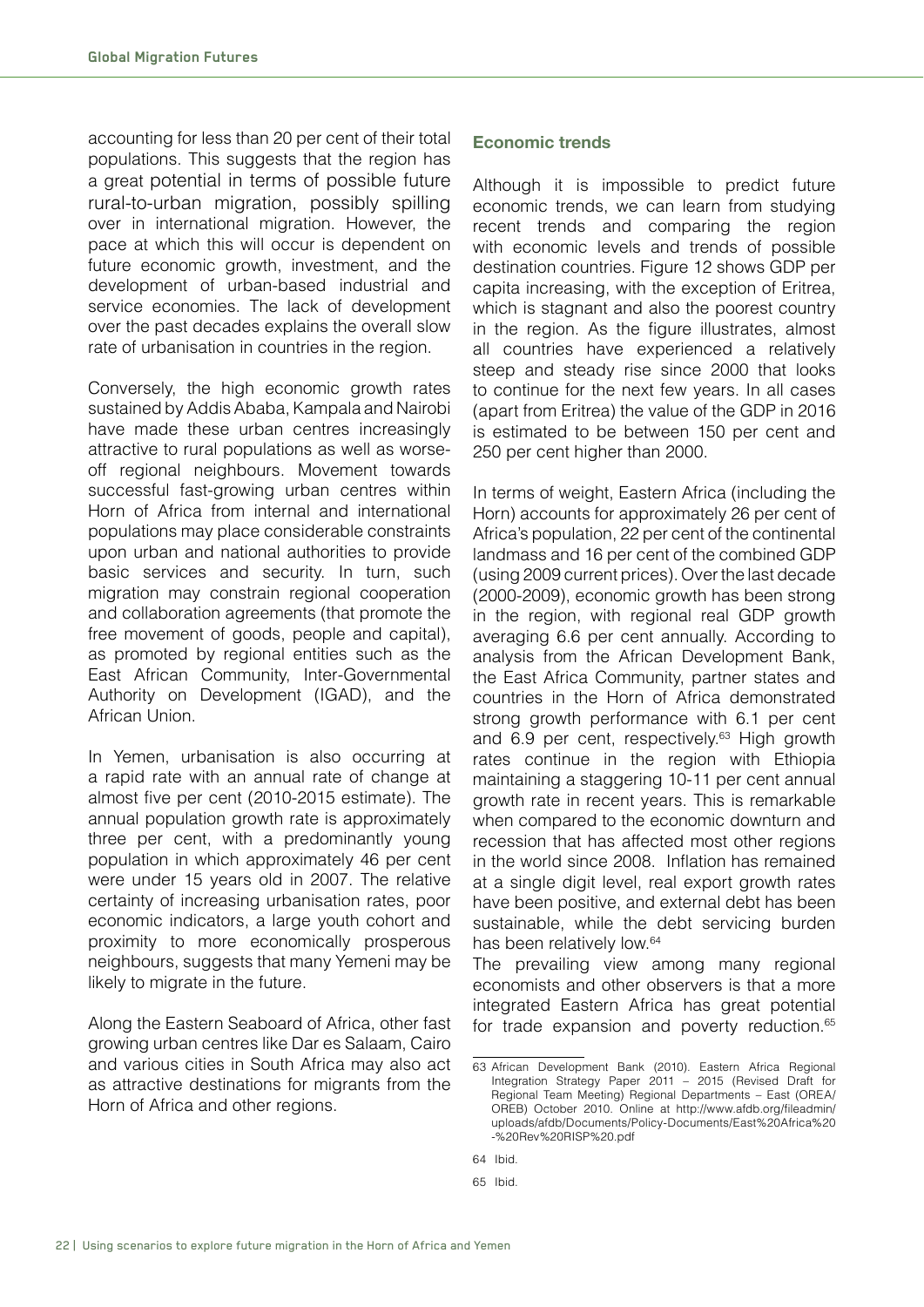



Source: United Nations, Department of Economic and Social Affairs, Population Division, Percentage urban medium projections, World Population Prospects: The 2010 Revision, CD-ROM Edition, 2011.

Regional GDP growth will be propelled by rising oil output in South Sudan, mineral exports in Ethiopia and Tanzania, and on-going trade and border control reforms to encourage ease of doing business across the region. Kenya is the regional trade hub and the transport link to the world for many of the countries and is the largest trading partner in the East African Community, which is judged to be the fastest growing regional market globally.<sup>66</sup> The USD 23 billion Lamu Port and Lamu Southern Sudan-Ethiopia Transport Corridor (LAPSSET) project is illustrative of the ambition, optimism and commitment to growth in the region. However, in terms of Foreign Direct Investment, Eastern Africa and the Horn had the lowest share out of the five African regions in 2008 and 2009, attributable to the civil conflict and governance challenges.67 Eastern African countries had the lowest 'trade logistic perception' in the world in 2010, with cumbersome trade logistics along transport corridors, corruption, and time-wasting border procedures resulting in excessive delays and high transit costs.<sup>68</sup>

Until recently many countries in the Horn of Africa and Yemen have consistently been ranked amongst the poorest nations globally in terms of income, GDP and human development

68 Ibid.

indicators. Eritrea, Ethiopia, Yemen and Somalia still do irrespective of recent economic improvements. Thus, it is relatively certain that the region will remain *comparatively* poor in the coming decades (see Figure 13), again indicating a significant migration potential. At the same time, we see significant and possibly growing differences within the region, which may generate intra-regional migration in the future. Nevertheless, several analysts are optimistic about the prospects for sustained growth<sup>69</sup> and if peace can be secured in South Sudan and Somalia, the region may secure a more sustainable upward economic trajectory.

Based on migration theory we can argue that any future economic growth in such poor countries is likely to increase emigration because it will give more people the resources they need to migrate, while economic gaps with destination countries will remain substantial for decades to come.

#### **Telecommunication and infrastructure trends**

The rapid recent spread of telecommunication technologies was widely recognised by project

<sup>66</sup> World Bank (2012) 'Kenya Economic update June 2012'. Accessed online September 12th 2012

<sup>67</sup> African Development Bank 2010

<sup>69</sup> See for example, Africa Leadership Network (2012) 'Sub-Saharan Africa: Sustaining Growth Amid Global Uncertainty – International Monetary Fund'. Accessed at http://www. africanleadershipnetwork.com/perspectives-share/sub-saharanafrica-sustaining-growth-amid-global-uncertainty-internationalmonetary-fund/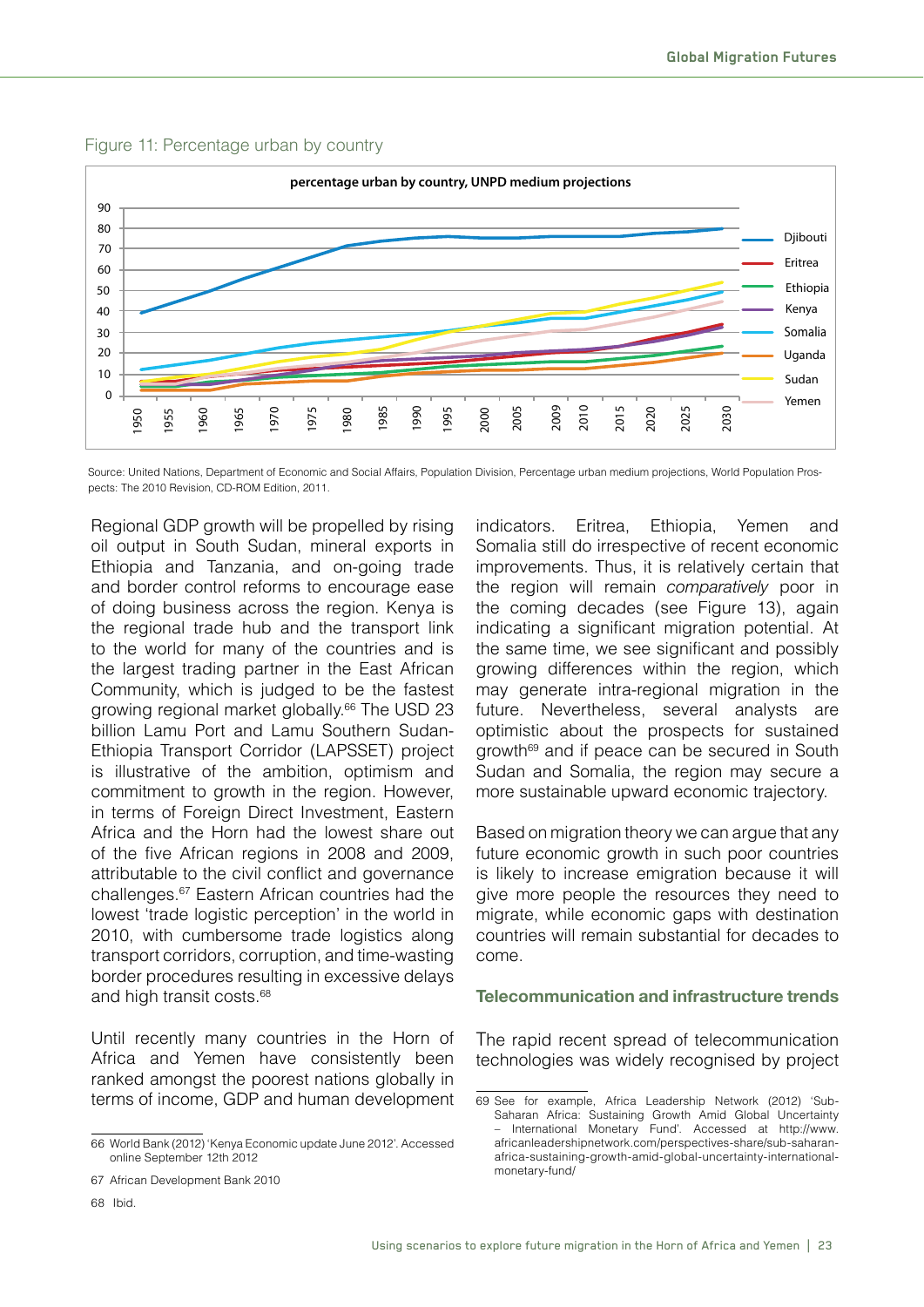

#### Figure 12: Gross domestic product based on purchasing-power-parity per capita GDP

Source: International Monetary Fund, Gross domestic product based on purchasing-power-parity per capita GDP, World Economic Outlook Database, September 2011.



#### Figure 13: GDP based on purchasing-power-parity per capita GDP with referent countries

Source: International Monetary Fund, Gross domestic product based on purchasing-power-parity per capita GDP, World Economic Outlook Database, September 2011.

participants to be a significant and relatively certain trend into the future. As a region, official statistics (collated by the United Nation's International Telecommunication Union) suggest that the Horn of Africa and Yemen is one of the least saturated telecoms markets globally with less than 25 per cent of the population having mobile subscriptions. Figure 14 shows that while mobile cellular subscriptions (per 100 inhabitants) have grown fast in most countries since 2000, there are clusters of faster and slower penetration rates. This is not surprising

as the global trends indicate that ICT penetration levels generally (i.e. Mobile Phones, Internet use and Fixed Telephones) are closely linked to ranking of regions and countries by the United Nation's.

According to the data, Somalia, Ethiopia and Eritrea appear to be experiencing little growth in mobile subscriptions, while Kenya (at 61 subscriptions per 100 people in 2012) is experiencing growth that is considerably higher than other countries in the region. This seems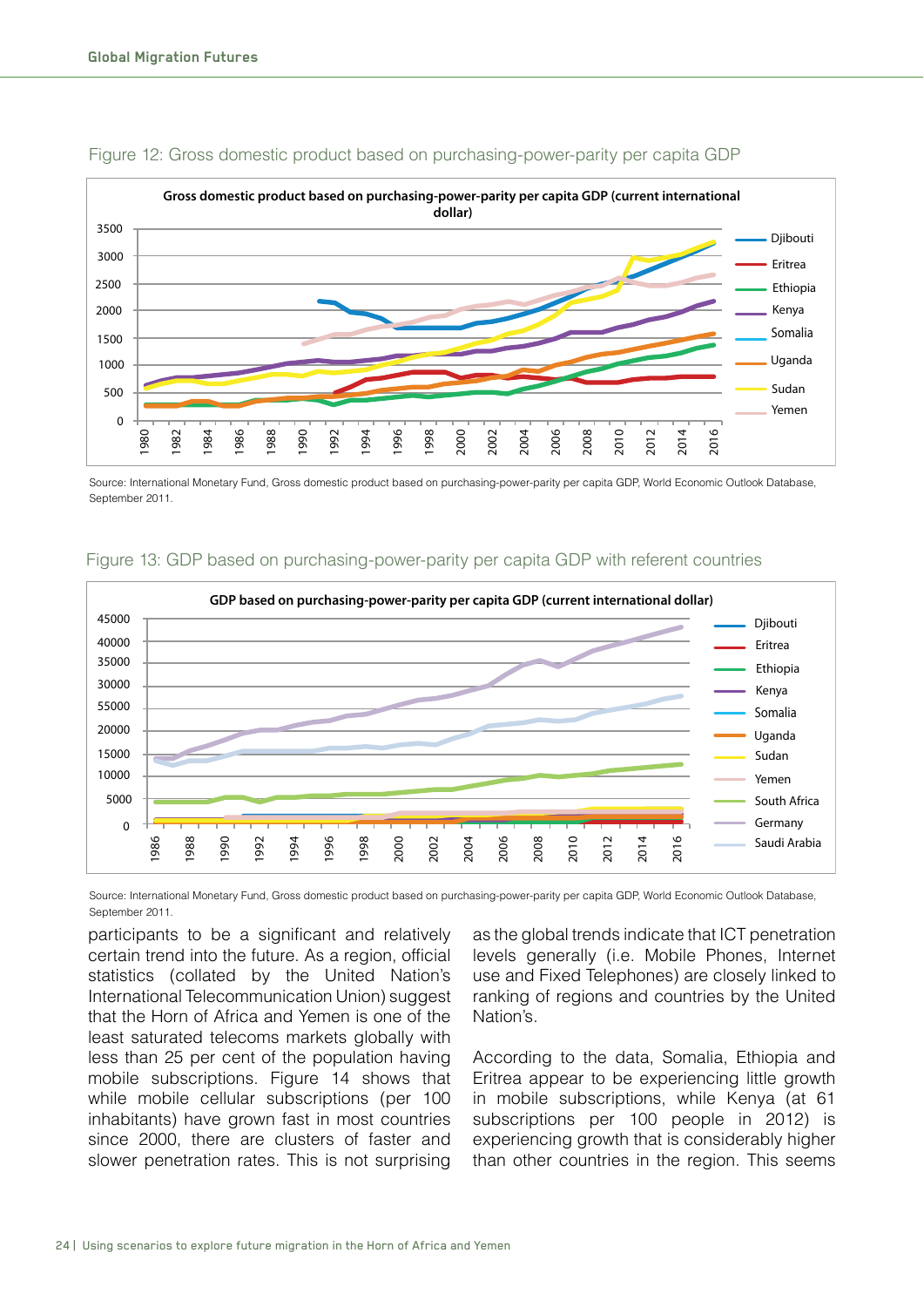

#### Figure 14: Mobile cellular subscriptions per 100 inhabitants by country, pre and post-paid, ITU

Source: International Telecommunications Union, Mobile cellular subscriptions per 100 inhabitants, 2011.

to reflect Kenya's (and, particularly, Nairobi's) position as the main regional communication, transport, and migration hub. Despite the low level of mobile subscriptions and penetration relative to population, the actual growth according to official statistics is significant: in the five years between 2005 and 2010 subscriptions rose in Yemen by 400%, in Ethiopia by almost 1400% and even Eritrea, where government policy discourages uptake, the growth was approximately 300%.

However, subscriptions do not reflect actual ownership, for which precise information is difficult to ascertain. Mobile penetration figures are based on SIM cards sold, not on the number of users or the number of cell phones distributed. For instance, one subscriber may have multiple and/or inactive SIM cards or many people may share one SIM card; shared access is particularly common in poor and/or rural communities where an entire village may have access to one or two phones.<sup>70</sup> Somalia is a good example where the official figures indicate that less than seven people per 100 have mobile subscriptions, while contact with Somalis and Somali communities suggest the actual access and usage is many times higher. In 2009, three of the largest firms, (Hormuud Telecom, Nation Link and Telecom Somalia) had a combined 1.8 million mobile users (of a population of nine million) who enjoy some of the world's most inexpensive calling rates.<sup>71</sup> Figures can also be distorted when subscribers using a mobile registered in one country then use it in another. For example, a subscriber from Nairobi uses his/her mobile in Mogadishu. Reportedly, Safaricom (a Kenyan based mobile provider) has an estimated 30 per cent penetration rate in South-Central Somalia with seven local providers.<sup>72</sup>

Figure 15 shows that Kenya's internet usage significantly outranks other countries in the region. In fact, less than 15 per cent of populations in the remaining countries are using the internet. Thus, there is great potential for future increases. The same accounts for satellite television. Such trends appear to be linked to improved transport (road, air, and sea) connections and the spread of other services, such as mobile phone banking (M-Pesa in Kenya since 2007) and remittance services. While mobile phones enable and facilitate the process of migration, improved telecommunications in the region has also facilitated the exploitation of mixed migration flows. In recent years there has been a rapid rise in the number of reported cases

<sup>71</sup> As quoted in Reuters news article: http://af.reuters.com/article/ investingNews/idAFJOE5A20DB20091103

<sup>70</sup> UNDP (2012). 'Mobile Technologies and Empowerment: Enhancing human development through participation and innovation'. Kenya.

<sup>72</sup> According to direct communication between RMMS and Safaricom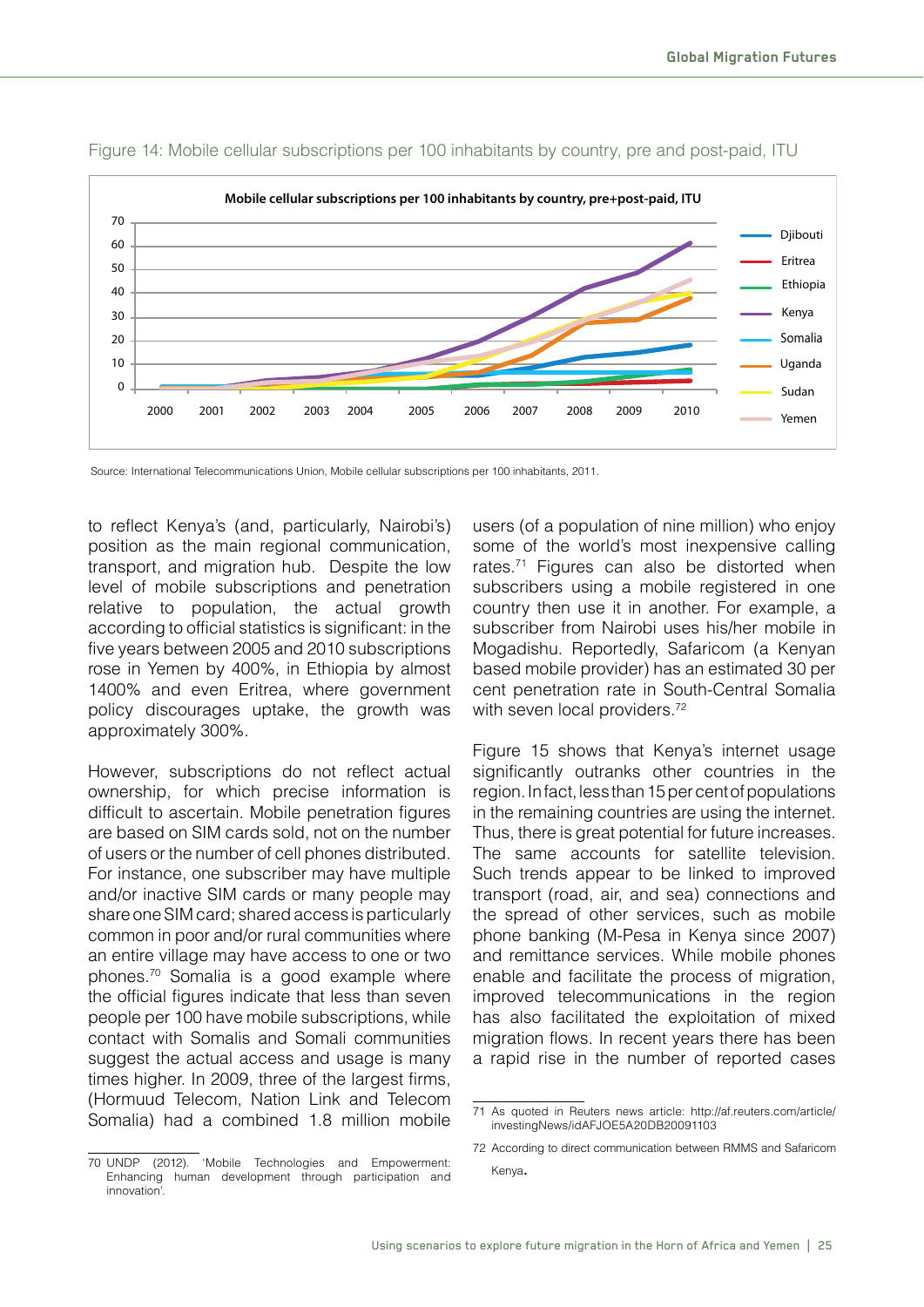

#### Figure 15: Percentage of population using the internet by country, ITU

Source: International Telecommunications Union, Percentage of population using the internet, 2011.

of migrants from the Horn of Africa who have been kidnapped and held for ransom in Sudan, Egypt and Yemen. The demands and transfer of ransom funds are facilitated by mobile phones. Restrictive policies in some countries, such as Eritrea, make it difficult to subscribe to mobile connectivity. Some regimes strictly regulate the market for their own benefit and political control, like Ethiopia for example, where several internet cafes have been closed down by the government in the past and the overall speed of service and coverage appear to have been restricted.73 However, the Ethiopian government has been making attempts to remove these restrictions and invest in projects that are aimed at increasing accessibility to the internet, which may explain the slight rise in users (Figure 15). Both Ethiopia and Eritrea have been countries of origin for some of the largest mixed migrant flows in recent years.

Political stability and government support have also made some countries in the region, such as Kenya and Uganda, more attractive for competitors to introduce mobile and internet services, driving costs down and the number of subscribers up. As a result, people with low income in rural areas are increasingly able to afford mobiles.

The effect of improved telecommunication on migration is ambiguous. On the one hand, it is likely to increase people's knowledge of opportunities elsewhere and, hence, increase their aspirations to migrate. It may also increase people's capabilities, by improving the way they engage in business and manage their resources, and even learn. Some NGOs<sup>74</sup> are working towards increasing school children's access to telecommunication technologies, which may equip them with valuable skills needed in their labour market, but may also prepare them for labour skills needed abroad. Information and telecommunication technologies also increase contact with the diaspora or friends and relatives who have already migrated and facilitate the transfer of remittances in times of need. They can be important sources for information that help reduce risk and uncertainty for those thinking of migrating. At the same time ICTs can alleviate the need or desire to permanently migrate, and therefore have a migration-reducing effect.

<sup>73</sup> For news reports on government's restriction of voice-overthe-internet and internet usage, see, for example: http://www. abugidainfo.com/index.php/18647/, http://www.ethiopianreview. com/content/41411 and http://www.ethiopianreview.com/ content/38798. See also the reasons for the lack of technological development in Ethiopia's profile in World Economic Forum's 2012-2013 Global Competitiveness Report: http://www3.weforum. org/docs/WEF\_GlobalCompetitivenessReport\_2012-13.pdf.

<sup>74</sup> See for example, SNV, the Netherlands Development Organisation working with One Laptop Per Child from the USA. E-learning is increasingly part of Kenya's educational strategy.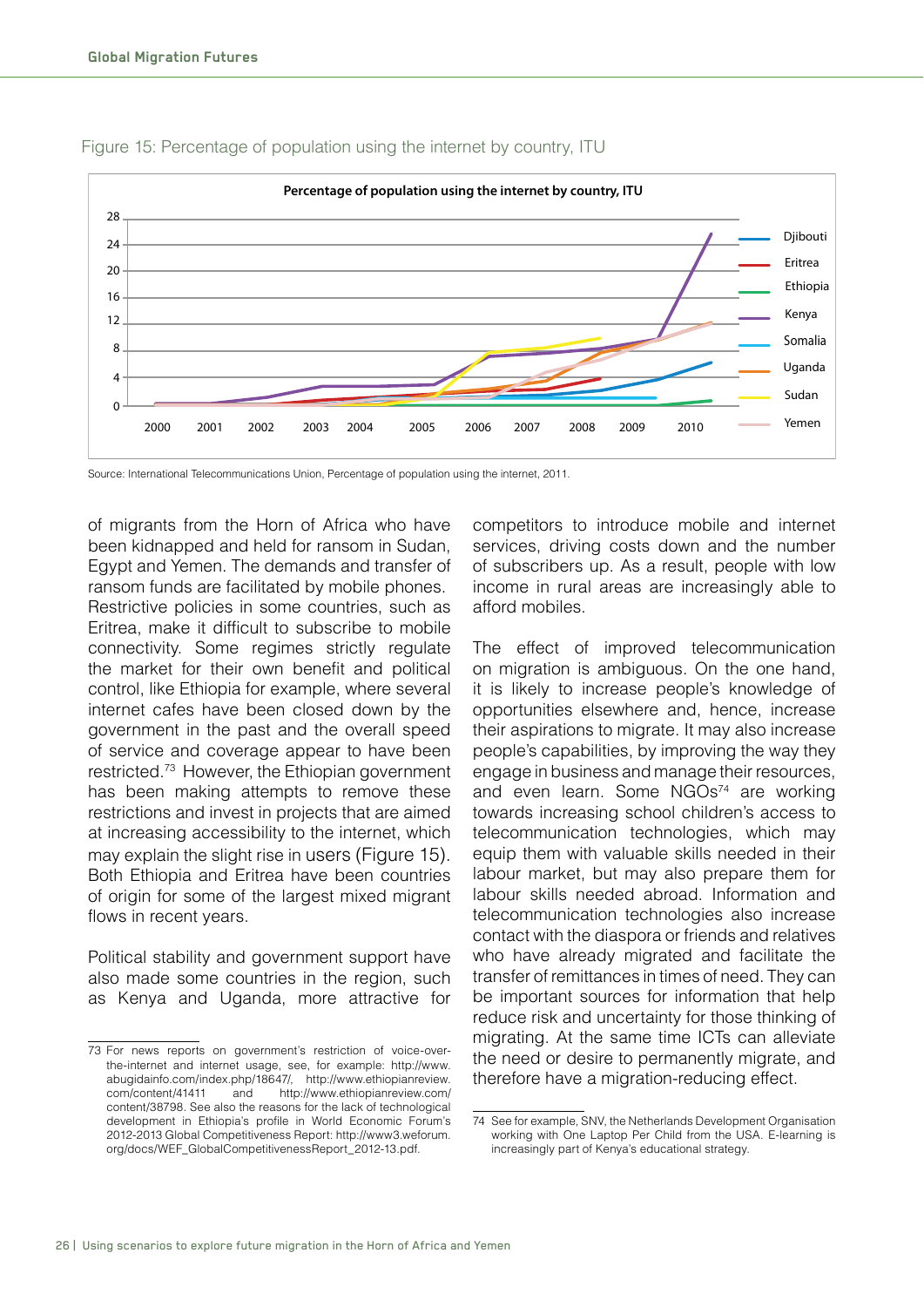Technology may facilitate non-migratory mobility, such as short business trips or commuting, which may counterbalance the migration facilitating role of technological advances. It is also important to note that ICTs may be a means through which migrants abroad act as 'gatekeepers' trying to dissuade their kin in home countries from migrating and communicate misinformation.75

#### **Political futures**

The analysis of past and present migration patterns and megatrends, as well as the scenario building workshop revealed the crucial importance of political factors for understanding migration, particularly in this region. While it is impossible to predict how modes of governance (democratic or authoritarian) will evolve in the next decades, a few general political factors seem relatively certain. Participants expected an increasingly diverse array of foreign actors (countries, businesses, and organizations) in the region, continuing and possibly expanding the present trend of growing Chinese (and Indian) economic investment. This is partly a function of the geopolitical significance of the region and the presence of oil reserves in Sudan, Kenya, and Uganda and natural gas reserves in Sudan, Ethiopia, and Somalia. Participants also felt that political instability and conflict was likely to continue over the next 20 years, although how and to what extent it would continue, participants did not agree upon.

The impacts of political trends on migration are uncertain, although political instability and conflict are likely to be accompanied by continued refugee and IDP flows and act as a driver (as it does at present) of mixed migration. Clear attribution of drivers that cause migration are not always obvious when political pressures combine with economic and possibly social pressures. Future migration is likely to remain mixed, with people often using the same routes, but moving for multiple, different, and changing reasons and having different statuses (according to international refugee law and national immigration laws, etc.) as they move.

#### **Conclusion**

Demographic, health, education, technological and infrastructural, urban, and political trends are difficult to predict, but the exploration of the megatrends presented here indicates with relative certainty an increase in the migration capabilities and aspirations of people in the region, migrants and forced migrants alike. This is because even under the most optimistic scenarios of high growth, political stability, and democratisation, development gaps with other parts of the world will remain high. If factors such as border controls and restrictive immigration policies persist or intensify, and if the level of corruption and collusion between smugglers and state officials remains high, it is possible that much of the future migration will be irregular and place migrants and forced migrants in precarious and liminal states.

<sup>75</sup> Paul, A. (2011) 'Differentiated Social Capital Mobilization in the Migration Decision', Paper presented at 'Migration: A World in Motion: A Multinational Conference on Migration and Migration Policy', University of Maryland.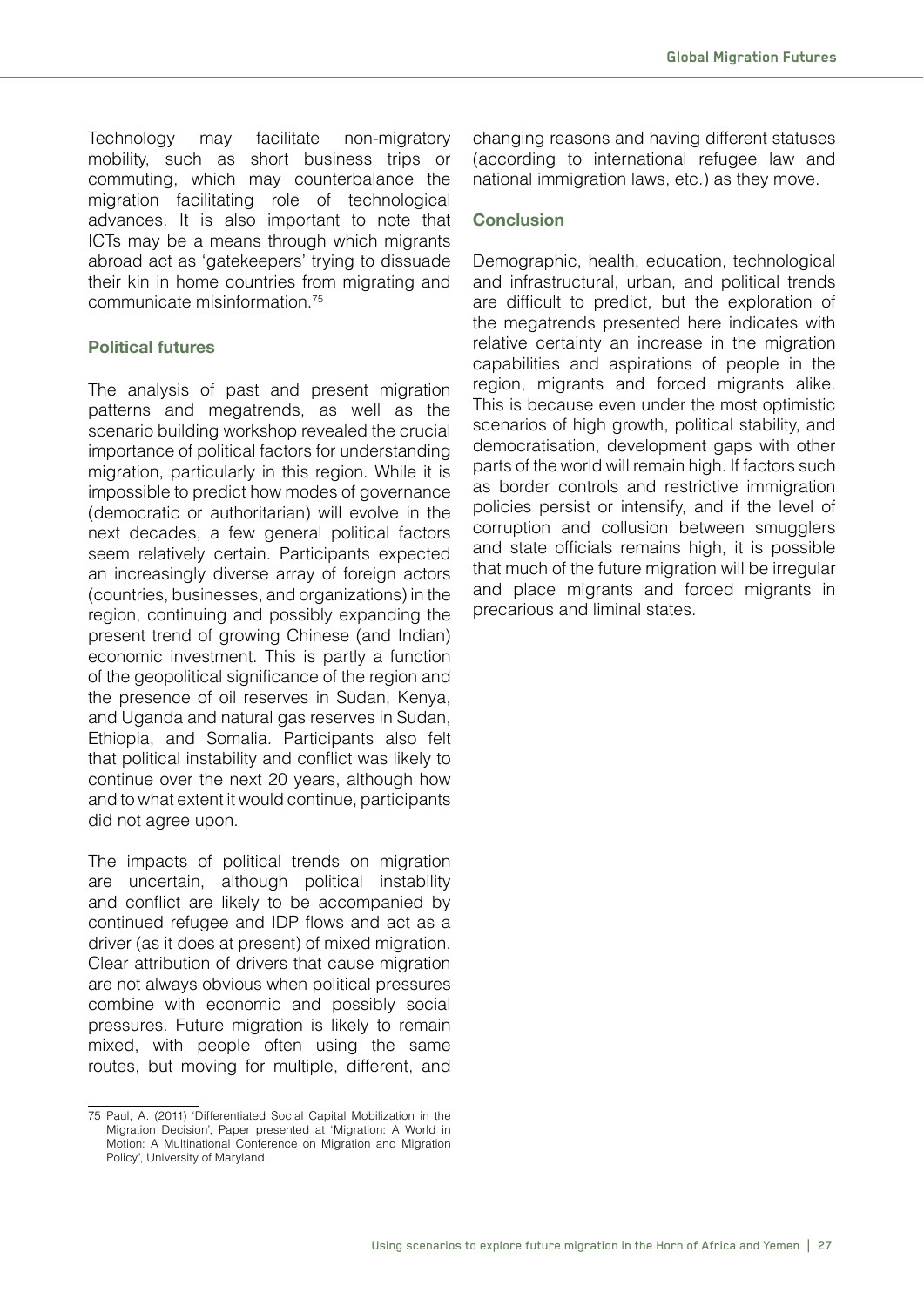# **Section 5: Key uncertainties for future mixed migration in the Horn of Africa and Yemen**

Using their expertise on the region and on migration and forced migration issues, workshop participants identified the factors in the table below as having the potential to significantly affect future mixed migration drivers and patterns in the Horn of Africa and Yemen, but being relatively 'uncertain' in terms of their future outlook, given the lack of knowledge and data about them. In developing this list, experts and stakeholders had to reach a consensus about the plausibility of each factor. The process of debating and reaching consensus about uncertainties prompted experts and stakeholders to question trends and factors that they had previously believed to be certain. By learning what factors each other held to be uncertain, new ideas arose about future uncertainty and its implications for mixed migration outcomes in the region. This process also motivated participants to consider how various uncertainties might interact with one another and/or with the megatrends discussed in the previous section to yield migration outcomes.

Examining the factors that are the *most uncertain* and have the *highest potential to impact migration* is a fundamental feature of the scenario methodology, and a crucial component of future planning, for it is the 'uncertain' factors for which experts and stakeholders tend to be the least prepared. This is because experts and stakeholders tend to assume that uncertain factors will mimic the *status quo*, or that uncertain factors are too unpredictable or controversial to consider. However, it is relatively certain that the political, economic, social, technological, and environmental climate will deviate from present conditions in the next 20 years. It is therefore important that governments, international organizations, and other institutions working on issues of voluntary and forced migration consider what they can do to position themselves to be prepared for future relative certainties and uncertainties, to ensure the fulfillment of their institutional objectives.

This section presents the more than 50 uncertainties identified by experts and stakeholders during the project's scenariobuilding workshop. It discusses a selection of these uncertainties in-depth and explores their implications for future mixed migration in the region: changing economic contexts and regional economic integration, changing labour markets, xenophobia, environmental change and variability, conflict and political instability, diasporas and remittances, and migration and forced migration policies. The scenarios presented in the final section of this report integrate these uncertainties and demonstrate that depending on how they take shape and interact, different futures and consequences for migration may result.

#### **Changing economic contexts and regional economic integration**

The evolution of the economic situation in the Horn of Africa and Yemen is highly uncertain in the longer term (up to 2030). Many parts of Africa, including East Africa and the Horn of Africa, are experiencing a period of economic growth and increased trade. Kenya, Ethiopia, Djibouti and Somaliland are enjoying relatively high levels of economic growth. Trade between countries in East Africa and the Horn of Africa has multiplied rapidly in recent years, with Kenya being the main player. Revenues from oil exploitation in South Sudan and new discoveries in Kenya's Turkana region and parts of Somalia, combined with significant investments in infrastructure by governments in the region, private businesses, and external powers, particularly China, suggest that the new wealth from extractive industries will be an important and possibly transformative aspect of the region's economy in the future. However, this assumes that the countries involved do not succumb to the 'resource curse' that has been observed elsewhere, leading to increased socio-economic inequality, economic and political destabilisation and conflict or the consolidation of authoritarian regimes.

Ports in Djibouti and Mombasa, Kenya are pivotal entry points handling a rapidly increasing quantity of incoming goods. Kismayo port in Somalia, even under the control of non-state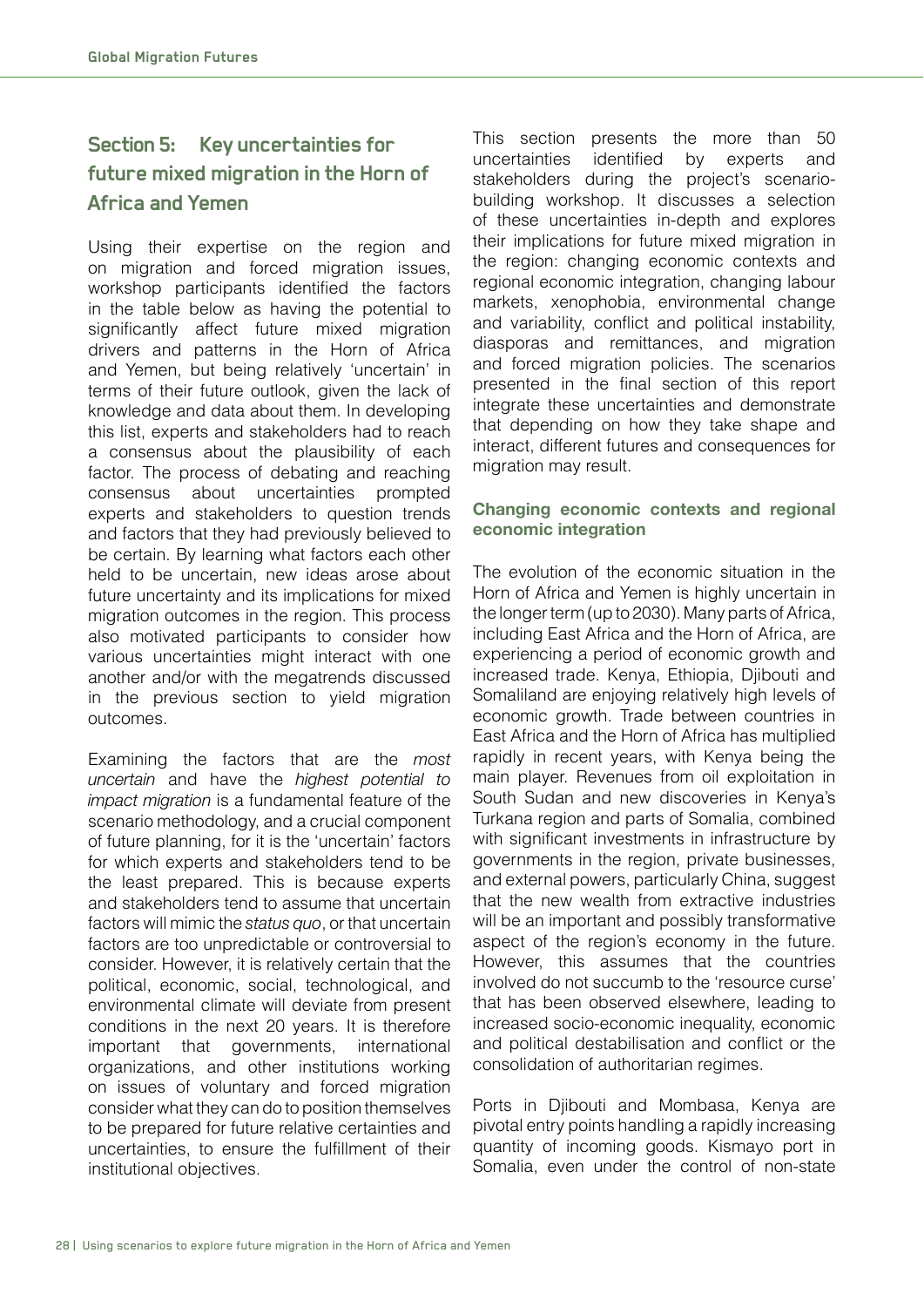#### **Uncertainties in the Horn of Africa and Yemen in 2030 – Nairobi Scenario Building workshop, April 2012**

| <b>POLITICAL</b>                                                                                                                                                                                                                                                                                                                                                                                                                                                                                                                                                                      | <b>ECONOMIC</b>                                                                                                                                                                                                                                                                                                                                                                                                                                                                                 | <b>SOCIAL</b>                                                                                                                                                                                                                                                                                                                                                                                                   |
|---------------------------------------------------------------------------------------------------------------------------------------------------------------------------------------------------------------------------------------------------------------------------------------------------------------------------------------------------------------------------------------------------------------------------------------------------------------------------------------------------------------------------------------------------------------------------------------|-------------------------------------------------------------------------------------------------------------------------------------------------------------------------------------------------------------------------------------------------------------------------------------------------------------------------------------------------------------------------------------------------------------------------------------------------------------------------------------------------|-----------------------------------------------------------------------------------------------------------------------------------------------------------------------------------------------------------------------------------------------------------------------------------------------------------------------------------------------------------------------------------------------------------------|
| International<br>European integration/<br>fragmentation<br>Outcome of Arab Spring<br>Political stability in Great Lakes<br>Regional<br>Ethiopia/Eritrea relations<br>Sudan/S. Sudan relations<br>Somalia/Kenya/Ethiopia relations<br>Regional political integration<br>Intra-state<br>Political stability + conflict<br>Presence of rebel + armed<br>groups<br>Democratic v. dictatorial gov.<br>Centralised v. decentralised gov.<br>Strength of civil society<br>Respect for human rights<br>Presence of international<br>organizations<br>Migration + forced migration<br>policies | International<br>Shift in powerful global<br>economies<br>Foreign aid<br>Foreign investments + trade<br>Global commodity prices<br>Global labour demand<br>Economic outlook of Gulf<br>countries<br>Remittances from diaspora<br>Regional<br>Work permits + trade<br>agreements<br>Regional economic integration<br>Intra-state<br>Economic growth<br>Economic inequality<br>Employment rates<br>Service sector industry<br>Natural resource industries<br>Ethiopian economic<br>liberalisation | Social relations<br>Presence of pastoralism<br>Social inequality (esp. class +<br>ethnic)<br>Gender inequality<br>Xenophobia + integration<br>Religious institutions + networks<br>Social services<br>Access to/quality of healthcare<br>Improvement in public health<br>Family planning services<br>Access to/quality of primary +<br>secondary education<br>Growth of tertiary education<br>Access to welfare |
| <b>DEMOGRAPHIC*</b>                                                                                                                                                                                                                                                                                                                                                                                                                                                                                                                                                                   | <b>TECHNOLOGICAL</b>                                                                                                                                                                                                                                                                                                                                                                                                                                                                            | <b>ENVIRONMENTAL</b>                                                                                                                                                                                                                                                                                                                                                                                            |
| Urban growth management<br>Declining mortality*<br>Increasing life expectancy*<br>Rate of population growth*                                                                                                                                                                                                                                                                                                                                                                                                                                                                          | Agricultural technologies<br>Transport + infrastructure<br>Health care technologies<br>Remittance technologies                                                                                                                                                                                                                                                                                                                                                                                  | Environmental variability<br>Land fertility<br>Clean water access<br>Natural disaster vulnerability<br>Natural resources (oil, gas, water)                                                                                                                                                                                                                                                                      |

\*While many demographic factors tend to be relatively certain, some workshop participants argued that in the Horn of Africa and Yemen, demographic factors should be considered 'uncertainties' because of their dependence on political stability, conflict, and economic investment.

actors, enjoys a booming rise in income and transactions, particularly from the import of relatively inexpensive goods. In contrast, Yemen and Eritrea have stagnant economies and future economic growth will depend much on political stability. Similarly, it is uncertain whether Somalia as a whole will completely recover from two decades of conflict and the absence of government within the 2030 timeframe explored by this project's scenarios. There is evidence that Mogadishu is currently experiencing a construction boom,<sup>76</sup> and many observers agree that if peace and political stability can be maintained, Mogadishu may once again become an important and thriving commercial hub and port.

<sup>76</sup> See, for example: http://www.upi.com/Top\_News/ Special/2012/06/23/Violence-waning-Mogadishu-experiencesbuilding-boom/UPI-14901340444475/, http://mmtimes.com/2012/ business/627/biz08.html and Saferworld report 'Mogadishu Rising?' Available at: http://www.saferworld.org.uk/downloads/ Mogadishu%20rising.pdf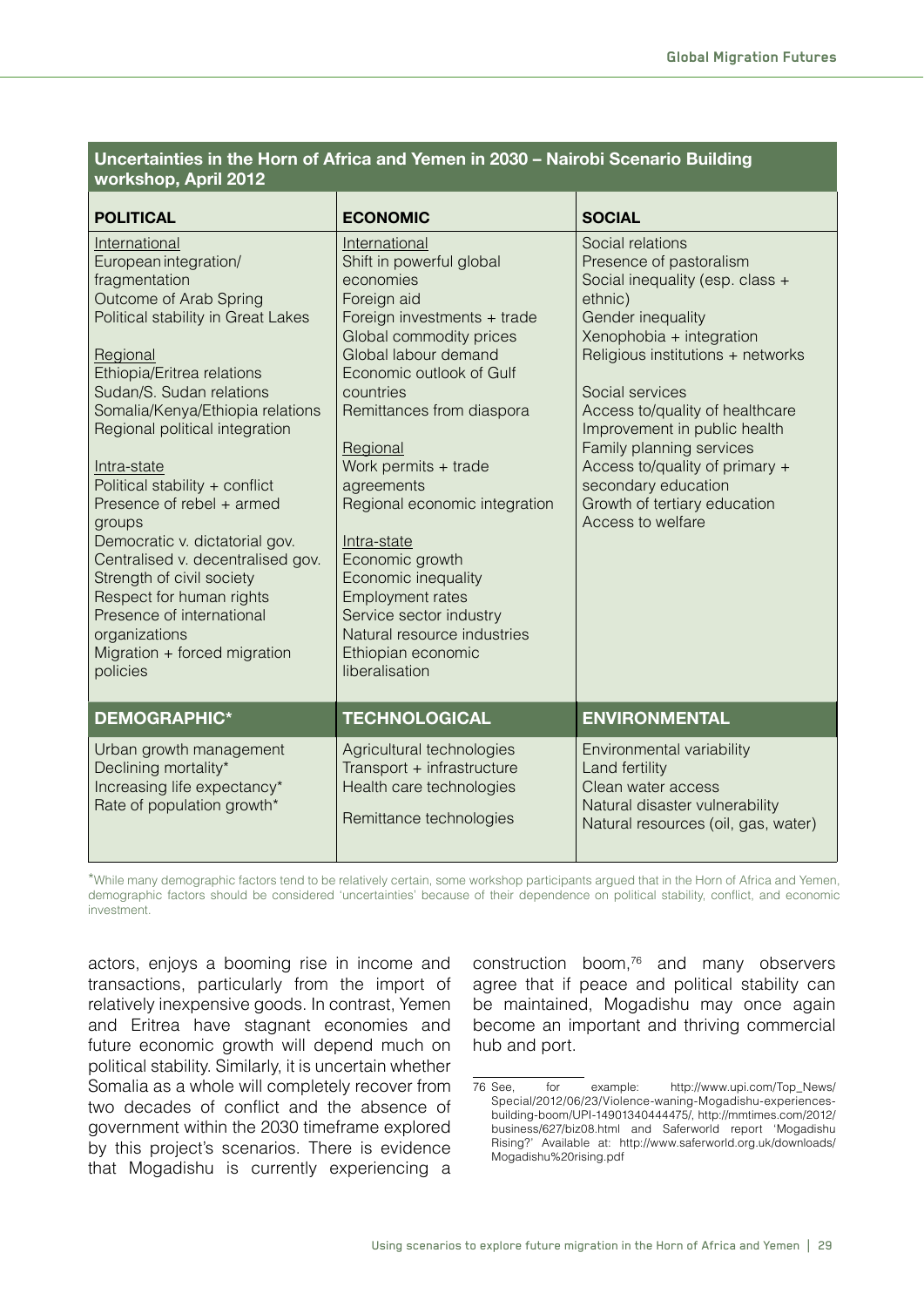The regional integration of the Horn of Africa economies is another highly uncertain – yet highly significant, in the context of migration  $$ factor identified by experts and stakeholders through scenario-building exercises. Presently, several regional governmental bodies appear to be promoting greater integration in the Horn of Africa (and throughout Africa). Kenya and Uganda are both members of IGAD and the revived East Africa Community and all IGAD states barring Somalia are also members of COMESA. However, it is uncertain whether these bodies will be able to foster regional economic (and perhaps political) integration. Some experts argue that they 'reflect competing yet ineffectual economic integration blueprints. IGAD's revived emphasis on economic integration also risks being perceived as largely donor driven<sup>'77</sup>

Deeper regional integration and interdependence is likely to raise the opportunity cost of going to war and hence, may decrease the likelihood of regional conflict. Forced migration in such a scenario would therefore be less likely. As mentioned previously in Section 3, the link between development and security is highly relevant to issues of mixed migration in the Horn of Africa and Yemen, as a reduction in conflict and political instability and the alleviation of economic crises may prompt greater regional and international (primarily labour) migration, as people's capabilities and aspirations to migrate are likely to increase. This can lead to an increase in both authorised and irregular migration flows. Additionally, if greater regional economic integration takes place, internal trade and prosperity in the region may increase as border controls, tariff reductions and regional infrastructure would become more standardised, modernised and efficient. As mentioned previously, migration research suggests that trade and capital flows tend to be complements, rather than substitutes of migration. Hence, greater integration may prompt greater regional labour migration and trade-related mobility.

Sustainable economic growth may have various impacts on mobility. Economic growth in some

parts of the region would likely prompt a rise in the demand for labour and attract migrants from other countries (and potentially, regions). Equally, more prosperous and educated people may develop increased aspirations and capabilities to migrate within and outside of the region, particularly in the case of skilled workers and students. Conversely, if economic growth falters, becomes erratic, is highly unequally distributed, or reverses while population growth and high unemployment continue, it is possible that the region will witness a continuation of more irregular forms of migration and, for those in more economically vulnerable circumstances, involuntary immobility.

#### **Changing regional and international labour markets**

The megatrends analysed in this report, including issues related to economic development, demographic change, advances in education and urbanisation suggest there will be important changes in the type of labour demand and supply in the future, although the extent and direction of such changes are highly uncertain. Manufacturing, construction and infrastructure may absorb high numbers of workers, should these sectors expand and prosper in countries in the Horn of Africa and Yemen. Additionally, modern extractive industries (mainly oil, natural gas and minerals, but also hydroelectricity production), which have the potential to thrive in the future, are now 'high tech' and employ a relatively small number of skilled workers. However, there may be substantial indirect benefits and dependent services that profit from the growth of these sectors. Furthermore, as skills and education increase in the region, it is possible that more international companies may use the region for offshore outsourcing, thereby increasing labour demand.

Historically, the lure of capital and employment opportunities in relatively prosperous nations in the Arab states of the Gulf, Israel, Europe, North America and Australia have been primary drivers of higher and lower-skilled migration from the region. The 'brain drain' (human capital flight) from Africa is estimated by the International Labour Organization to be between 10 and 30

<sup>77</sup> Chatham House. (March 2009). The Economics of Conflict and Integration in the Horn of Africa (Summary record of a half-day workshop at Chatham House) Quoting Dr David Styan, Lecturer in Politics, Birkbeck, University of London.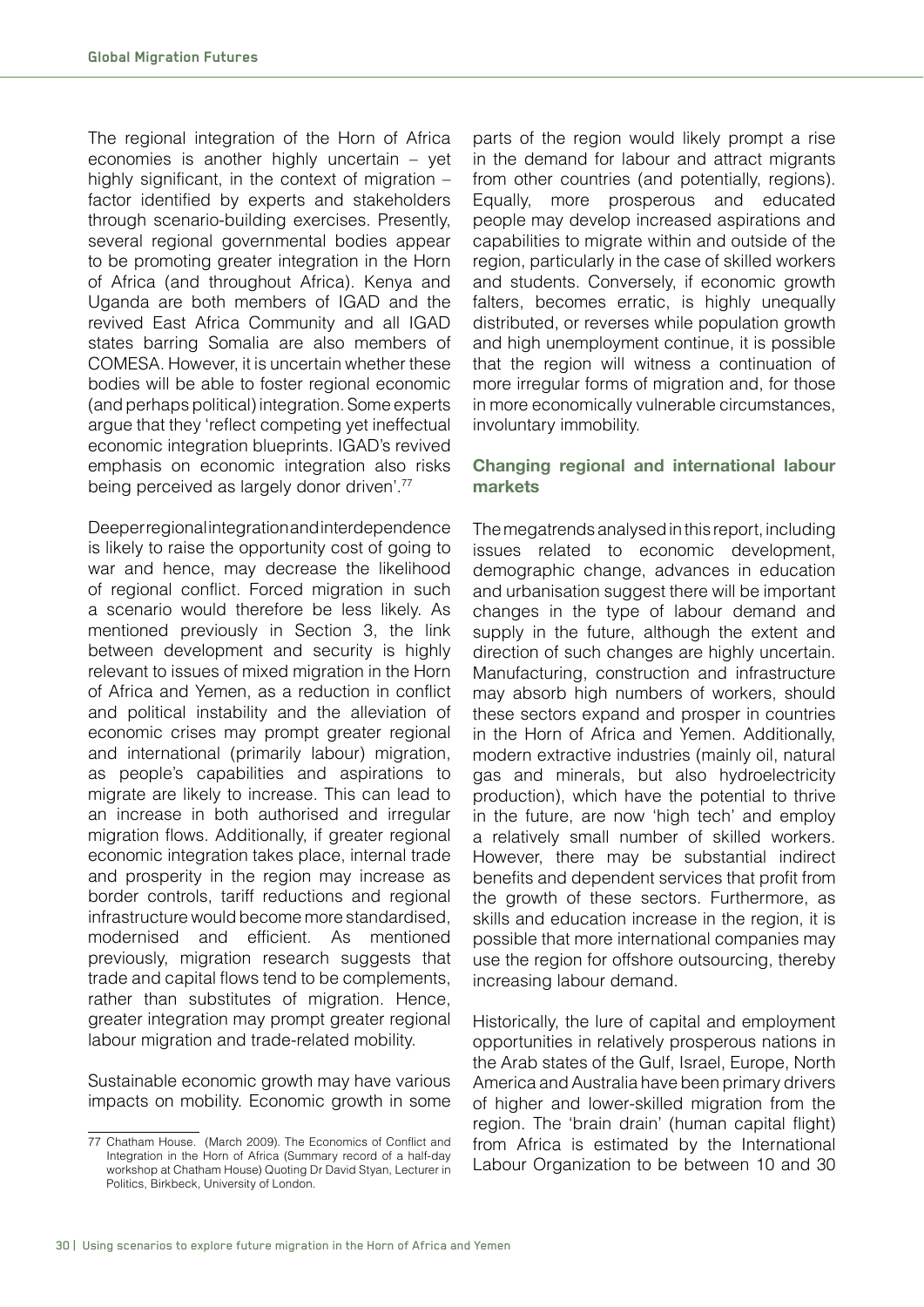per cent of tertiary educated individuals. One study estimates that approximately 75 per cent of Ethiopia's skilled professionals have left the country in the last 10 years.78 It is often believed that the health sector is one in which the loss of highly skilled workers is felt most acutely. However, migration scholars have contested this common assumption by showing that healthcare staff would not have been working in domestic healthcare sectors had they stayed in their home countries.<sup>79</sup> Aside from better opportunities elsewhere, conflict and political instability are other major emigration drivers. After two decades of civil war and instability, more than one million Somalis presently live outside their homeland as refugees, according to the UNHCR's 2011 Global Report on Somalia.

Should present trends continue and rural economies decline and the fragility of pastoralist communities increases, combined with the relatively certain trends of increasing populations and growing youth cohorts, the Horn of Africa and Yemen could experience larger numbers of young people looking for work in the future. It is uncertain whether potential future economic growth would sufficiently increase the demand for such a pool of labour. This issue is of particular relevance to migration, for, as mentioned previously, labour market dynamics often shape migration flows. For example, high unemployment across the Organization for Economic Co-operation and Development (OECD) states following the global economic crisis (2008 onwards) led to a limited reduction in immigration flows through 2010 and 2011. In contrast to the modest, crisis-related decrease in migration to the OECD region, the number of international students continued to increase, with more countries looking to students as a source of permanent migrants. Migrants in the OECD region continued to be particularly affected by the economic crisis, with increases in their unemployment rate, which is typically

greater than the unemployment rate for the native-born population.<sup>80</sup>

With the increase in authorised and irregular migrants leaving the Horn of Africa and Yemen in search of better livelihoods, global economic trends may not be impacting movements out of the region to the same extent observed elsewhere in the world, given the significant development gap that persists between the region and its neighbours. For example, approximately 103,000 asylum seekers and irregular migrants, mainly from Ethiopia and Somalia, reached Yemen in 2011 – a record high for the region. Many of the irregular migrants may attempt the journey through Yemen to reach the Gulf or attempt the journey to Europe because opportunities for livelihood improvement are better in these regions than the Horn of Africa and Yemen.

Additionally, the changing demographic and labour profile in more developed countries suggests there may be a high future demand for migrant workers in certain sectors (e.g. unskilled factory work, the care industry, construction, cleaning and transport).This is a relatively certain trajectory based on a variety of demographic, social and technical realities as well as the current migration patterns observed in Europe and North America. Continued economic growth, changing social norms and reductions in welfare provisions in Europe and North America may generate a strong pull for migrants from the Horn of Africa and Yemen region, whose labour may fill shortages of domestic and care workers. Whether migrants from the Horn of Africa and Yemen will fill these labour gaps is not certain as it is contingent on other processes and factors.

#### **Xenophobia**

Public (in)tolerance and xenophobic government discourse and policies in relation to mixed migration in the region are highly

<sup>78</sup> According to a November 2011 study presented at the National Symposium on Ethiopian Diasporas, Ethiopia by Canadian scientists led by Edward Mills.

<sup>79</sup> Clemens, M. (2007) 'Do Visas Kill? Health Effects of African Health Professional Emigration'. Center for Global Development Working Paper No. 114; IHEA 2007 6th World Congress: Explorations in Health Economics Paper. Available at SSRN: http://ssrn.com/ abstract=980332 or http://dx.doi.org/10.2139/ssrn.980332

<sup>80</sup> New Zealand Department of Labour (2011) 'Migration Trends Outlook 2010-2011'. Migration Research, Labour and Immigration Research Centre. Available at: http://www.dol. govt.nz/publications/research/migration-trends-1011/migrationtrends-1011.pdf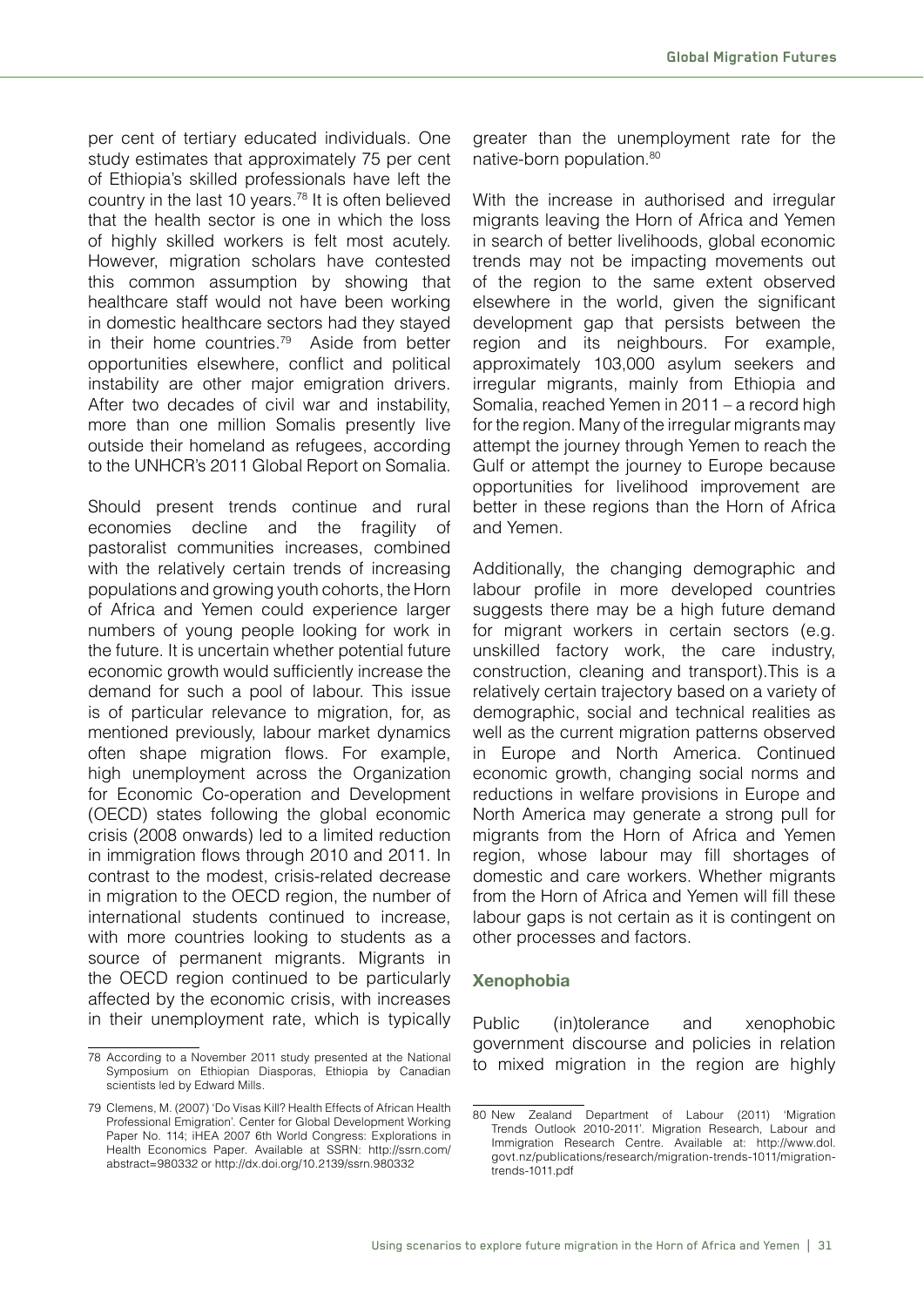reactive to economic and political factors and vulnerable to political manipulation. This makes it very uncertain how xenophobia will evolve in the future. Regional agreements promoting integration hold the free movement of people, capital and goods as key elements (e.g. East African Community, IGAD and African Union agreements); however, these elements have not been integrated into national immigration policies and policing.

It is highly uncertain whether future laws and policies concerning migration and integration introduced by governments and enforced by police would serve to encourage or discourage tolerance and acceptance in the medium or long term, given that a combination of xenophobia and racism has found expression in the region's popular politics and government policies in the recent past. For instance, in claiming that 80,000 Ethiopians were settled illegally in Somaliland, in late 2011 the Somali government issued an expulsion order requiring Ethiopians without sufficient documentation to exit within one month. Following the order, many Ethiopians encountered persecution and harassment by authorities and some were forced out of their jobs and homes.

In Yemen, because of the recent reports of kidnapping, torture and extortion surrounding Ethiopian migrants, authorities are portraying migrants as the cause of and reason for increased criminality. Additionally, in Djibouti, following a threat from the Somali rebel group, Al-Shabaab, reacting to the government's contribution of soldiers to the African Union force in Mogadishu in 2012, Djiboutian authorities attempted to prevent young, male Somalis entering the country as economic migrants, refugees or asylum seekers.<sup>81</sup>

Apart from official censure of undocumented foreigners (often referred to in the local media as 'illegals'82), the criminalisation of irregular migrants by authorities and the general public can also be a source of xenophobic sentiments

and actions. In Yemen, although normally treated with considerable tolerance and afforded *prima facie* refugee status, the negative attitudes expressed towards Somalis by some officials and members of the public increased following the murder of a Yemeni army general - allegedly by a Somali suicide bomber.<sup>83</sup> In Yemen and Kenya some voices are calling for Somalis' refugee status to be revoked and for refugees to be returned. If peace returns to more parts of Somalia, it is possible that voices advocating for return could become louder.

Migrants are frequently depicted in the media and politics as undesirable, 'stealing' jobs and therefore unwanted, while at the same time, employers within the informal and formal economies have been eager to hire migrant workers. This is a common paradox and is also evident in the Horn of Africa and Yemen. It remains highly uncertain how future xenophobia in the Horn of Africa and Yemen will affect the experiences and aspirations of migrants and forced migrants in the region, and how this may affect future migration.

#### **Environmental change and variability**

Environmental change and variability will affect future migration through its influence on a range of economic, social and political drivers which themselves affect migration. However, the way in which environmental factors will affect migration drivers and lead to various migration outcomes depends on the future developments of the migration drivers, themselves, and is therefore highly uncertain. Environment and climate scientists foresee an increase in the frequency and severity of extreme weather events like droughts and floods in the future in the Horn of Africa.84 The Horn of Africa is a region that already experiences low rainfall and high variability, with central Ethiopia and southern Kenya being less vulnerable owing to higher elevations.<sup>85</sup> It

<sup>81</sup> Regional Mixed Migration Secretariat analysis based on various communications with field organisations.

<sup>82</sup> See reporting of the Daily Nation, for instance.

<sup>83</sup> See BBC Middle East news report: http://www.bbc.co.uk/news/ world-middle-east-18483785

<sup>84</sup> Houghton, J. (2008: August 31) '20 Years of IPCC Working Group I Assessment'. Presentation at the 20th anniversary of the IPCC: Geneva.

<sup>85</sup> Gommes, R. and Petrassi, F. (1996) 'Rainfall Variability and Drought in Sub-Saharan Africa', FAO Agrometeorology Series, Working paper No. 9.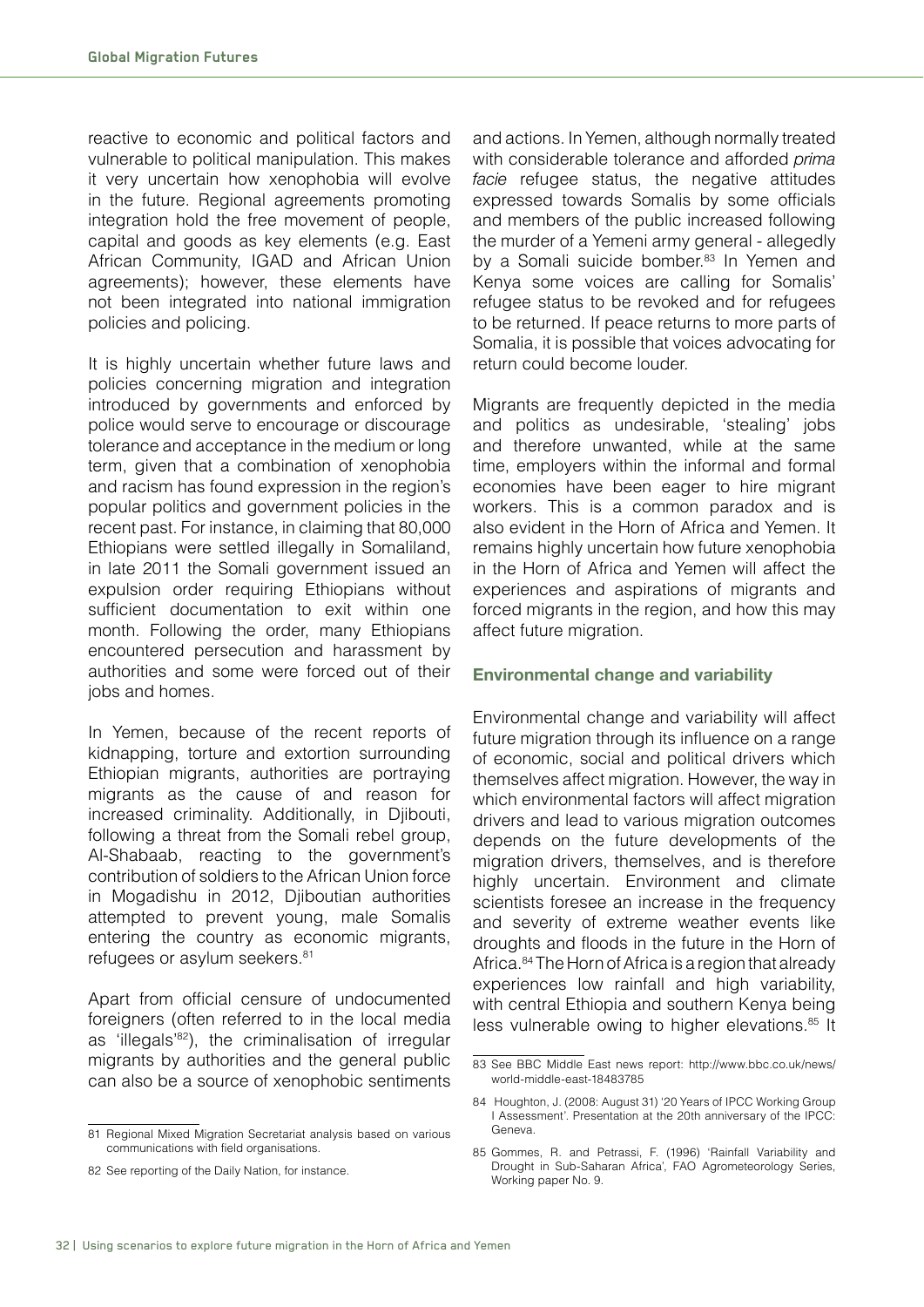is important to note that low rainfall does not necessarily lead to agricultural drought, as this depends on a number of non-climate related factors, particularly the nature and efficiency of water management systems which affect water demand and scarcity. The region relies heavily on rain-fed agriculture, and, as a result, without the introduction of modern water management systems, continued temperature and rainfall variations may make crop yields equally variable and insecure.

While people who enjoy sufficient resources and access to infrastructure to develop land and water management systems are more resilient to environmental change and variability, large sections of the population in the Horn of Africa lack such resources. In such circumstances, migration to cities or further afield may be the optimal coping mechanism or positive adaptation strategy to environmental stress and uncertainties.<sup>86</sup> In Yemen, a combination of unfavourable environmental conditions and ineffective agricultural policies has fueled dependency on food imports. Under unfavourable conditions, and in the absence of efficient agricultural policies, it is possible that countries such as Ethiopia may experience similar circumstances.

Without effective land and water management, environmental change and variability may sustain or increase environmental fragility and exacerbate existing social and political tensions. Under certain circumstances, this could act as an indirect driver of migration. However, some analysts argue that the impact of environmental change and variability on migration is complex, indirect, and may not result in large-scale movement away from fragile areas because other countervailing forces and people's resilience and adaptation.<sup>87</sup> The 2011 report for the UK government found that millions of people will be unable to move away from locations in which they are extremely vulnerable to environmental change. *'To the international community, this 'trapped' population is likely to represent just* 

86 Foresight (2011). 'Migration and Global Environmental Change: Future Challenges and Opportunities'. Government of United Kingdom.

*as important a policy concern as those who do migrate. Planned and well-managed migration can be one important solution for this population of concern. Preventing or constraining migration is not a 'no risk' option. Doing so will lead to increased impoverishment, displacement and irregular migration in many settings, particularly in low elevation coastal zones, drylands and mountain regions.'88*

#### **Conflict and Political instability**

International and internal conflict and political instability have long continued to characterise the Horn of Africa and Yemen, making a future scenario of peace and stability difficult to imagine for many. However, the scenario methodology emphasises that it is the uncertain and seemingly most unlikely factors for which stakeholders tend to be least prepared. Thus, it is crucial to take these factors into account in scenarios development, since the impact of future peace and human security on mixed migration in the region would be vast.

A brief overview of select conflicts and political tensions illustrates the scale of this uncertainty: the non-violence between Eritrea and Ethiopia seems to be fragile as both renege on the Algiers agreement that ended the 1998-2000 war by refusing full troop withdrawal from contested areas. In Ethiopia, the Tigray-led authoritarian government has marginalised other ethnic groups, associating them with political opposition. Somalia has been without government for over two decades as warlords and rebel groups have vied for power through violent conflict. Protracted conflict in Somalia has increasingly impacted its regional neighbours. In late 2011, the Kenyan military invaded the country and joined African Union troops in support of the transitional government. Given entrenched clan-based differences, the pervasive strength of the war economy, and the continued presence of Al-Shabaab, it is very uncertain whether the presidential elections held in August 2012 will bring sustained peace and governance to the country.

<sup>88</sup> Ibid.

<sup>87</sup> Ibid.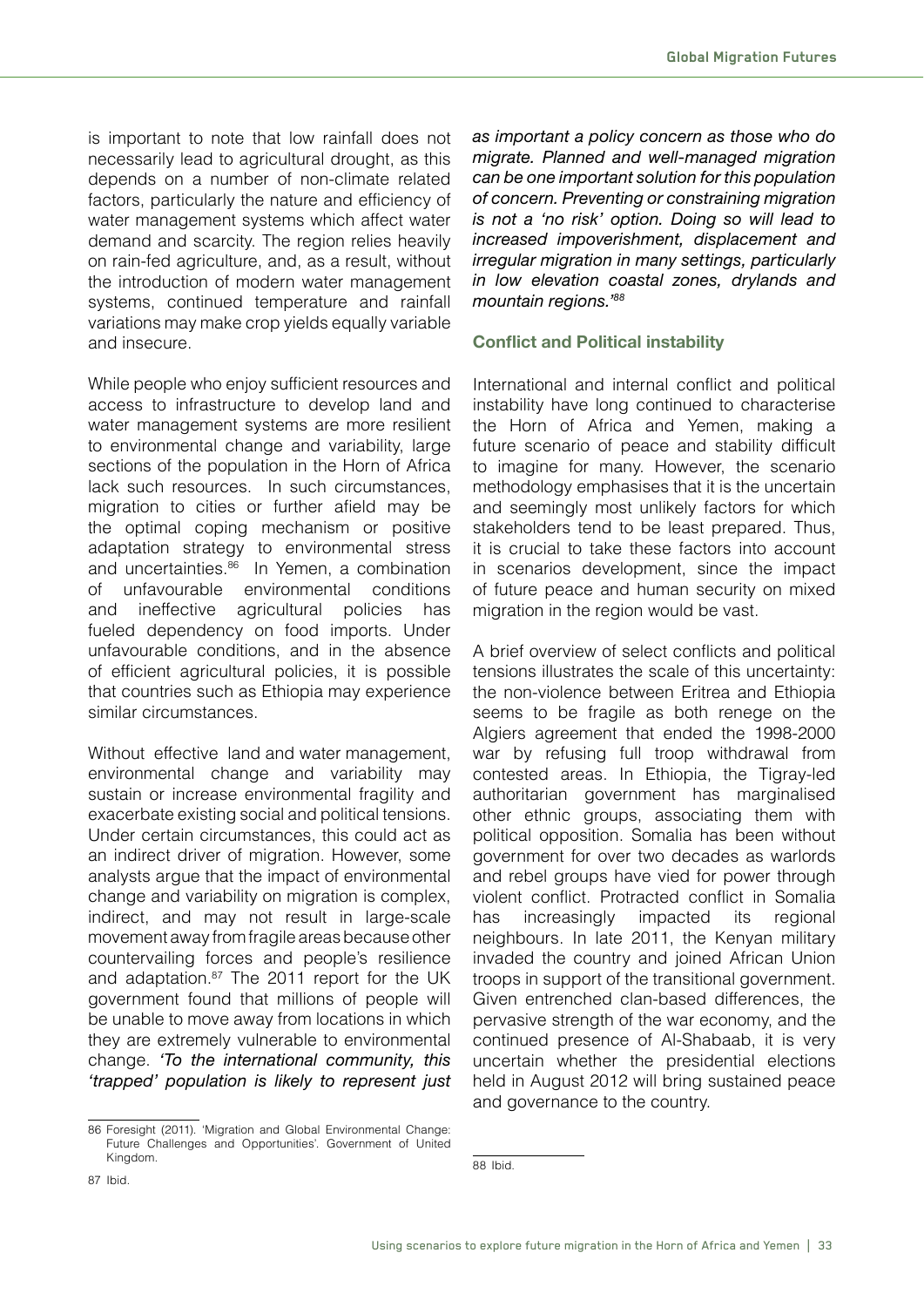Sudan continues to be embroiled in violence in Darfur, causing displacement into Chad, and tensions persist between Sudan and South Sudan, which are characterised by open confrontation over the contested oil producing regions of Abyei and Heglig. Within South Sudan, inter-ethnic violent conflict periodically breaks out and prompts displacement. Kenya is still feeling the effects of the 2007-8 postelection violence that claimed the lives of over 1,200 and left up to 500,000 internally displaced, some of whom have yet to return.<sup>89</sup> The country is now preparing for the election in 2013 and it is uncertain whether this next election will result in political instability and conflict. Lastly, Yemen has endured several civil conflicts over recent decades – in the 1960s with the North Yemen Civil War, 1980s with the South Yemen Civil War, and 1990s with the South/North Civil War, as the northern and southern territories of the country have struggled for unity or division. More recently, political instability in Yemen, precipitated by the 'Arab Spring' led to outbreaks in violence as the regime of President Abdullah Saleh struggled to retain power for over a year in 2011/12.

Despite past and present instances of conflict and instability, the region may be witnessing 'weak signs' of change. As mentioned previously, some countries in the Horn of Africa and Yemen are experiencing high levels of economic growth and improving levels of human development. At the same time, elections in Kenya, Uganda, and Somalia may suggest a slow but steady trend towards democratisation. If such political and economic trends continue, a future Horn of Africa and Yemen marked by greater political stability and peace is possible.

A more politically stable and peaceful region could have various consequences for migration, including the return, or onward, 'voluntary' migration of refugees and internally displaced people. Alternatively, in instances of protracted conflict, refugees and IDPs might have integrated into host communities and prefer to remain in their new homes. Increases in peace

and political stability could also empower people who were previously constrained by insecurity to migrate. Moreover, the region may attract migrants and asylum seekers from neighbouring countries and regions. On the other hand, should conflict and political instability persist, countries in the region may experience continued and new forms of internal, regional, and international mixed migration, adding to the existing number of displaced people in the region. Additionally, those who are particularly vulnerable may become involuntarily immobile.

#### **Diaspora and remittances**

Sizeable migrant communities from the Horn of Africa and Yemen can be found within the region, in the Gulf States and further afield in Europe and North America. According to the World Bank 2010 data on migration stocks, the size of these communities has grown rapidly between 2000 and 2010 with the Ethiopian diaspora doubling in size and the Eritrean diaspora growing over 150 per cent over the same decade. The establishment of large diaspora communities since the 1960s has facilitated further migration through migrant network connections. Increasingly studied in the migration literature is the role that such network connections may also play in discouraging migration, by communicating misinformation.<sup>90</sup> The way in which diaspora communities shape future migration flows may therefore vary and remains uncertain.

Some observers argue that diaspora communities from the region increasingly engage in the political affairs of origin countries. In Puntland, Somaliland and South-Central Somalia, emigrants have returned to Somalia where they are fully engaged in political life and at times gain prominent political positions. The former Somali Prime minister Dr. Abdiweli Mohamed Ali (2011-2012) initially became involved in Somali activism while residing abroad. It should not be assumed that economic and political activism of the diaspora will be a source of future stability in the region. The possible emergence of political figures from the diaspora may lead to internal

<sup>89</sup> Ndung'u, J. and M. Wepundi (2012) 'Transition and Reform: People's Peacemaking Perspectives on Kenya's post-2008 political crisis and lessons for the future.' Report. Saferworld. Availble at: http://www.saferworld.org.uk/downloads/pubdocs/ Kenya%20PPP%20report%20reduced.pdf

<sup>90</sup> Paul 2011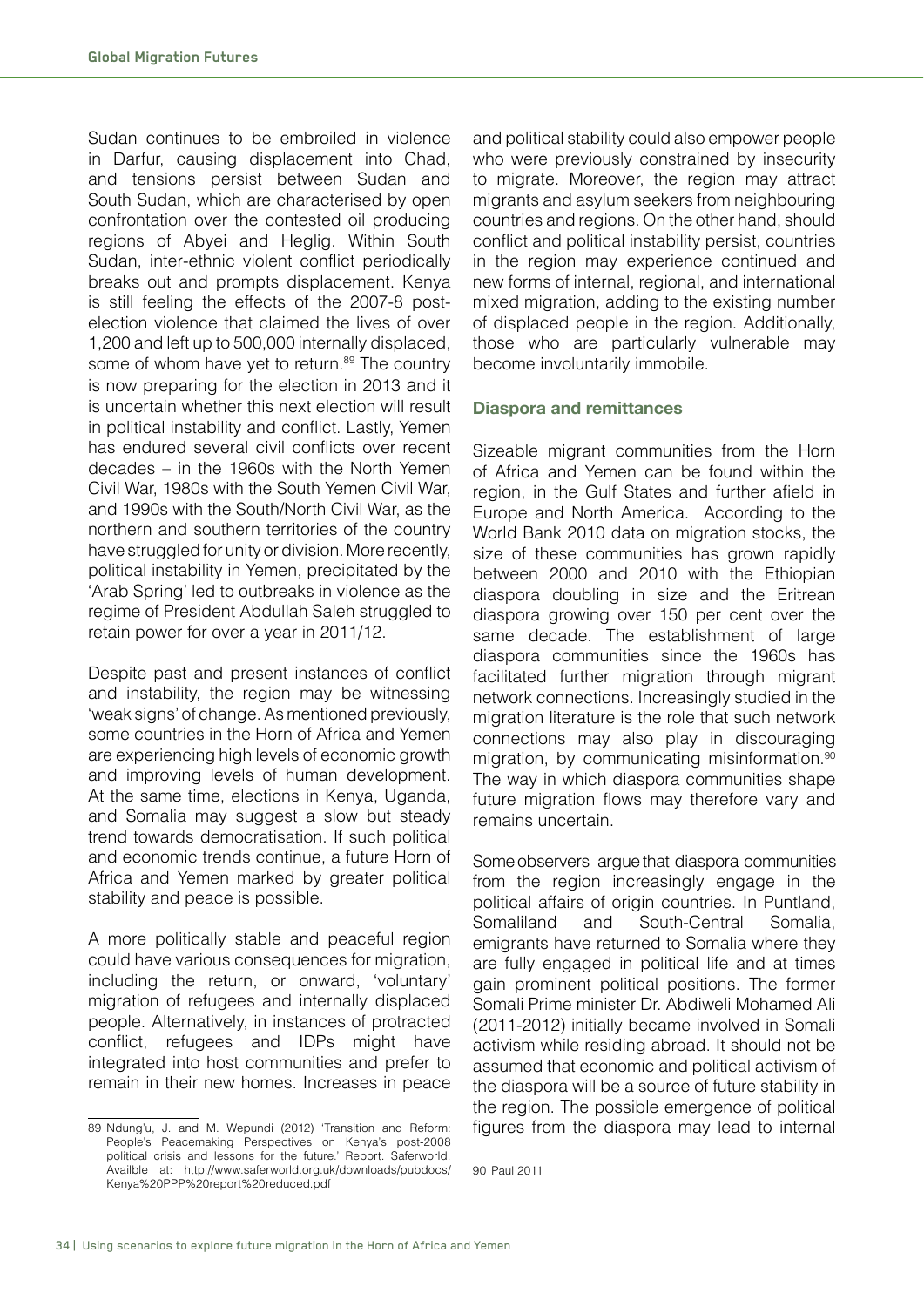struggles and contestation for power between individuals who have always resided in the origin country and economically-advantaged diaspora members. The involvement of emigrants or return migrants in politics in the region can be a stabilising or destabilising force, depending on the background and agendas of such political figures and the specific context.

Although exact figures are unavailable, according to some, an estimated 1.3-2 billion USD is remitted to Somalia from around the world annually.<sup>91</sup> The U.S. Treasury Department estimates that remittances from American Somalis total \$100 million per year and has served to shield many from hunger and starvation. The 2008 UK Department for International Development survey on UK Somali remittances estimated that 40 per cent of all households in Somalia rely on remittances and the figure is higher for the urban population, two-thirds of whom receive remittances. Alongside the rise in its diaspora, $92$  the flow of remittances to Ethiopia has increased by a staggering 2,150 per cent from 18m USD in 2001 to 387m USD in 2010, although such an increase may partly reflect the better measurement of remittances. According to the UN Human Development Report of 2009, Ethiopians living in North America, Europe and Middle East contribute 41 per cent, 29 per cent and 24 per cent, respectively, of the total sum of annual remittances to Ethiopia. World Bank figures show that remittances have contributed an average of one per cent to the Ethiopian GDP over the last eight years although the 2006 report suggested that if remittances sent through informal channels were included, total remittances could be as much as 50 per cent higher than the official record. Given the informal nature of much of remittance-sending, the full scale and impact of the regional remittances economy is uncertain.

The Eritrean government levies a controversial two per cent tax on all income of its diaspora and reports have indicated that it may make use of forceful tactics to collect remittances at Eritrean embassies and community centres in destination countries.<sup>93</sup> Although uncertain, it is possible that in the future governments in the Horn of Africa and Yemen may similarly and increasingly attempt to control and profit from the region's remittance flows.

Available data from the region are insufficient to determine whether remittances are contributing to promoting development in the region beyond the immediate support to households and local communities. Evidence from other regions suggests that remittances are not a panacea for the alleviation of poverty, economic development, job creation and investments; and political and economic reforms coupled with infrastructural improvements may be necessary to create the conditions for sustainable development.<sup>94</sup> The level of political stability, structural reforms and the economic decisions made by states in the region may determine whether the remittances sent by diaspora communities will continue to operate at a local scale – as they do today – or if they may contribute to national development in the future. More generally, remittance behaviours may change in the future, alongside shifts in the socio-economic conditions in the region as well as in the countries of destination.

#### **Migration and forced migration policies**

An important uncertainty for future voluntary and forced migration in the region is the extent to which immigration and asylum policies - i.e. entry channels, border controls, recognition of refugee status, work and residence permits - will affect movement. For example, if *prima facie* refugee recognition ceases for Somalis and host countries such as Ethiopia and Kenya refuse to offer them sanctuary, the impact will be considerable on asylum seekers and existing refugees who may be expected to return to

<sup>91</sup> Sheikh, H. and S. Healy (2009). 'Somalia's Missing Million: The Somali Diaspora and its role in Development.' UNDP; IRIN (2011, December 27) 'SOMALIA: US bank move highlights importance of remittances.' Available at: http://www.irinnews.org/Report/94551/ SOMALIA-US-bank-move-highlights-importance-of-remittances.

<sup>92</sup> World Bank (2011) 'Migration and Remittances Fact book 2011', 2nd edition. Washington D.C., World Bank. P. 114. Available at: http://issuu.com/world.bank.publications/docs/9780821382189? mode=window&pageNumber=16.

<sup>93</sup> Freedom House (2012) 'Eritrea' Freedom in the World 2012. Available at: http://www.freedomhouse.org/report/freedomworld/2012/eritrea

<sup>94</sup> de Haas and Vezzoli 2009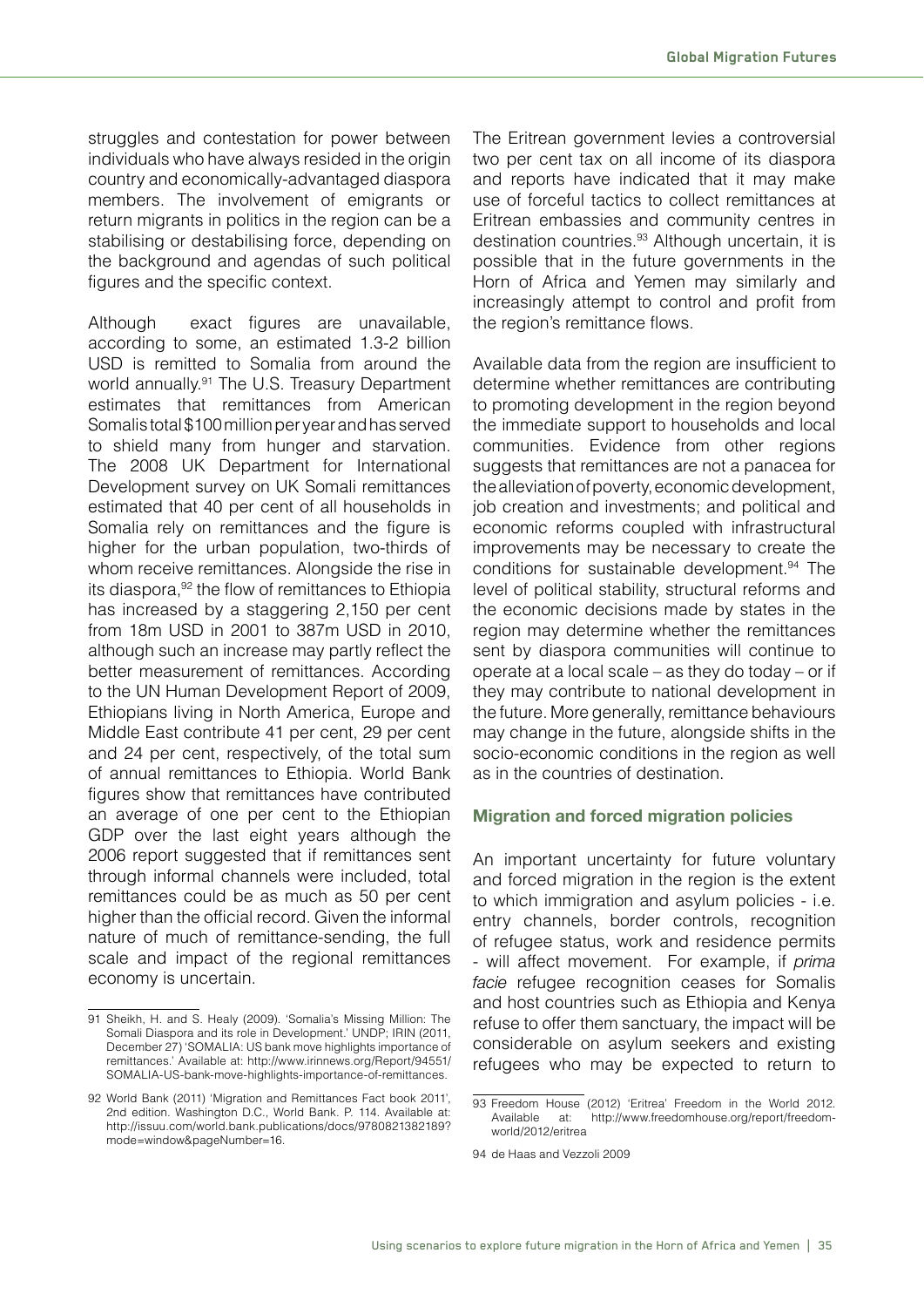Somalia or move onwards to other countries outside the region. Already, some members of government and MPs in Yemen and Kenya have been calling for the termination of their status.

At present, the environment for legal migration and regular working conditions in countries within and neighbouring the Horn of Africa and Yemen is increasingly restrictive, and policies on undocumented migrants seem to be increasingly moving towards detention and deportation. In mid-2012 Kenya started a campaign to 'clear out' (*Fagia Wageni*) unwanted immigrants,<sup>95</sup> while Somaliland declared an expulsion order against an alleged 80,000 undocumented Ethiopians in late 2011.<sup>96</sup> Saudi Arabia, the destination of many migrants from the Horn of Africa entering Yemen, has been implementing stricter controls on migrants and deports arrested irregular migrants. At the same time, Ethiopia and Kenya have officially temporarily banned their nationals from working (legally, through recruiting agencies) in selected Gulf States countries because of alleged human rights abuses against their nationals.<sup>97</sup> Israel, a destination of Eritrean and Sudanese migrants and asylum seekers, carried out deportations in 2012 as part of the country's controversial 'emergency plan' to remove African migrants to 'rescue the homeland', according to Interior Minister Eli Yishai.

The above events may be 'weak signs' that suggest that policies in the Horn of Africa and Yemen or policies affecting migrants from the Horn of Africa may become anti-immigrant and, in some cases, anti-asylum, although it is highly uncertain the extent to which governments will implement such policies. More restrictive immigration policies may increase the vulnerability of migrants and their exposure

to violence, abuse and exploitation on their journeys towards Europe, the Gulf, and North America or redirect their migration to new destinations, rather than reduce migration flows.

On the other hand, economic policies aimed at regional integration – an uncertain yet possible trend that has also been observed – could create opportunities for migrants to move and could encourage the implementation of free movement within the region in the future. It is also possible that destination countries in Europe, North America and Asia may position their migration policies to create new channels of entry for migrants with specific technical and professional qualifications. Although the growth of educational institutions in the region make this a real possibility, this outcome looks less likely in the immediate future.

#### **Conclusion**

This section has attempted to provide syntheses of some of the key uncertainties identified through scenario-building exercises with migration experts and stakeholders in the Horn of Africa and Yemen. These syntheses illustrate the various and contrasting ways in which political, economic, social, technological, and environmental factors may develop in the future. Along with the megatrends, uncertainties are explored within scenario narratives to better understand how they may develop and interact with one another, and to analyse their potential consequences for migration. The following section provides brief overviews of the scenario narratives, the scenarios' consequences for migration, as well as the key insights that have arisen through the entire scenario-building process.

<sup>95</sup> See http://www.standardmedia.co.ke/?articleID=2000061492&p ageNo=1

<sup>96</sup> See RMMS 2011, September) 'Mixed Migration monthly summary - Horn of Africa and Yemen.' Available at: http://www.regionalmms. o rg/fileadmin/content/ rmms%2 0monthly%2 0 summa ries/ RMMS%20Mixed%20Migration%20Monthly%20Summary%20 -%20September%202011.pdf and http://danielberhane. wordpress.com/2011/09/14/somaliland-to-deport-thousands-ofethiopian-refugees/.

<sup>97</sup> See http://www.ethiopianreview.com/forum/viewtopic. php?t=39900&p=219681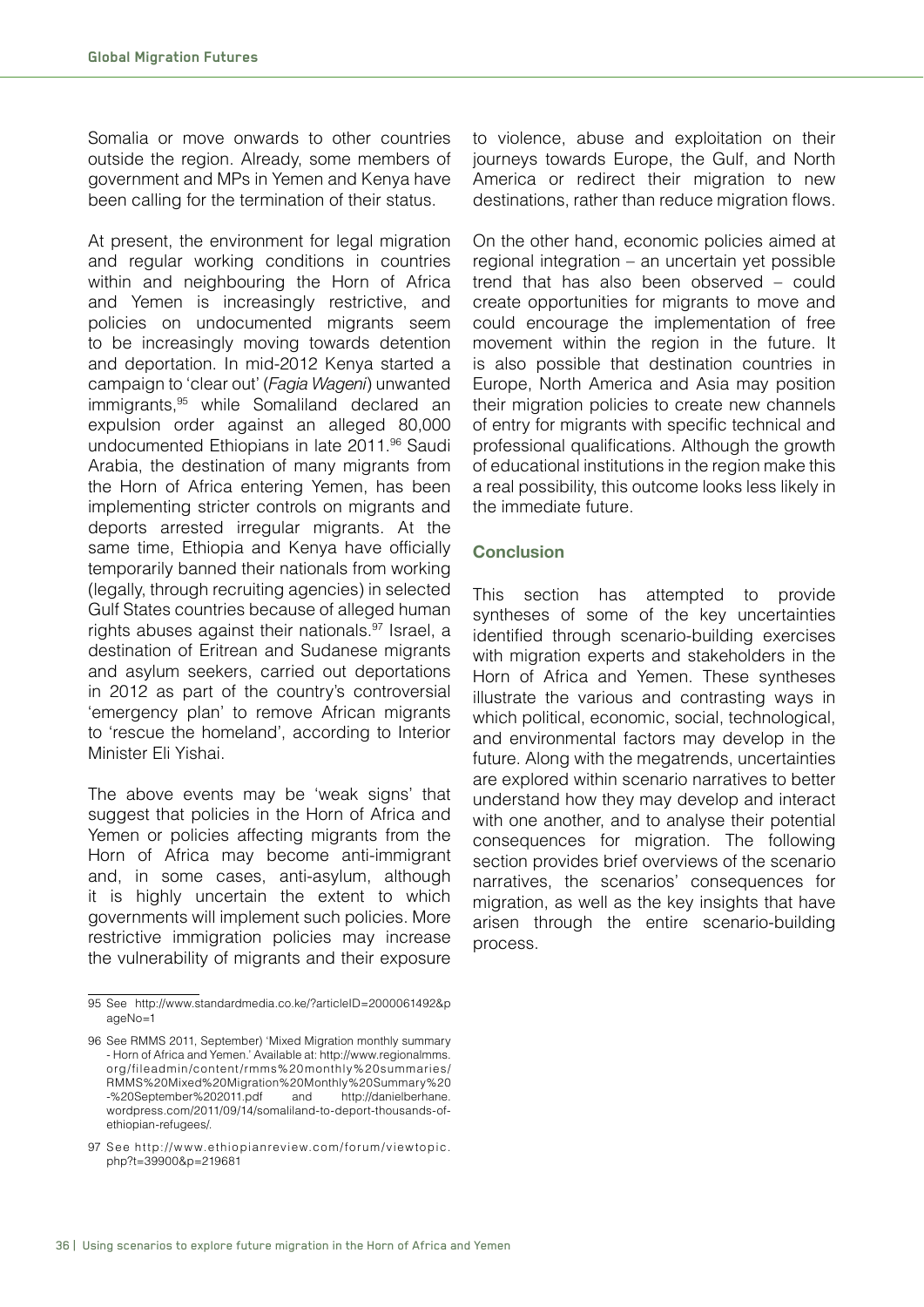# **Section 6: Tentative future migration scenarios: key questions and insights**

The scenarios of this project are generated through an interactive process that includes scenario-building exercises, and data and literature analysis. These scenarios are tentative and should be treated as tools to promote ongoing discussions and to challenge our ideas about international migration in the region. In scenario-building, the process of reviewing the past, identifying and analysing megatrends and uncertainties, and drafting scenario matrices and narratives is as important as the scenario outputs themselves. These *scenarios are in no way predictions of what the future of the region will look like*. Rather, they encourage us to consider the broad range of possibilities and challenge our expectations for the future. The two scenarios presented below were selected by workshop participants *from a wide range of equally plausible scenarios* depicting possible futures for the Horn of Africa and Yemen in the next two decades.

Each of the scenarios has been built on two uncertainties (represented as 'continuums') that experts and stakeholders in the Horn of Africa and Yemen considered to be the most important in determining the future of international migration in the region, but also the most difficult to predict in terms of future outlook.

Scenario 1: In the first scenario, the uncertainty continuums are 'Political instability and conflict' *versus* 'Political stability and relative peace' on one axis and 'Low economic growth' versus 'High economic growth' on the other. Participants titled this scenario 'Cash Baby!'. Its details are developed below.

Scenario 2: In the second scenario, the uncertainty continuums are 'Peace' *versus* 'Conflict' and 'State weakness and fragmentation' *versus* 'State strength and integration'. Participants titled the scenario explored in this matrix '*Jigsaw puzzle*'. Its details are developed below.

Many of the certainties and uncertainties described in the previous sections have

been integrated into the scenarios, which are presented as descriptions of what the political, economic, social, demographic, technological, and environmental landscape may be in 2030. Scenarios, and their building blocks of certainties and uncertainties, should prompt readers to think: *What policies could be developed to meet the challenges and opportunities of different possible futures? How can institutions position themselves* (whether they be private businesses, government bodies, civil society organizations, international organizations, or academic institutions) *to be prepared if and when any elements of these or other scenarios take place? Which institutional capacities need strengthening and which institutional barriers need removing?* Scenarios should open readers' minds about possible changes in the future as well as the fact that '*business as usual' is the least likely scenario.*

(see scenario 1 and 2 page 38).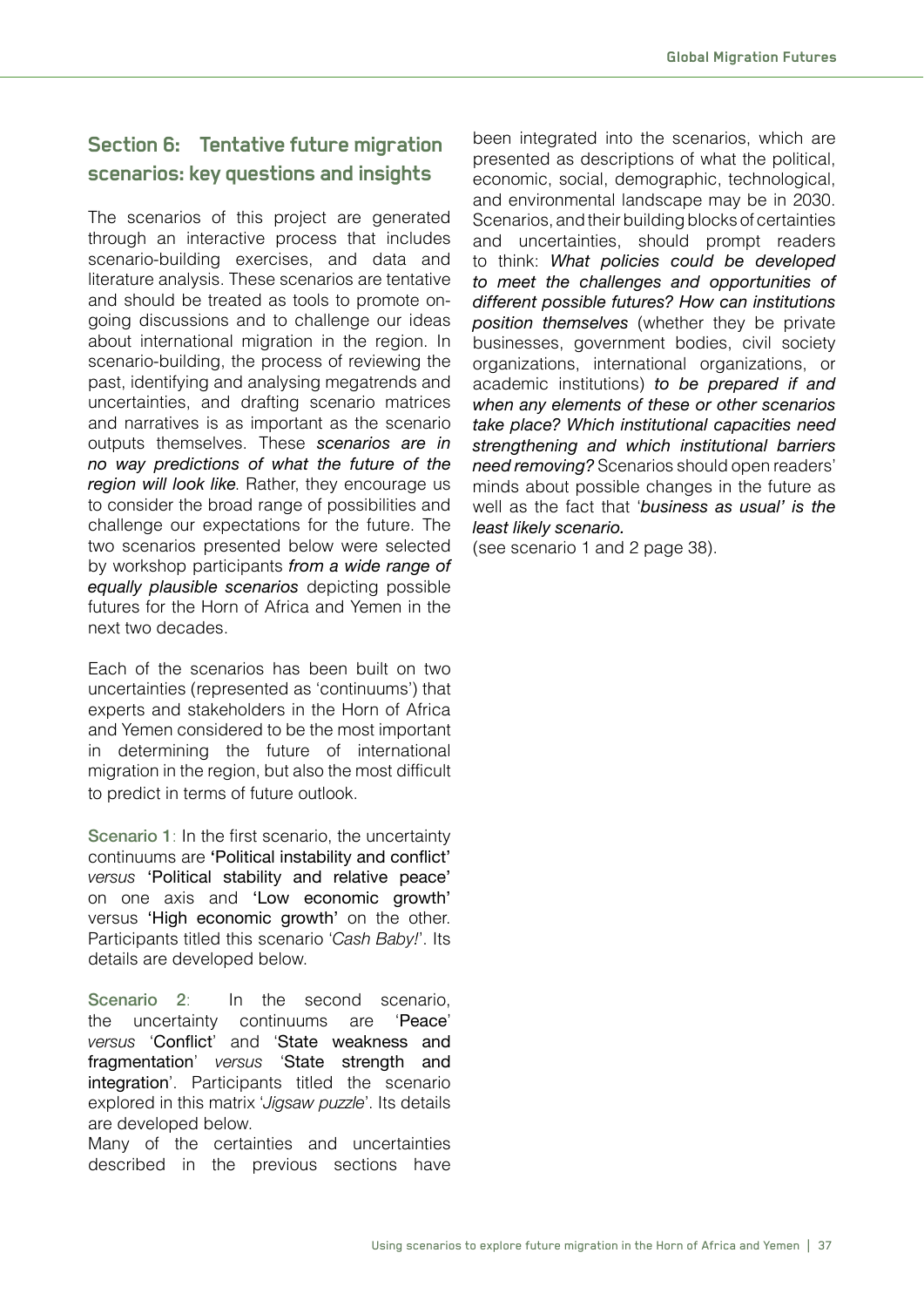

#### **Scenario 1:** *Cash baby!*

*'Cash Baby!' is a scenario characterised by high levels of violence and political instability and high, but erratic and unequal economic growth. There is a large presence of foreign investors,*  a rapidly developing private sector, significant *infrastructural improvements in central areas, and large-scale environmental degradation caused by a boom in the region's extractive industries. Society is deeply divided according to class and ethnicity and such divisions are exacerbated by unequal participation in growing industries. The region is experiencing increases in refugee and IDP flows, higher-skilled circular mobility, and intra-regional lower-skilled and rural-to-urban migration.*

Political: In 2030, political instability and widespread violence characterise the Horn of Africa and Yemen. The presence of rebel groups and armed factions has increased in various countries. In particular, civil war continues in Somalia and tensions persist between Sudan and South Sudan. There is some security in areas surrounding mineral, gas, and oil extraction businesses, for wealthy foreign and domestic business owners have cut deals with governments to provide security or engage private security companies. People in the region are witnessing an overall further decline in their individual and communal rights to free expression, organisation, and movement.

Economic: The mining, oil, and natural gas sectors are experiencing high, but erratic, levels of growth. Although this provides significant employment, most benefits of this growth accrue to a wealthy few. These industries have furthered infrastructural development in the region. In joint ventures with local businesses and politicians, Chinese, Korean, Indian and other foreign businesses are investing in building roads and improving power grids. While GDP figures are increasing, so is income inequality. There is an increased centralisation of wealth in urban centres and large sums are being transferred abroad. Such capital flight is facilitated by the expansion of banking systems.

Social: Ethnicity and class affiliations greatly determine economic inequality in the region, contributing to tensions and violence. Pastoral groups have been under particular socioeconomic strain and have led a series of largescale public protests against the appropriation of land for resource extraction and water mismanagement which threatens their way of life. The position of women in society has not improved, and has in fact declined relative to the rest of the world. This is partially the consequence of the decline in public healthcare and education. Privatised education and social services are available to economic and political elites in urban areas, whereas the majority of the population in both rural and urban areas relies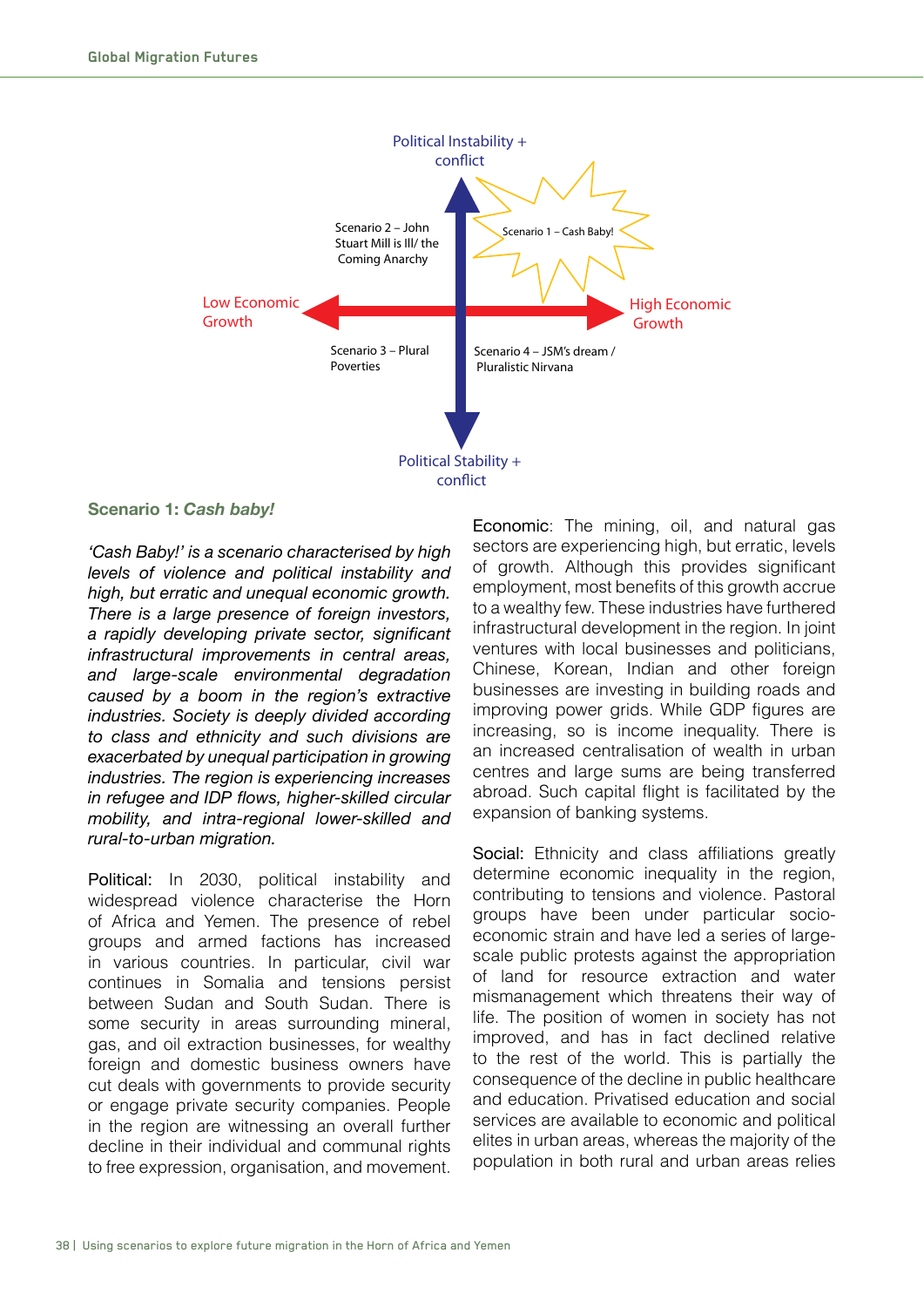upon educational centres sponsored by religious groups and community-organized healthcare providers. These services do not compensate for the lack of state-sponsored healthcare and education, and they often rely on limited funding from migrant communities abroad and NGOs.

Demographic: Widespread violence and the decline of healthcare and education systems have caused a decline in life expectancy and a rise in infant and child mortality. While fertility is still high by international standards, it is decreasing, and this is contributing to an overall decline in population growth from 2.6 per percent in 2010 to 1.8 percent in 2030. Urban areas are growing across the region as cities continue to offer better economic opportunities and social services, such as work, education and healthcare, relative to rural areas.

Technological: The region is experiencing a boom in technology transfer and imports, largely information and communication, navigation, and surveillance technologies. Businesses from Europe, China, and elsewhere are investing in cash cropping in the region and are introducing water-saving irrigation techniques and genetically altered crops that require less water and are more disease-resistant. Traditional remittance technologies have not experienced the growth that was anticipated as mobile banking technologies (i.e. direct bank-to-bank transfers via mobile connection) have advanced and skyrocketed throughout the region, encroaching on the space that remittance companies once dominated. People in the region are using these technologies not only to receive funds from kin abroad, but also to transfer funds within the region to kin and businesses in rural and urban areas.

Environmental: The extraction of underground water for industry and agriculture has lowered water tables and the pollution of water sources by industrial projects have contributed to increased water scarcity in some rural areas. Potable water availability in urban areas has also been affected by industrial usage as well as urban consumption; however, water management systems and technologies have advanced and become more efficient in mitigating the risks of water scarcity.

#### **Consequences for migration:** *Cash Baby!*

In 2030, political instability and conflict continue to generate flows of internally displaced people and refugees within the region. Subsistence farmers and pastoralists are particularly affected, as they no longer have access to the land that previously supported their livelihoods, which has been expropriated by industry and commercial farms. Refugee movements and the demand for resettlement to countries outside of the region have also risen as a consequence of mounting socio-ethnic tensions and persecution in countries with larger populations, such as Ethiopia, Sudan, and Kenya.

Over the last 20 years, rural-to-urban migration has been high, but has particularly accelerated in Uganda, Ethiopia, Eritrea, and Kenya. The development of infrastructure and rise of mining, oil, and gas industries have displaced some rural communities to nearby areas and prompted others to move to cities. The decline of public education and healthcare institutions across the region, especially in rural areas, has also raised people's aspirations to move to cities and to more prosperous countries.

Because of better infrastructure and some increase in income, people increasingly migrate as students and unskilled and skilled workers to the Gulf, Europe, North America, while China and India have also risen as new destinations. For poorer people and families, growing inequality and the decline of state-provided welfare has precluded their migration abroad.

Highly skilled international migration has increased and become more circular, as the number of (foreign and domestic) businessmen working in multinational firms in the region's growing industries has increased. International contract security agents are also increasingly recruited to protect the industry sites and firms, as well as the homes of wealthy businessmen and investors. Thriving extractive industries and infrastructural improvements have also prompted considerable internal and intraregional migration.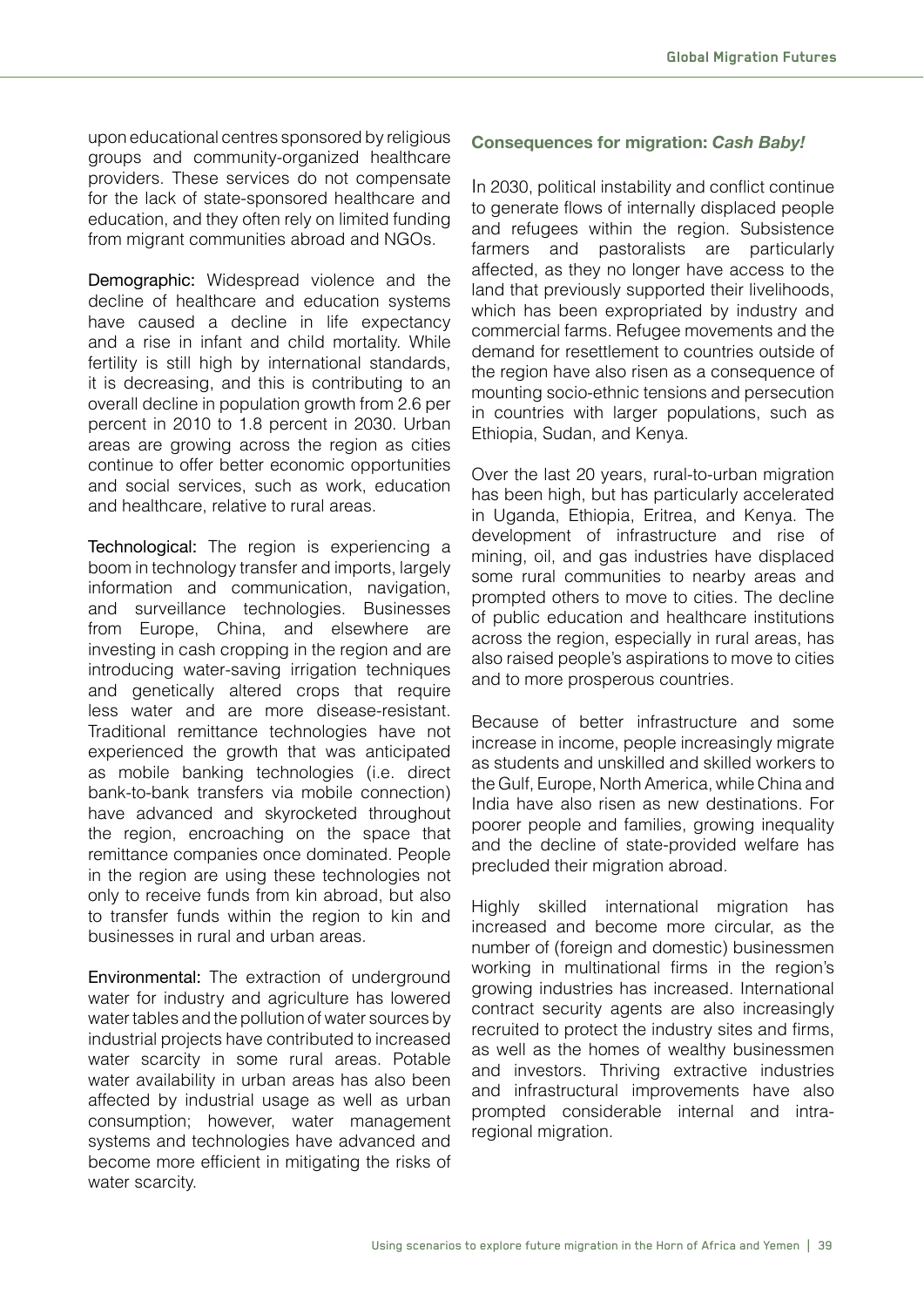

#### **Scenario 2:** *Jigsaw Puzzle*

*Jigsaw Puzzle is a scenario characterised by peace and political stability, arising from decentralised governing structures that give greater autonomy to different socio-cultural groups. Overall, there is greater tolerance towards ethnic and cultural diversity and a re-discovering and re-appreciation of certain traditions. Economic growth is relatively*   $slow, but economic diversification has made$ *this growth less volatile. Population growth continues and urban infrastructures are strained. There has been a rise in asylum in-migration, labour immigration, rural-to-urban migration, independent female migration, and labour migration to new destinations abroad.*

Political: In 2030, people of the region enjoy widespread peace and political stability. The emergence of decentralised governing structures in the mid-2020s has resulted in a reduction in autocratic rule and internal political conflict. Following Uganda's example of decentralisation starting in the late 1980s of giving greater governing power to district and local administrations, countries across the region have implemented political reforms to give greater autonomy to ethnic communities. Greater regional autonomy has also decreased ethnic tensions. The international community

has been appealing to the Horn of Africa at the regional and state level to allow external investments in border security and control to prevent piracy and the illegal transfer of goods and commodities. Presently, the US, EU, and other foreign governments are shifting to engage local administrations to ensure their perceived security and economic interests.

Economic: Countries in the Horn of Africa and Yemen are characterised by relatively slow but steady economic growth. Income inequality has declined and economies have become more diversified and stable. Domestic private companies have purchased some state-owned assets and there is an increasing presence of large multinationals from China, Brazil, India, Turkey, and the Gulf. Some domestic and multinational businesses focus on the region's mineral, natural gas, and oil wealth, while others on the region's growing entertainment (music and film), service, and cultural goods sectors. Governments in the Horn of Africa are providing incentives to unregistered businesses – e.g. in the form of free shop spaces, business insurance, and low interest short-term loans – in an attempt to promote tax payments and entrance into formal domestic economies. These incentives have stimulated the establishment of businesses by women, particularly in rural areas, by providing alternatives to agriculturalbased livelihood strategies.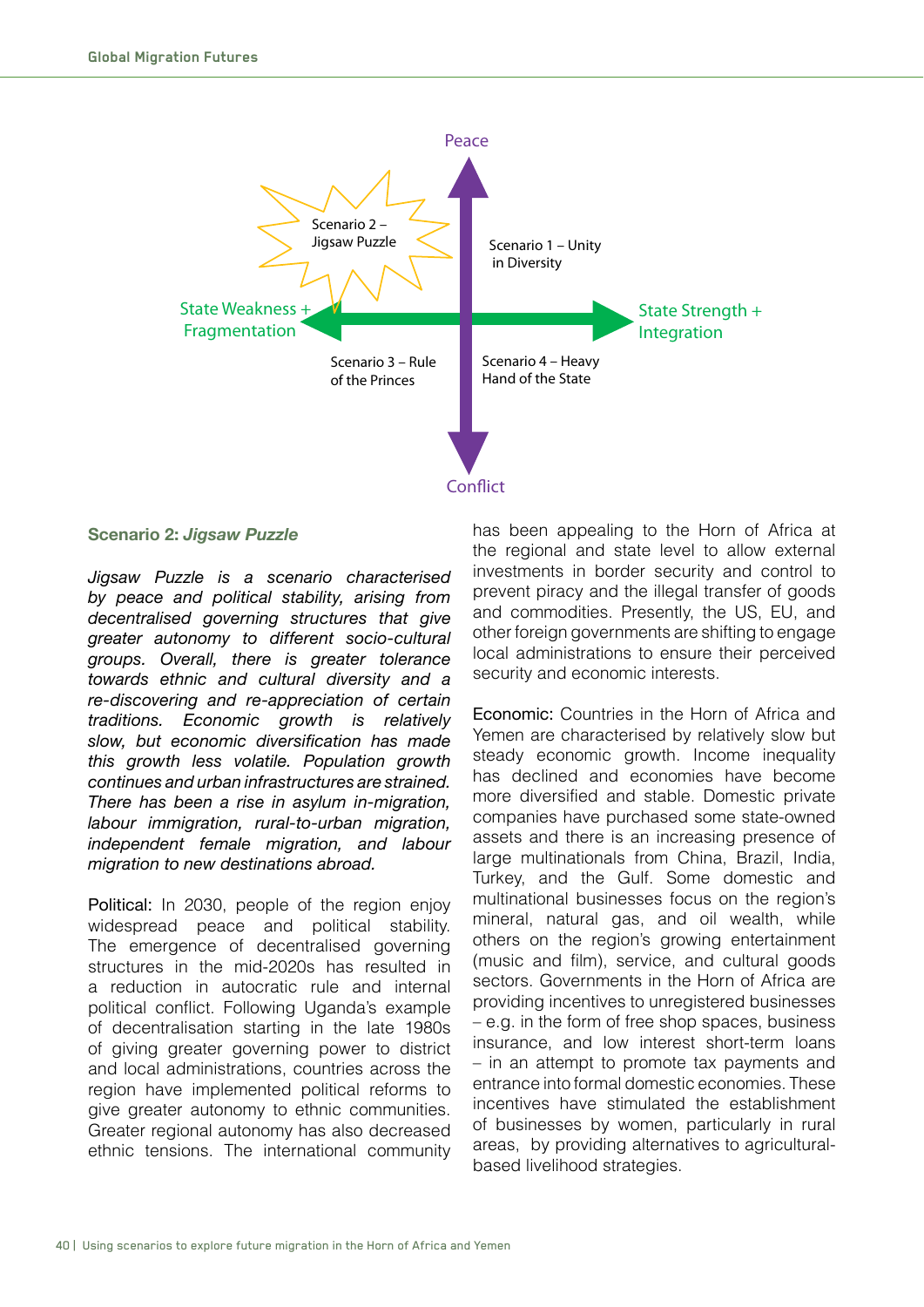Social: There has been growing tolerance towards ethnic and cultural diversity in the region since social tensions peaked in the early 2020s. The primary sources of tension were the exacerbation of social and economic marginalisation in Kenya's Turkana region, with the struggle over the management of oil reserves discovered in the previous decade; violence on the Sudan-South Sudan border linked to oil and ethnic conflict; and tensions between Kenya, Somalia, and Ethiopia over territories occupied by ethnic Somalis and increasing security concerns over large Somali refugee populations in both countries. In some regions, there has been a rediscovery and re-appreciation of cultural traditions.

Demographic: The Horn of Africa and Yemen is experiencing a population growth rate of 2.4 per cent with fertility rates above replacement levels and mortality in decline because of improved access to and quality of health services. The 15 – 24 age cohort has remained relatively steady at approximately 20 per cent of the population. Literacy rates are also increasing and the achievement gap between boys and girls is declining.

Technological: Decades of private and government investments and technology transfer have improved the quality and reach of the public education, research, and health sectors. Governments in partnership with foreign universities have invested in research and development programmes at a few of the region's leading academic institutions to create hubs for research and innovation over the next 10 years. Technologies have advanced in hospitals to improve medical testing and treatment and to promote awareness about personal and communal health; however, a lack of government support has prevented a domestic pharmaceutical industry from emerging to produce high quality and affordable drugs to address some of the region's pressing health concerns, e.g. malaria, cholera, tuberculosis, HIV/AIDS.

Environmental: Pollution and industrial waste disposal and overall city planning are big concerns as cities, such as Nairobi and Juba, have grown dramatically over the last 20 years.

Few policies have been put in place to regulate industrial and automotive emissions and air quality has diminished considerably. Rainfall variation and fresh water stress are also issues of concern, particularly in urban areas, as water use efficiency has not kept pace with increasing water needs for industry and agriculture.

#### **Consequences for migration:** *Jigsaw Puzzle*

In 2030, peace and political stability has reduced internal displacement and refugee flows within and from the region, and has prompted the large-scale return of refugees. The region is now becoming an asylum destination for people from the Middle East, North Africa, and the Great Lakes. Nevertheless, large numbers of refugees from the Horn of Africa and Yemen who settled in Europe and North America are remaining abroad as their children are rooted in their new societies and these countries still offer better economic opportunities. The level of circulation between the region and Europe and North America is high as many emigrants have dual citizenship and invest in the region.

Increasing education and improved transport and telecommunication technology is inspiring a new generation to achieve higher living standards, and has also given them the opportunities to migrate. This has caused increasing low- and medium-skilled labour migration from the region and Ethiopia in particular to Europe, the Gulf, Turkey, North Africa and China. This has been facilitated by the transformation of these new destinations from net emigration to net immigration countries. The increase in multinational businesses and international partnerships with China, India, Russia, and Turkey and the growth in the number of private companies in the region have increased temporary immigration of highskilled workers from these countries, as well as increased migration of workers and students to these countries. Labour migration from other parts of the continent, particularly from the Great Lakes region, to the region has increased alongside the growth of industries, with higher and lower skilled workers being attracted by employment opportunities in the entertainment, service, and health sectors.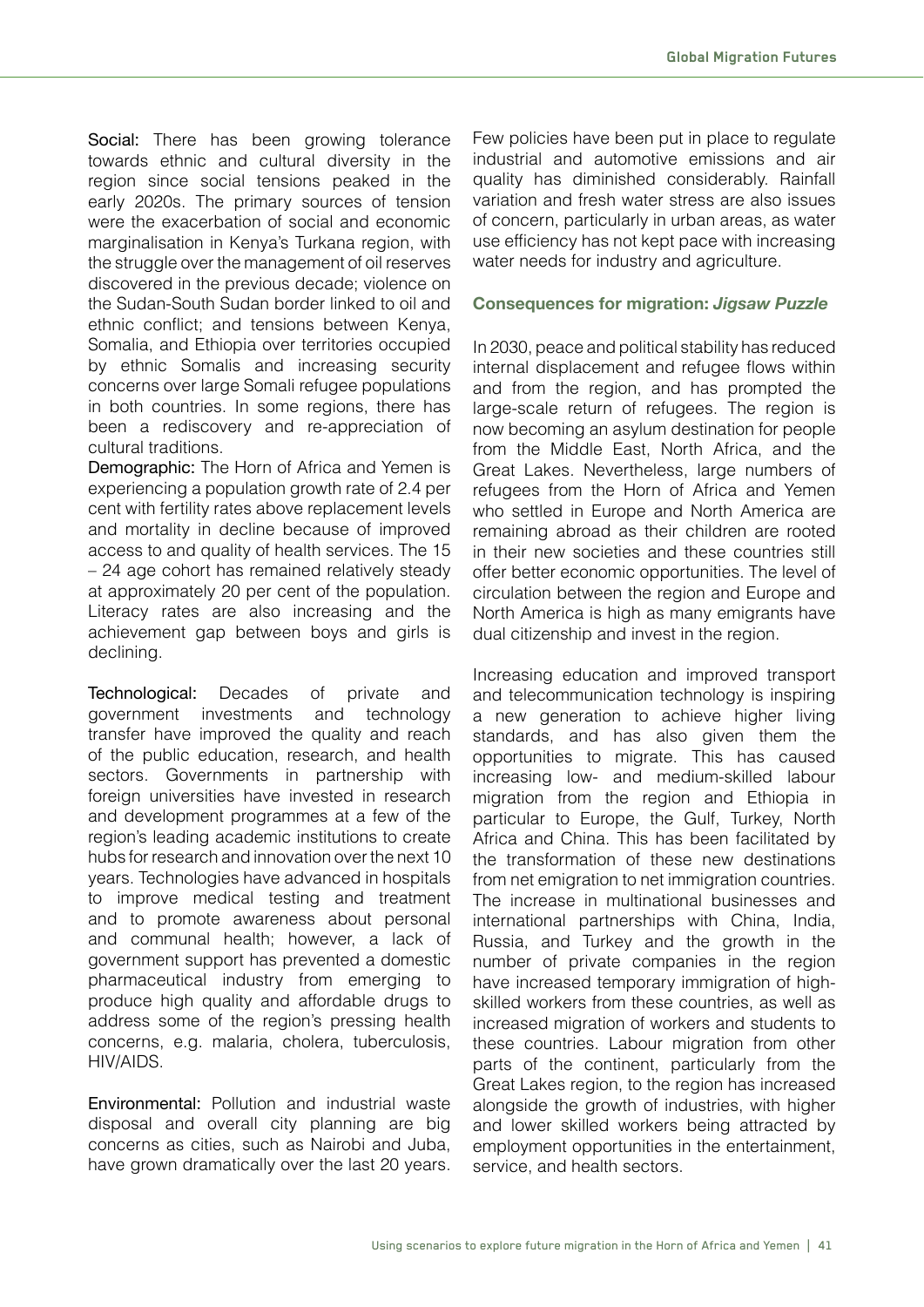Greater employment and educational opportunities for women have increased the number of women who independently migrate within and from the region. Many women migrate to cities to work in domestic, care, nursing, and social work; and many increasingly migrate abroad, particularly to Europe, North America, the Gulf, and China, where they can earn higher wages and enjoy more favourable work conditions, including flexible migration schemes and portable pensions. In fact, Ethiopia has emulated the Philippines' example by massively investing in nursing education in a strategy to export skilled female labour abroad.

Rural-to-urban migration has continued because of persisting labour demand in growing cities and the better social and educational opportunities cities offer. Affluent suburbs have appeared and grown as the wealthy have moved away from overcrowded city centres.

# **Insights for future research, practice, and policymaking**

This section presents insights and key questions for future research, practice and policymaking that arose through the process of scenariobuilding and through roundtable discussions with experts and stakeholders during the project's workshop in Nairobi in April 2012. The scenario methodology is particularly suited to assist migration stakeholders who want to engage in planning for the future, for it prompts them to tap into their own expert knowledge and experiences, to engage in fruitful and creative exchanges with other stakeholders with different interests and expertise, to break away from the constraints associated with thinking in the present, and to identify and examine the key issue-areas for the future.

#### **Future migration patterns**

- . As the most stable and developed country in the region, Kenya's role as a migration hub seems to be increasing.
- At present, *migration from and to the Horn of Africa and Yemen is relatively low*  compared to most other world regions. Therefore, the region has significant

*migration potential*, particularly for populous countries like Ethiopia.

- Past and future increases in education and income, further improvements in communication and transport infrastructure, and the rapid development of cities, make it *likely that intra-regional migration will increase.*
- . While migration to wealthy countries in Europe and North America is still relatively small, human and economic development is also likely to increase migration to *new and distant destinations.*

#### **Re-conceiving and operationalising 'mixed migration'**

- $\bullet$  In the future, it may continue to be difficult to distinguish refugees from other migrants and determine who deserves protection in the Horn of Africa and Yemen, given the complex interrelationships of the political, economic, and social factors driving migration.
- Actors concerned with migrant and refugee protection face the challenge of adapting to recognise the multiple and complex combination of factors that affect migration *and* forced migration decisions.
- . The complex and mixed nature of migration determinants in the Horn of Africa and Yemen reveals that the future protection needs and future 'durable' solutions for forced migrants (and migrants) may be increasingly diverse and require more livelihoods- and development-focused interventions.
- Mobility must be reconceived as a potentially positive adaptation strategy or coping mechanism rather than solely or mainly a response to crises.

#### **Re-conceiving environmental change and migration**

• When the environment does play a more direct role in driving migration through rapid onset disasters and extreme events, movement tends to be internal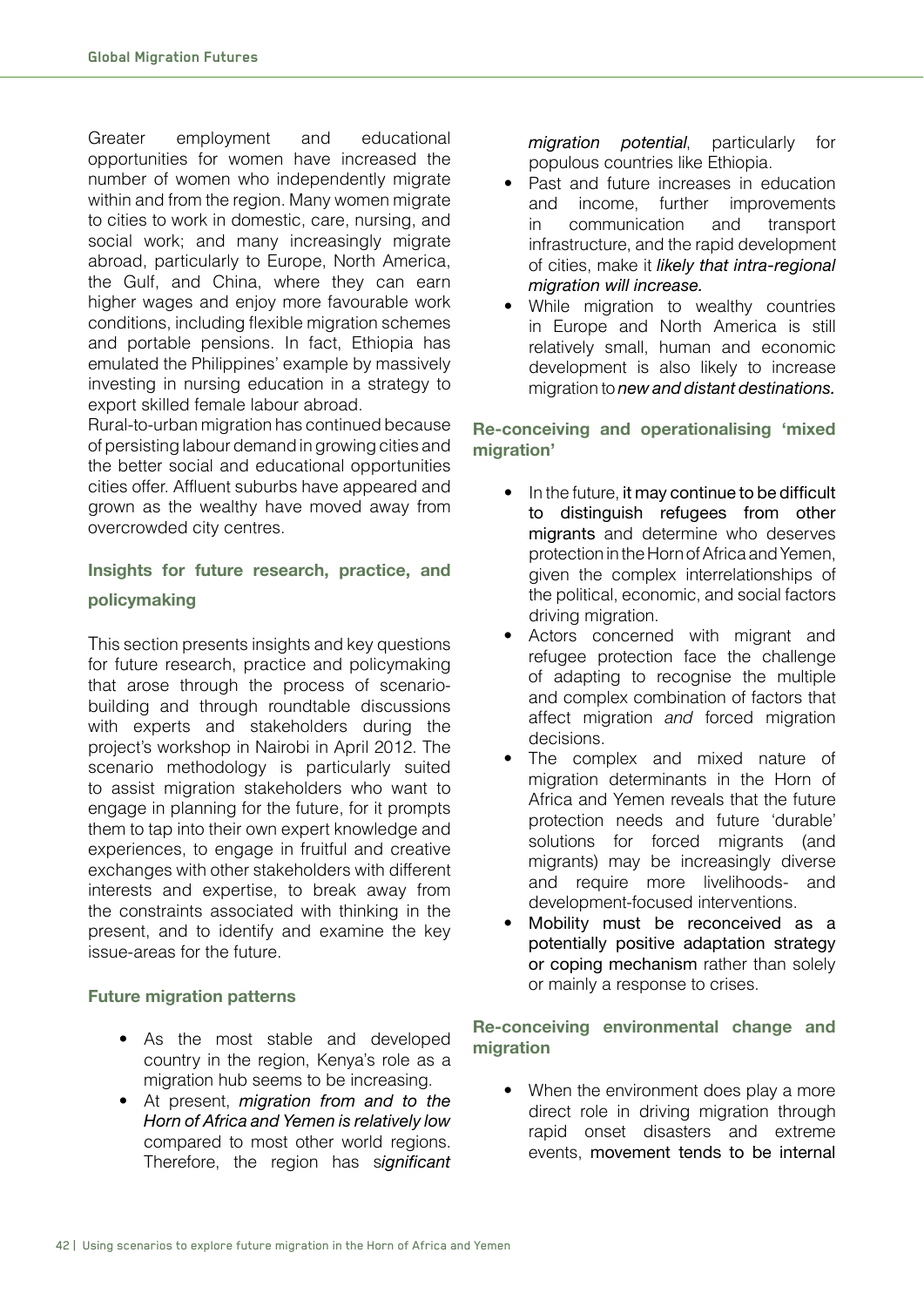and temporary. Hence, displacement linked to disasters is likely to be an issue most appropriately and successfully addressed through targeted domestic policies, which aim to reduce the vulnerability of people to such events.

- . Based on existing research, the most significant climate change impacts are likely to take effect in the longer term. Instead, environmental variability (e.g., cycles of dry and wet years) is of greater concern to policy when exploring the future of the region within a 2030 time horizon.
- Policies aiming to address 'environmental drivers' of migration are likely to be ineffective, given the indirect impact of environmental factors on migration. Instead, policies centred on improving people's access to education, health care and employment as well as improving the protection of people's rights will increase their resilience to cope with environmental stress, whether this means that people will migrate or not.
- Migration may be a positive adaptation strategy to environmental variability and change.
- . Environmental degradation linked to unregulated urban growth and industrial development, for instance in the oil extraction industry, may be areas of environmental concern that governments may position themselves to address.

#### **Accommodation of various non-state actors**

- Governments and international organizations should increase their capacities for working with a wider range of actors in the migration field, particularly migrant employers and the private sector, the media – which shape public attitudes towards migration and migrants, academic institutions (to engage migrant students), and local authorities.
- . In light of the multiple forces compelling people to migrate in the region and the likely rise in migration in and from countries like Ethiopia and Kenya, there

seems to be a need for governments to develop more coherent and effective national immigration policies.

- Governments and international organizations should prepare for the impact that future economic development (e.g. oil and natural gas extraction) and technological change might have on immigration in the region.
- . In the case of continued economic development and private sector growth, governments are compelled to plan for ensuring the protection of the rights of local workers and migrant workers participating in domestic, regional, and international labour markets.

#### **Future cities**

. Rapid urbanisation trends highlight the necessity of urban planning in the region. There is a high potential for increased rural to urban migration across the region. City and local governments, for instance of Nairobi and Addis Ababa and perhaps also Mogadishu, should therefore plan for significant urban population growth caused by a combination of natural increase and rural-urban migration as well as immigration.

#### **Identity**

. In light of potential increases in future migration in the region, governments and international organizations may consider developing integration programs for migrants and national populations. Rising xenophobia is an issue of concern for the future, in which governments can play a mitigating role.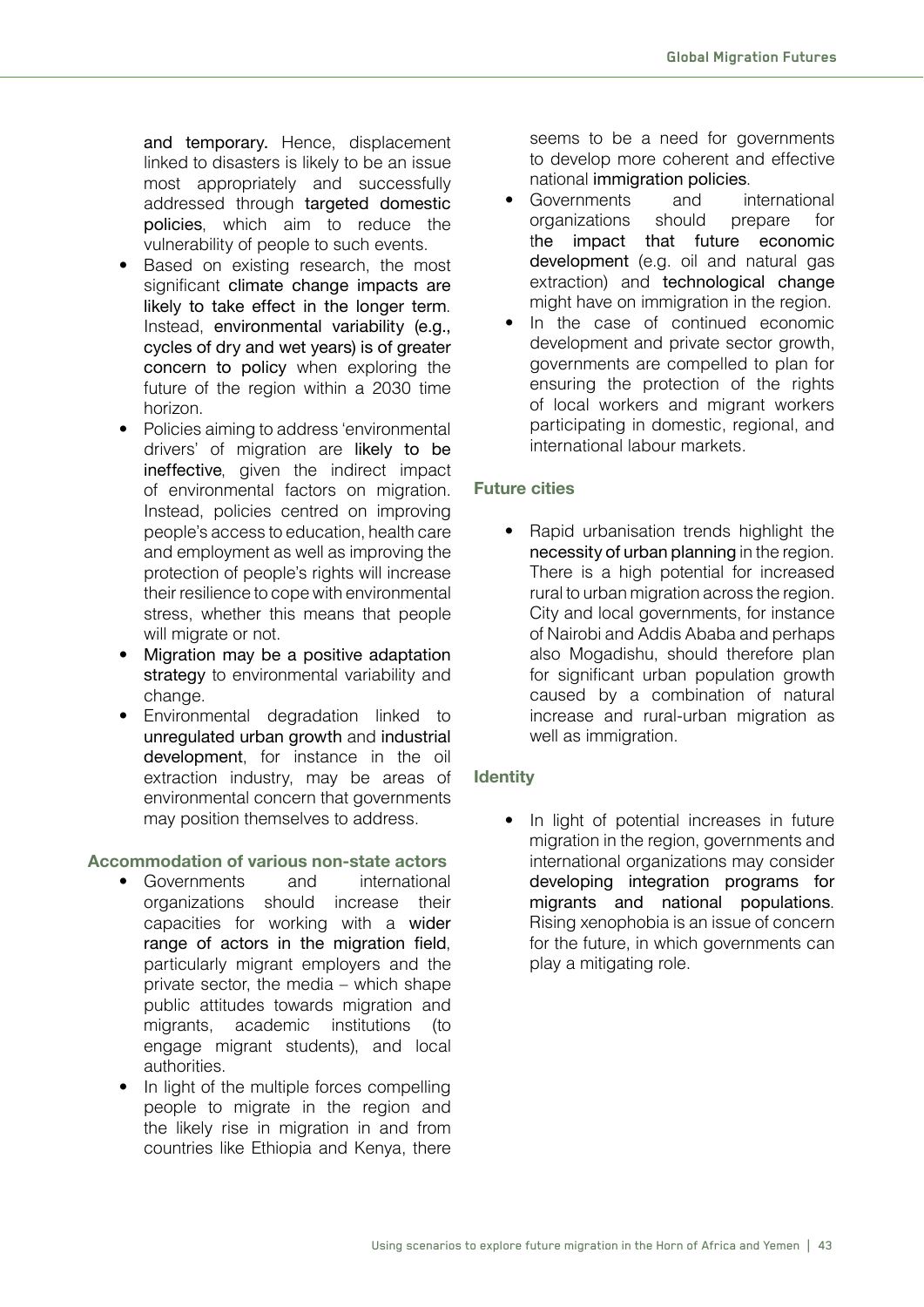#### **Conclusion**

Migration is a complex and 'mixed' phenomenon in the Horn of Africa and Yemen, as both voluntary and forced migration are shaped by a wide range of political, economic, socio-cultural, technological and environmental factors. Humanitarian and development crises and protracted situations of displacement further increase the complexity of regional migration patterns.

The development of exploratory scenarios of potential mixed migration futures is an ambitious, but valuable exercise for policy-makers, donors, and humanitarian and development workers who seek to engage in longer-term planning and to improve protection of the rights of migrants and refugees. The Horn of Africa and Yemen constitute a region that is both economically dynamic and politically volatile. Perhaps more so than elsewhere in the world, analyses of migration futures need to take into account (rather than to avoid) the uncertainties surrounding the key economic and political factors driving migration in, from and to the region. Both IMI and RMMS hope that this report provides valuable input for more targeted studies and contributes to planning for the future. Furthermore, while this project does not provide predictions of the future of the Horn of Africa and Yemen, it has shown *some* of the futures that are *possible*.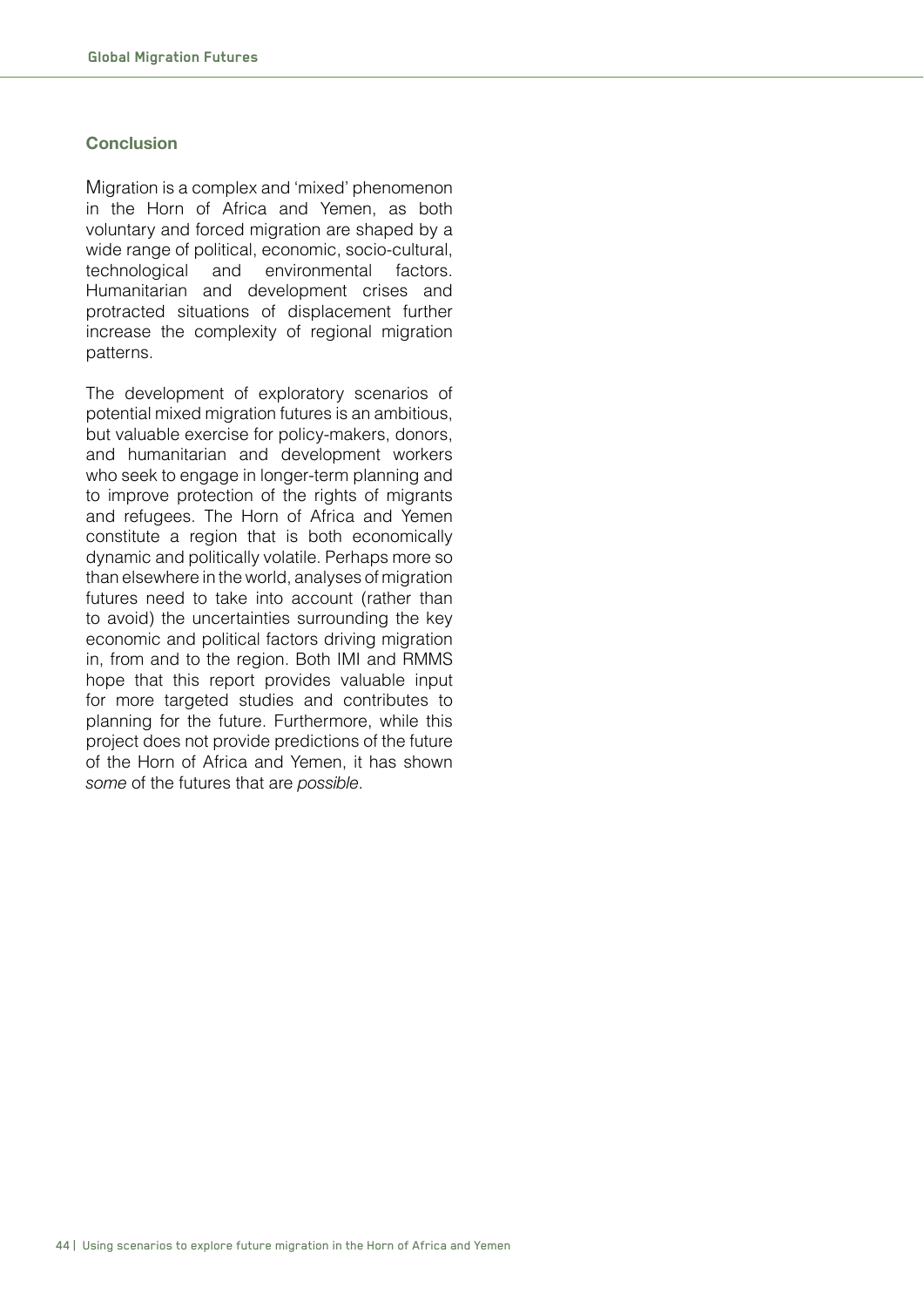## **Bibliography**

A.D.A.M. Medical Encyclopaedia 2006, *Failure to thrive*, viewed at http://www.ncbi.nlm.nih.gov/pubmedhealth/ PMH0001986/

Adepoju, A 1998, 'Emigration dynamics in Sub-Saharan Africa', in Appleyard R (ed) *Emigration dynamics in developing countries. Volume I: Sub-Saharan Africa. Ashgate, Aldershot England.* 

Africa Leadership Network, 2012, *Sub-Saharan Africa: Sustaining Growth Amid Global Uncertainty - International ?/2(1&)C+Q423+*viewed at http://www.africanleadershipnetwork.com/perspectives-share/sub-saharan-africa-sustaining-growth-amid-global-uncertainty-international-monetary-fund/

African Development Bank, 2010, *Eastern Africa Regional Integration Strategy Paper 2011 - 2015 (Revised Draft for Regional Team Meeting) Regional Departments - East (OREA/OREB) October 2010*, viewed at http://www.afdb.org/ fileadmin/uploads/afdb/Documents/Policy-Documents/East%20Africa%20-%20Rev%20RISP%20.pdf

African Union, 2003, *Technical workshop on the conference on security, stability, development and co-operation (CSSDCA) – monitoring and evaluation process, Abuja, Nigeria, June 2003, viewed at [http://www.africa-union.org/* structure of the commission/csscda.htm]

Appleyard, R (ed) 1998, *Emigration dynamics in developing countries Volume I: Sub-Saharan Africa*, Ashgate, Aldershot, England.

Bakewell, O & Jonsson, G 2011, 'Migration, Mobility, and the African City', *Working Paper Series*, International Migration Institute, Oxford.

Bakewell O, 2011, 'Conceptualising displacement and migration: Processes, conditions, and categories', in K. Koser and S. Martin (eds.), *The Migration-Displacement Nexus: Patterns, Processes, and Policies*, Berghahn Books, Oxford.

BBC Middle East News, 2012, 'Yemen Southern Army Commander dies in Suicide attack' viewed at http://www. bbc.co.uk/news/world-middle-east-18483785

Berhane, D 2011, Somaliland to deport thousands of Ethiopian Refugees viewed at http://danielberhane.wordpress. com/2011/09/14/somaliland-to-deport-thousands-of-ethiopian-refugees/.

Blackstone, S 2012, *Kenya bans its citizens from going to the Middle East for Domestic Service, viewed at http://* www.ethiopianreview.com/forum/viewtopic.php?t=39900&p=219681

Burt, G 2008, 'From Causal Textures to Predetermined Elements to New Realities in Scenario Thinking and Practice' in R. Ramirez, J. Selsky and K. Van der Heijden, *Business Planning for Turbulent Times: New Methods for* Applying Scenarios.. Earthscan, London.

Campbell, 2005, 'Formalizing the informal economy: Somali refugee and migrant trade networks in Nairobi' in Global Migration Perspectives, No. 47, Global Commission on International Migration.

Clemens, M 2007, 'Do Visas Kill? Health Effects of African Health Professional Emigration' Centre for Global Development Working Paper No. 114, IHEA, 2007 6th World Congress: Explorations in Health Economics Paper' available at SSRN: http://ssrn.com/abstract=980332 or http://dx.doi.org/10.2139/ssrn.980332

*!&"%C+G&1"/2Y+STUSY+c*Kenyan workers in Saudi are safe*'*, http://www.nation.co.ke/oped/Opinion/Kenyan+workers+i n+Saudi+Arabia+are+safe+/-/440808/1379474/-/ufo0at/-/index.html viewed on July 20th 2012.

de Haas, H 2007, 'Turning the tide? Why development will not stop migration', *Development and Change*, vol 38, no 5, pp. 819-841.

de Haas, H & Vezzoli, S 2009, *Migration and development: Lessons from the Mexico-US and Morocco-EU experiences*', International Migration Institute, University of Oxford, Oxford.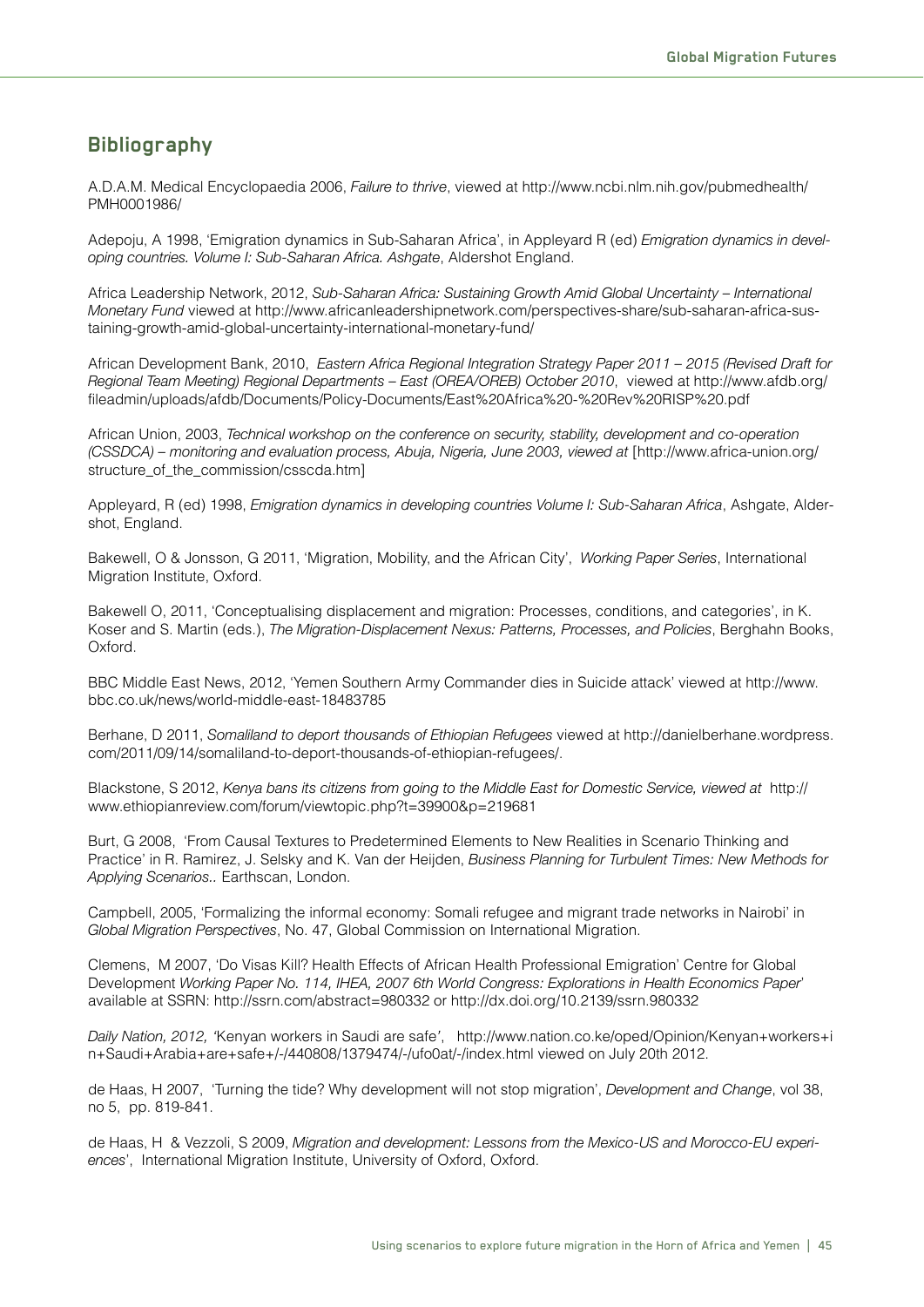de Haas et al, 2010, *Global Migration Futures: A conceptual and methodological framework for research and analysis*, International Migration Institute, Oxford

de Haas, H, 2010a, 'Migration transitions: a theoretical and empirical inquiry into the developmental drivers of international migration', *IMI Working Papers*, University of Oxford, Oxford.

de Haas, H 2010b, 'The internal dynamics of migration processes: A theoretical inquiry', *Journal of Ethnic and Migration Studies vol, 36, no 10, pp. 1587-1617.* 

Dustmann C et al, 1996, 'Return Migration: The European Experience', *Economic Policy*, vol 11, no 22, pp. 213-250.

Elias, 2012, Ethiopia ranks 140 out of 144 countries in technological readiness, viewed at http://www.ethiopianreview.com/content/41411

FAO, 2012, *Country Report Ethiopia*, viewed at http://www.fao.org/docrep/004/ab582e/AB582E03.htm accessed on 06 August 2012.

Fawcett, J T 1989, 'Networks, Linkages, and Migration Systems', *International Migration Review vol 23*, no 3, pp 671-680.

Foresight, 2011, '*Migration and Global Environmental Change: Future Challenges and Opportunities'* viewed at http:// www.bis.gov.uk/foresight/migration.

Freedom House, 2012, '*Eritrea'* Freedom in the World 2012, available at: http://www.freedomhouse.org/report/ freedom-world/2012/eritrea

Global Migration Futures, 2012, *Exploring the future of migration in the Horn of Africa: survey insights*, International Migration Institute. University of Oxford, available at: http://www.imi.ox.ac.uk/pdfs/imi-policy-briefings/pb-12-11-exploring-the-future-of-migration-in-the-horn-of-africa-survey-insights

Gommes, R & Petrassi, F, 1996, 'Rainfall Variability and Drought in Sub-Saharan Africa', *FAO Agro meteorology* series, Working paper No. 9, viewed at, www.fao.org/sd/eidirect/eian0004.htm -

Government of Ethiopia, 2007, 'Report on implementation of the world fit for children plan of action in Ethiopia,' viewed at, http://www.unicef.org/worldfitforchildren/files/Ethiopia\_WFFC5\_Report.pdf

Guardian Newspaper, 2012, *Israeli court backs deportation plan for South Sudanese migrants*, http://www.guardian. co.uk/world/2012/jun/07/israeli-court-deportation-south-sudan

Houghton, J 2008, 20 Years of IPCC Working Group I Assessment, Presentation at the 20th anniversary of the IPCC: Geneva, viewed at http://www.guardian.co.uk/world/2012/jun/07/israeli-court-deportation-south-sudan

Horwood, C 2009, In Pursuit of the Southern Dream: Victims of Necessity, Assessment of the irregular movement of *men from East Africa and the Horn to South Africa, IOM. Geneva.* 

ILO Tripartite Forum on Labour Migration in Southern Africa, 2002, Summary Report and Conclusions, Pretoria, 26-29 November 2002.

International Refugee Rights Initiative, 2006, 'Refugees Killed in Cairo Protest', *Refugee Rights News*, vol 3, no, 1.

IOM, 2005, 'Section 2: Costs and Benefits of Migration' in *World Migration Report*, IOM, Geneva.

IOM, 2012, 'Ethiopia', available at, http://www.iom.int/jahia/Jahia/ethiopia, accessed at 28 June, 2012

IRIN, 2011, *SOMALIA: Unemployment fuels youth exodus from Somaliland, available at http://www.irinnews.org/* printreport.aspx?reportid=94285

IRIN, 2011, 'SOMALIA: US bank move highlights importance of remittances.' available at: http://www.irinnews. org/Report/94551/SOMALIA-US-bank-move-highlights-importance-of-remittances.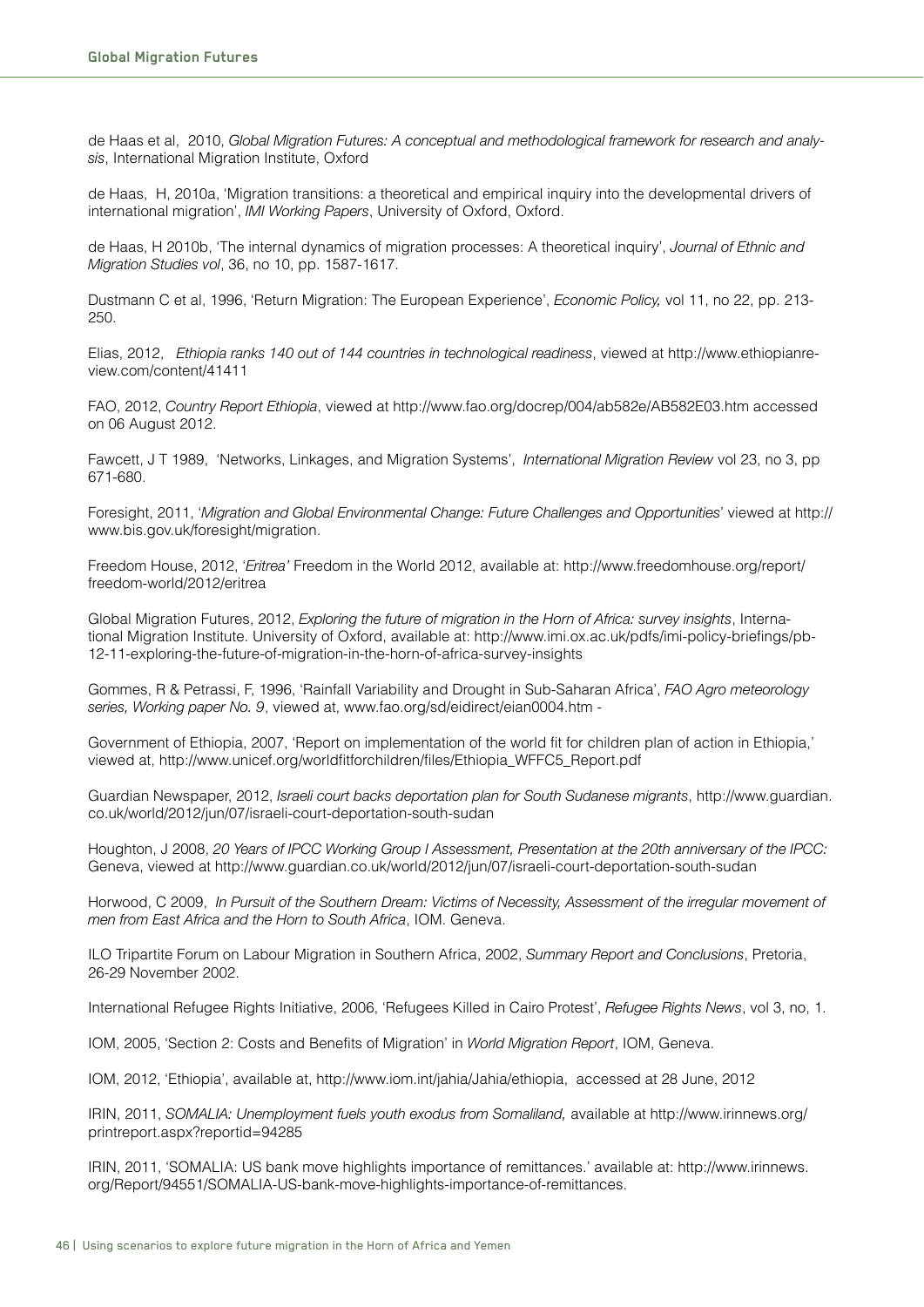Jureidini, R 2010, *Mixed Migration Flows: Somali and Ethiopian migration to Yemen and Turkey, available.* http:// www.drc.dk/fileadmin/uploads/pdf/IA\_PDF/Horn\_of\_Africa\_and\_Yemen

Kaplan, S & Salamon H, 2004, 'Ethiopian Jews in Israel: A part of the people or apart from the people?' in Rebhun, U. and C. I. Waxman (eds). *Jews in Israel: contemporary social and cultural patterns*, University Press of New England, Hanover.

Kemal Deris, 2007, paper presented at International Labour Organization (ILO) 11th African Regional Meeting April 27th 2007 and quoted in '*Economic Impact of Brain Drain in Africa Estimated at US \$4bn Annually*' online article accessed on September 12th 2012 at http://www.wes.org/ewenr/07may/africa.htm

Kenyan Commission for High Education, *The Status of Universities in Kenya'* available at: http://www.che.or.ke/ status.html

Khan, H & Lutz, W, 2007, 'How well did past UN Population Projections anticipate demographic trends in six Southeast Asian countries?' Oxford Institute of Ageing, Oxford

Lindley, A 2009, 'Leaving Mogadishu: The War on Terror and Displacement Dynamics in the Somali Regions', *Working Paper. MICROCON Working Paper p.. 4 (Unpublished) citing Castles, S. and Van Hear, N. (2005) 'The* Migration-Asylum Nexus' Paper presented at the International Association of Forced Migration conference. Sao Paulo.

Lautze, S, 1997, Saving lives and livelihoods: The fundamentals of a livelihoods strategy, Feinstein International Famine Center, Boston

Mabogunje, A 1970, 'Systems Approach to a Theory of Rural-Urban Migration'. *Geographical Analysis vol. 2*, no 1, pp 1-18.

Massey, D 1988, 'Economic Development and International Migration in Comparative Perspective', *Population and Development Review, vol.* 14, no 3, pp 383-413.

Massey,D, Arango, J, Hugo, G, Konaouchi, A, Pellagrino, A and J. Edward Taylor, 1998, *Worlds in Motion, Under*standing International Migration at the End of the Millenium, Clarendon Press, Oxford.

Mills, E 2011, A study presented at the National Symposium on Ethiopian Diasporas,

Mustafa H, 2012, *Mogadishu enjoys building boom after decades of war, viewed at http://mmtimes.com/2012/busi*ness/627/biz08.html]

Ndung'u, J. & M. Wepundi 2012, '*Transition and Reform: People's Peacemaking Perspectives on Kenya's post-2008* political crisis and lessons for the future,' available at http://www.saferworld.org.uk/downloads/pubdocs/Kenya%20 PPP%20report%20reduced.pdf

Negash, 2012, '*Ethiopia criminalizes skype'* viewed at http://www.ethiopianreview.com/content/38798

Neger, A 2011, 'Ethiopia crackdown in Addis Ababa internet cafes, two arrested on Tuesday' accessed http:// www.abugidainfo.com/index.php/18647/nfo.com/

New Zealand Department of Labour, 2011, *Migration Trends Outlook 2010-2011* Migration Research, Labour and Immigration Research Centre, available at: http://www.dol.govt.nz/publications/research/migration-trends-1011/ migration-trends-1011.pdf

Ombati, C 2012, *Illegal immigrants arrested in Nairobi* viewed at http://www.standardmedia.co.ke/?articleID=20000 61492&pageNo=1

Paul A, 2011, *Differentiated Social Capital Mobilization in the Migration Decision*, Paper presented at 'Migration: A World in Motion: A Multinational Conference on Migration and Migration Policy', University of Maryland.

Paz, Y 2011, 'Ordered disorder: African asylum seekers in Israel and discursive challenges to an emerging refugee regime', *New Issues in Refugee Research, UNHCR Research Paper No 205*, citing Afeefe 2009, 'A promised land for refugees? Asylum and migration in Israel. New Issues in Refugee Research. UNHCR Research Paper No 183.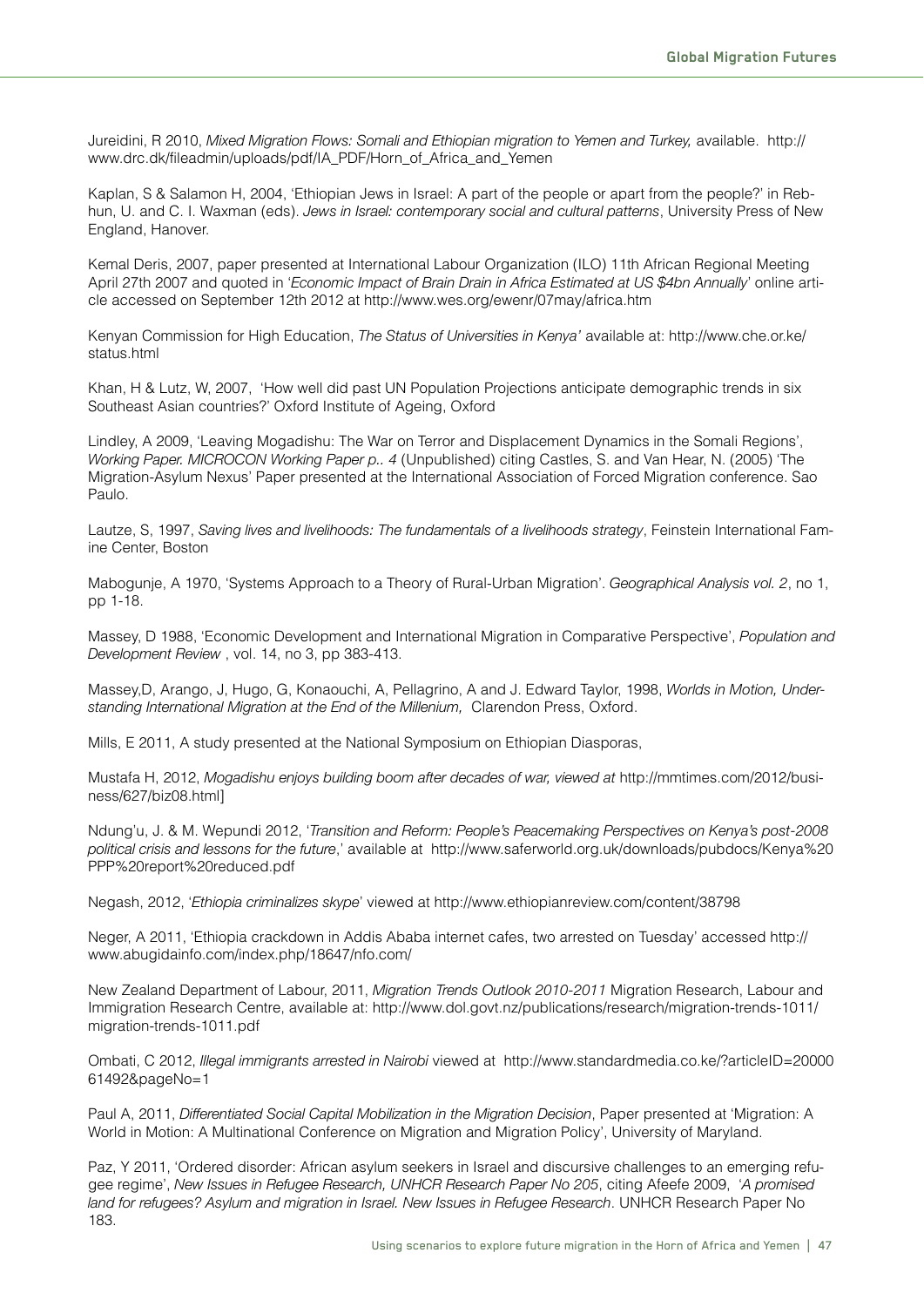*Perrson et al, 2008, 'Strategic Futures Studies'. Member Report No. 2. Copenhagen Institute for Futures Studies:* Copenhagen.

Piguet, F 2007, *Complex development induced migration in the Afar Pastoral Area*, American University in Cairo http://www.aucegypt.edu/GAPP/cmrs/Documents/FrancoisPiguet.pdf accessed on July 20th 2012.

Rafael, R. et al. (forthcoming), 'Studying the Future in the Social Sciences: Scenarios as a Scholarly Method'.

Regional Mixed Migration Secretariat, (RMMS) 2011, 2012; Regional mixed migration monthly updates, Nairobi, RMMS, viewed at http://www.regionalmms.org/index.php?id=41

*Reuters, 2009, Somali mobile phone firms thrive despite chaos, viewed at http://af.reuters.com/article/investing-*News/idAFJOE5A20DB20091103

Rockfeller Foundation *Horizon Scanning and Trend Monitoring Report Greater Horn of East Africa June 2010*, *;)(&1()+`/)2+=41%//XY* viewed at http://www.rockefellerfoundation.org/uploads/files/21beeddf-6dc7-4a93-9035- 43cc78896f65-report.pd

Shackley, S & R Deanwood 2003, 'Constructing social futures for climate-change impacts and response studies: building qualitative and quantitative scenarios with the participation of stakeholders,' *Climate Research vol 24*, pp 71-90.

Sheikh, H & Healy, S 2009, *'Somalia's Missing Million: The Somali Diaspora and its role in Development'* UNDP www. undp.org/undp-report-onsomalia-diaspora

Skeldon, R 1997, '*Migration and Development - a global perspective*, Longman, Essex United Kingdom.

Somaliland National Development Programme, viewed at http://www.slministryofplanning.org/images/nationl\_ plan/ndp.pdf

Styan, D 2009, Speech the Economics of conflict and integration in the Horn of Africa Summary record of a halfday workshop at Chatham House.

The Kenyan Commission for High Education, *The Status of Universities in Kenya*, viewed at: http://www.che.or.ke/ status.html

The Norwegian Refugee Council, *Internally Displaced People: A Global Survey*, http://www.idpproject.org/regions/ Africa\_idps.htm

UN News 2012, Unicef warns on high rates of malnutrition among children in Yemen, viewed at http://www. un.org/apps/news/region.asp?Region=AFRICA

UN Population Division, 2002, *International Migration Report* http://www.un.org/esa/population/publications/ittmig2002/ittmigrep2002.htm

UNDP, 2012, 'Mobile Technologies and Empowerment: Enhancing human development through participation and innovation, viewed at http://www.undp.org/content/undp/en/home/librarypage/democratic-governance/access\_to\_informationande-governance/mobiletechnologiesprimer.html]

UNDP Administrator, Kemal Deris, said at the International Labour Organisation (ILO) 11th African Regional Meeting April 27th 2007 and quoted in '*Economic Impact of Brain Drain in Africa Estimated at US* \$4bn annually' online article acceded on September 12th 2012 at http://www.wes.org/ewenr/07may/africa.htm

UNDP, 2011, Inequality-adjusted Human Development Index viewed at http://hdr.undp.org/en/statistics/ihdi/

UN-Habitat, 2010, '*The State of African Cities - Governance, Inequality and Urban Land Markets'*, http://www.unhabitat.org/documents/SACR-ALL-10-FINAL.pdf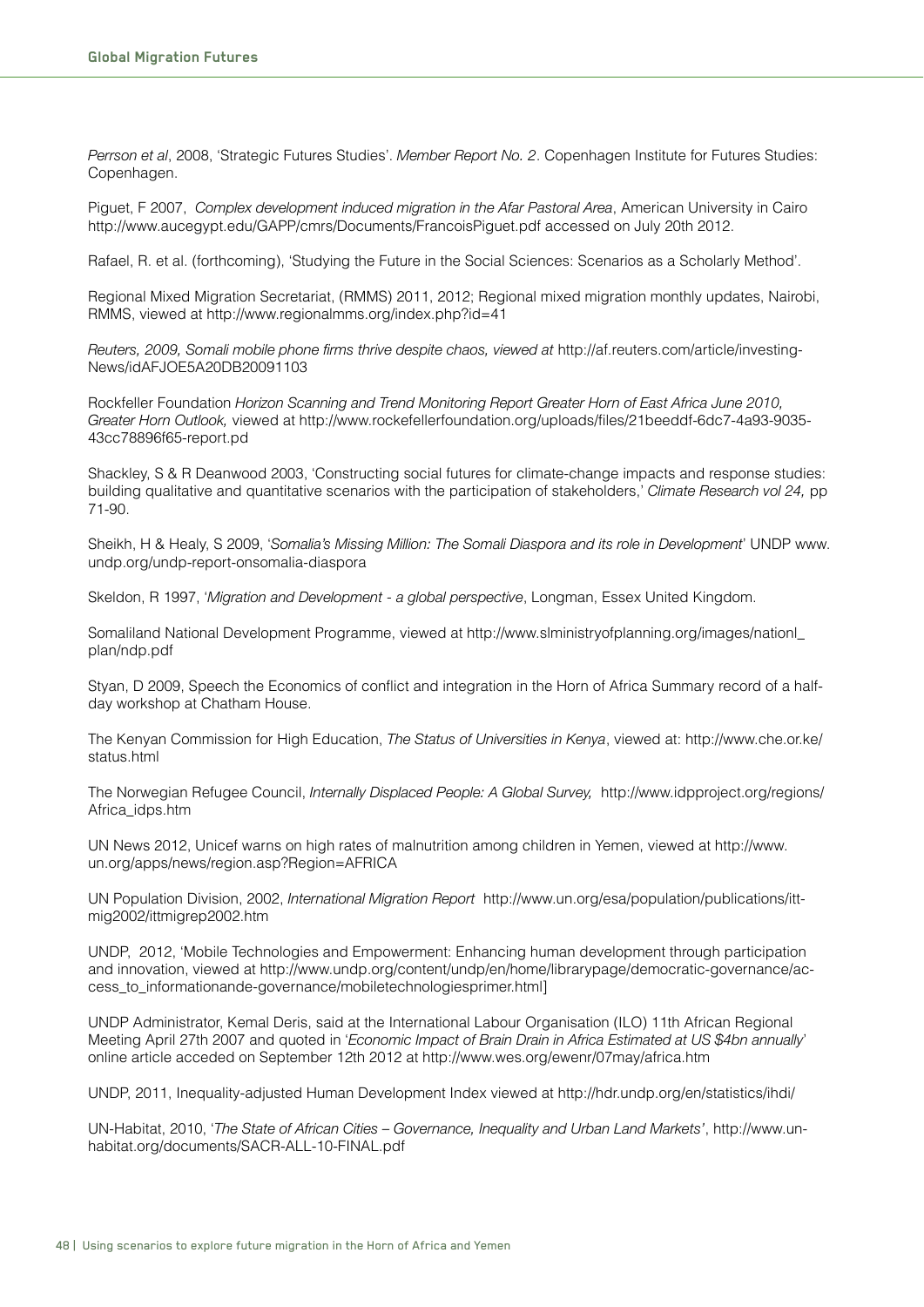UNHCR, 2012, '2012 *UNHCR country profile operations – Kenya, '* retrieved 28 June, 2012.available at, http://www. unhcr.org/pages/49e483a16.html

UNHCR, 2012, UNHCR country operations profile - Djibouti', available at, http://www.unhcr.org/pages/49e483836. html.

UNHCR and IOM, 2010, 'A long and winding road' background paper Regional Conference on Refugee Protection and International Migration: Mixed Movements and Irregular Migration from the East and Horn of Africa and Great Lakes Region to Southern Africa, UNHCR and IOM, Dar Es Salaam, Tanzania available at www.unhcr. org/4c7fa45b6.pdf.

UNICEF Somalia 2012, *Water, Health and Sanitation Programme*, viewed at http://www.unicef.org/somalia/wes. html accessed on 06 August 2012.

United Nations Commission for Human Settlements UNCHS 2001, *Cities in a Globalizing World: Global Report on `4'&2+F(11%('(21#+STTUY+7"(6(3+&1+*http://www.unhabitat.org/downloads/docs/GRHS.2001.0.pdf

UPI 2012, 'Violence waning Mogadishu experiences building boom' viewed at http://www.upi.com/Top\_News/Special/2012/06/23/Violence-waning-Mogadishu-experiences-building-boom/UPI-14901340444475/]

Van der Heijden, Kees 2005, *Scenarios: The Art of Strategic Conversation*, John Wiley & Sons Ltd, West Sussex, England.

World Bank ,2012, 'Kenya Economic update June 2012'. Accessed online September 12th 2012. http://siteresources.worldbank.org/INTAFRICA/Resources/257994-1335471959878/kenya-economic-update-june-2012.pdf

World Bank 2010, *Migration flow data*, available at: http://siteresources.worldbank.org/INTPROSPECTS/Resources/334934-1110315015165/T1.Estimates\_of\_Migrant\_Stocks\_2010.xls

World Bank 2012, *International Comparison Program Database*, available at http://data.worldbank.org/data-catalog/international-comparison-program

World Bank, 2010, *Migration flow data*, available at, http://siteresources.worldbank.org/INTPROSPECTS/Resources/334934-1110315015165/T1.Estimates\_of\_Migrant\_Stocks\_2010.xls

World Bank, 2011, *Migration and Remittances Fact book 2011 2nd edition*, available at: http://issuu.com/world. bank.publications/docs/9780821382189?mode=window&pageNumber=16.

World Bank, *Global migrant stocks for the 1960, 1970, 1980, 1990 and 2000 census rounds viewed at .* 

World Economic Forum, 2012, '*Global Competitiveness Report - Ethiopia*' viewed at http://www3.weforum.org/ docs/WEF\_GlobalCompetitivenessReport\_2012-13.pdf.

Zelinsky W, 1971, 'Hypothesis of Mobility Transition', *Geographical Review* vol.61, no 2, pp 219-249.